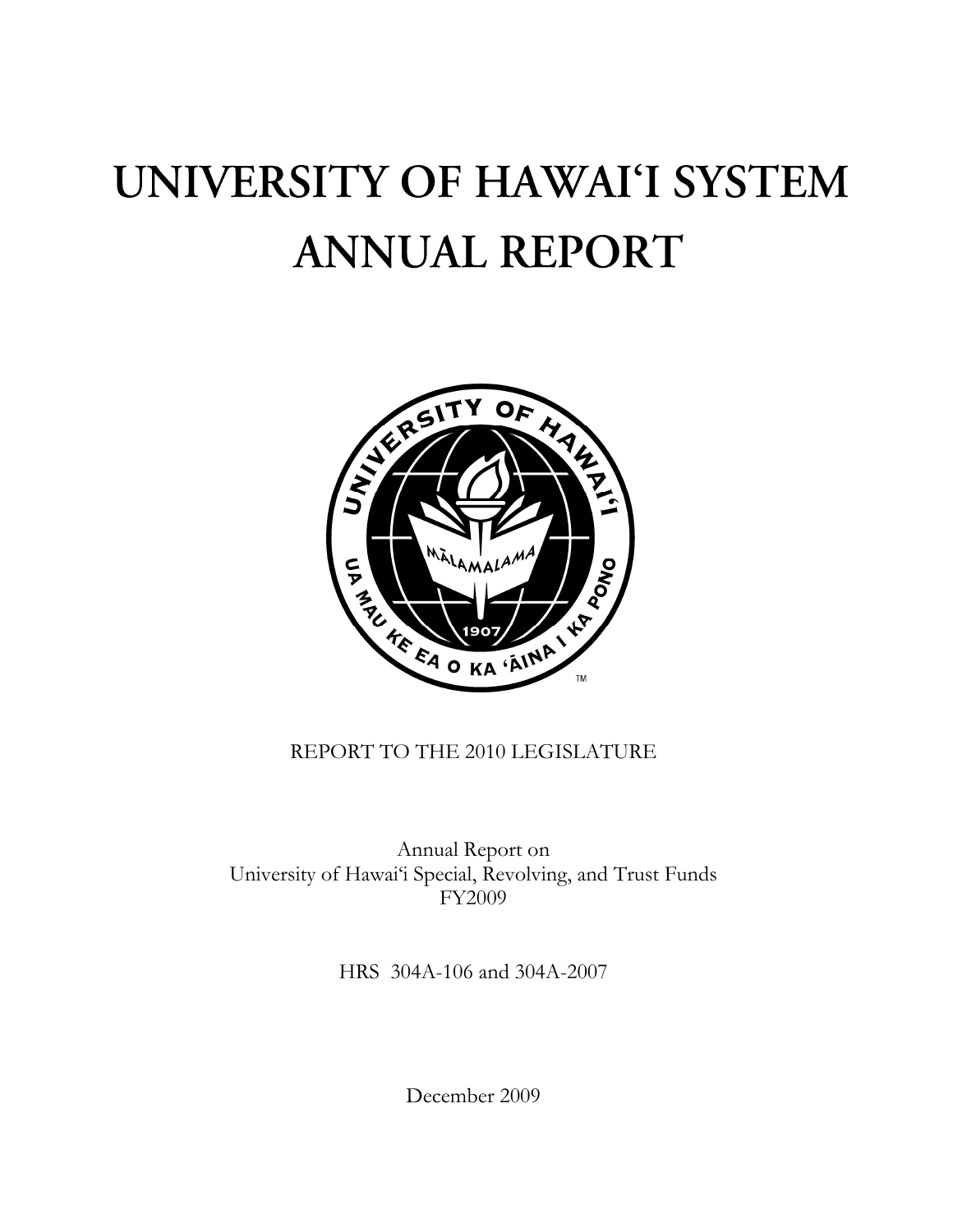# TABLE OF CONTENTS

|                              | <b>University of Hawaii - Community Colleges</b>  | Page |
|------------------------------|---------------------------------------------------|------|
| Revolving:                   |                                                   |      |
|                              | <b>Conference Center</b>                          | 1    |
|                              | Research and Training                             |      |
|                              | <b>Student Activities</b>                         |      |
|                              | <b>Bond System Student Housing</b>                | 2    |
|                              | <b>UH Commercial Enterprises</b>                  |      |
| Special:                     |                                                   |      |
|                              | <b>Community College Special Fund</b>             | 3    |
|                              | <b>Nursing Training</b>                           |      |
|                              | <b>Tuition and Fees</b>                           |      |
|                              | <b>B Plus Scholarship</b>                         | 4    |
|                              | <b>Bond System Bookstores</b>                     |      |
|                              | <b>Bond System Student Housing</b>                |      |
|                              | Bond System LCC Waianae Education Center          | 5    |
| Trust:                       |                                                   |      |
|                              | <b>FEMA Reimb for Earthquake</b>                  | 6    |
|                              | <b>Financial Aid Scholarships</b>                 |      |
|                              | Gifts and Donations                               |      |
|                              | <b>Private Contracts and Grants</b>               | 7    |
|                              | State/Local Contracts and Grants                  |      |
|                              | <b>Short Term Loans</b>                           |      |
|                              | <b>UH Foundation</b>                              | 8    |
|                              | Overhead Income-Fixed Price Contracts ORS         |      |
|                              |                                                   |      |
| University of Hawaii at Hilo |                                                   |      |
| Revolving:                   |                                                   |      |
|                              | <b>Athletics</b>                                  | 9    |
|                              | Conference Center                                 |      |
|                              | Diploma and Transcript                            |      |
|                              | Hawaiian Language College                         | 10   |
|                              | <b>Hilo Theatre</b>                               |      |
|                              | Parking                                           |      |
|                              | Research and Training                             | 11   |
|                              | <b>Student Activities</b>                         |      |
|                              | <b>Bond System Student Housing</b>                |      |
|                              | <b>UH Commercial Enterprises</b>                  | 12   |
|                              | Vocational and Technical Training                 |      |
| Special:                     |                                                   |      |
|                              | <b>Auxiliary Services</b>                         | 13   |
|                              | <b>Continuing Education and Community Service</b> |      |
|                              | <b>Food Service</b>                               |      |
|                              | <b>Library Service</b>                            | 14   |
|                              | <b>Summer Session</b>                             |      |
|                              | <b>Theater Group</b>                              |      |
|                              | <b>Tuition and Fees</b>                           | 15   |
|                              | <b>B Plus Scholarship</b>                         |      |
|                              | <b>Bond System Bookstores</b>                     |      |
|                              | <b>Bond System Student Housing</b>                | 16   |
| Trust:                       |                                                   |      |
|                              | <b>Financial aid Scholarships</b>                 | 17   |
|                              | Gifts and Donations                               |      |
|                              | <b>Private Contracts and Grants</b>               |      |
|                              | State/Local Contracts and Grants                  | 18   |
|                              | <b>Short Term Loans</b>                           |      |
|                              | <b>UH Foundation</b>                              |      |
|                              |                                                   |      |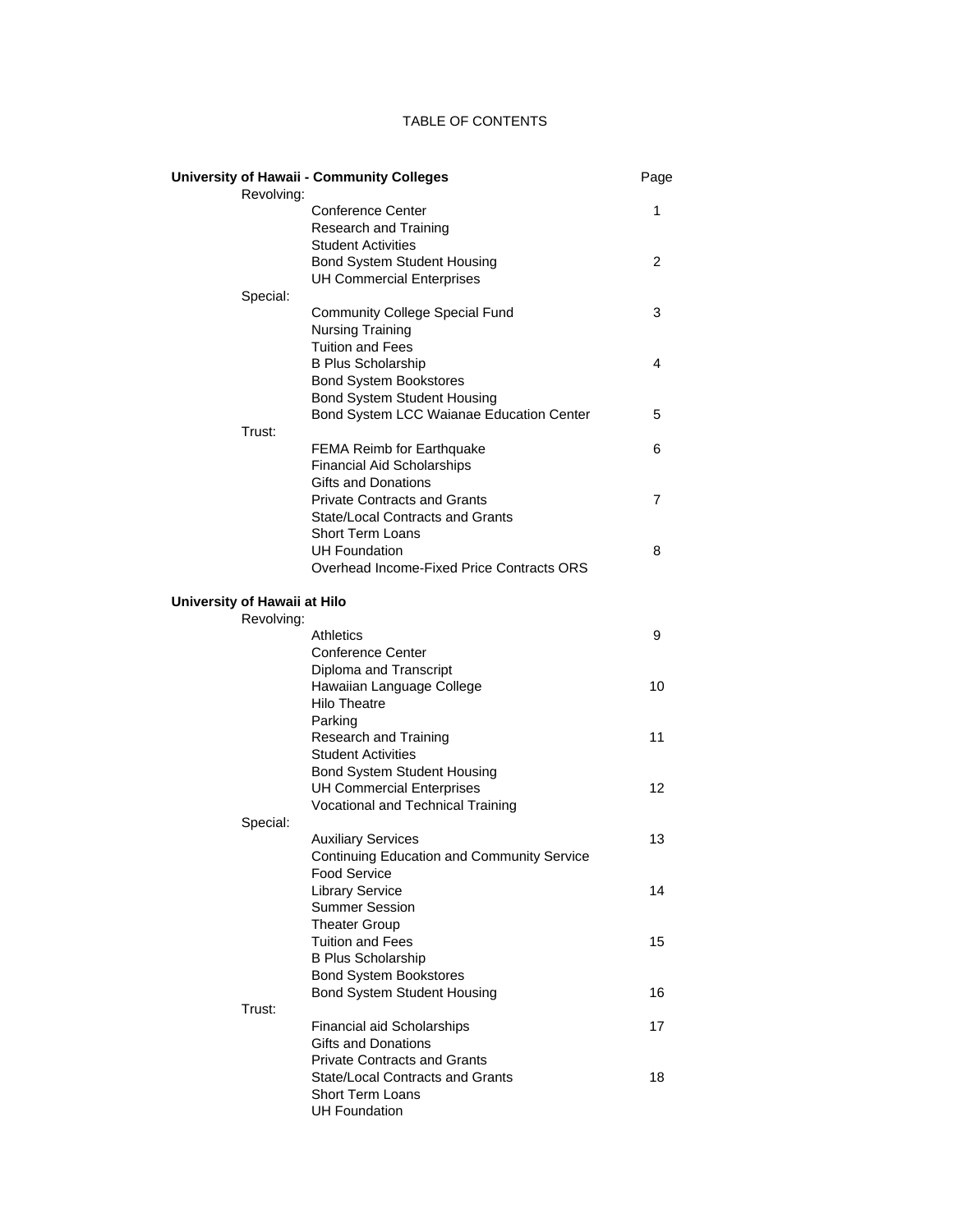# TABLE OF CONTENTS

| University of Hawaii at Manoa |                                                                                | Page |
|-------------------------------|--------------------------------------------------------------------------------|------|
| Revolving:                    |                                                                                |      |
|                               | Athletics                                                                      | 19   |
|                               | <b>Bond System Administration</b>                                              |      |
|                               | <b>Bond System Bookstores</b><br><b>Bond System Campus Center</b>              | 20   |
|                               | <b>Bond System Food Services</b>                                               |      |
|                               | Bond System Kau'iokahaloa Nui Faculty Housing                                  |      |
|                               | <b>Bond System Student Housing</b>                                             | 21   |
|                               | <b>Bond System Telecommunications</b>                                          |      |
|                               | <b>Child Care</b>                                                              |      |
|                               | UH Commercial Enterprises Revolving Fund                                       | 22   |
|                               | <b>Conference Center</b>                                                       |      |
|                               | Diploma and Transcripts                                                        |      |
|                               | <b>Facilities Use</b>                                                          | 23   |
|                               | <b>Graduate Application</b>                                                    |      |
|                               | <b>Housing Assistance</b>                                                      |      |
|                               | Lab School Summer Program                                                      | 24   |
|                               | Parking                                                                        |      |
|                               | Research and Training                                                          |      |
|                               | <b>Seed Distribution</b>                                                       | 25   |
|                               | <b>Student Activities</b>                                                      |      |
|                               | <b>Student Health Services</b>                                                 |      |
|                               | <b>UH Press</b>                                                                | 26   |
|                               | Waialee Farm                                                                   |      |
|                               | Wa'ahila Faculty Housing                                                       |      |
| Special:                      |                                                                                |      |
|                               | <b>Agriculture Diagnostic Services</b>                                         | 27   |
|                               | Aquaria                                                                        |      |
|                               | <b>Auxiliary Services</b>                                                      |      |
|                               | <b>Bridge to Hope</b>                                                          | 28   |
|                               | <b>Center for Nursing</b>                                                      |      |
|                               | Counseling and Student Development                                             |      |
|                               | <b>Food Service</b>                                                            | 29   |
|                               | Hawaii Educator Loan Program Special Fund                                      |      |
|                               | <b>Information Technology Services</b>                                         |      |
|                               | Lab Animal Services                                                            | 30   |
|                               | <b>Library Services</b>                                                        |      |
|                               | Malpractice Insurance                                                          |      |
|                               | Medical Education Special Fund                                                 | 31   |
|                               | <b>Risk Management</b>                                                         |      |
|                               | Theater Group                                                                  |      |
|                               | <b>Transportation Services</b>                                                 | 32   |
|                               | <b>Tuition and Fees</b>                                                        |      |
|                               | <b>Tuition Scholarship Account</b>                                             |      |
|                               | Hawaii Cancer Research Special Fund                                            | 33   |
|                               | <b>B Plus Scholarship</b>                                                      |      |
|                               | Wa'ahila Faculty Housing<br><b>Bond System Food Services</b>                   | 34   |
|                               | Parking                                                                        |      |
|                               |                                                                                |      |
|                               | <b>Bond System Bookstores</b><br>Bond System Kau'iokahaloa Nui Faculty Housing | 35   |
|                               |                                                                                |      |
|                               | <b>Bond System Campus Center</b><br>Comptroller                                |      |
|                               | <b>UH Wellness Center</b>                                                      | 36   |
|                               | <b>Bond System Telecommunications</b>                                          |      |
|                               | <b>Bond System Student Housing</b>                                             |      |
|                               | Bond System UHM Biomedical Science                                             | 37   |
|                               |                                                                                |      |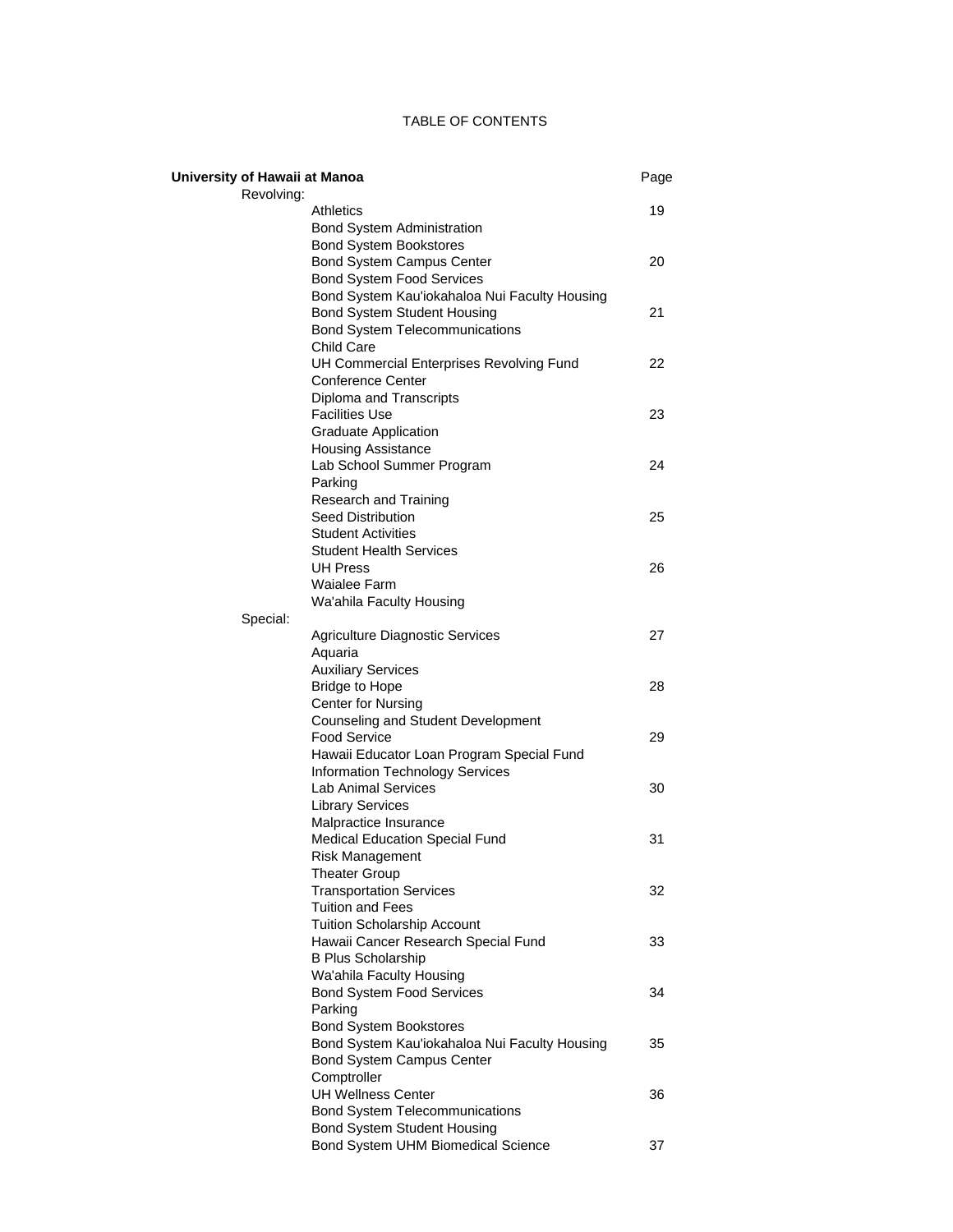# TABLE OF CONTENTS

|                                   | University of Hawaii at Manoa (continued)        | Page |
|-----------------------------------|--------------------------------------------------|------|
| Trust:                            |                                                  |      |
|                                   | <b>EWC - UH Services</b>                         | 38   |
|                                   | <b>Financial Aid Scholarships</b>                |      |
|                                   | Manoa Flood                                      |      |
|                                   | Gifts and Donations                              | 39   |
|                                   | <b>Private Contracts and Grants</b>              |      |
|                                   | State/Local Contracts and Grants                 |      |
|                                   | Medical School State/Local Contracts and Grants  | 40   |
|                                   | Short Term Loans                                 |      |
|                                   | <b>UH Foundation</b>                             |      |
|                                   | UH Lab School Fire                               | 41   |
|                                   | <b>Edmondson Hall Fire Expenditures</b>          |      |
|                                   | UHM Earthquake Damage Expenditures               |      |
|                                   | Overhead Income-Fixed Price Contracts ORS        | 42   |
|                                   | Risk Management-Fire & Casualty Losses           |      |
|                                   |                                                  |      |
| University of Hawaii - Systemwide |                                                  |      |
| Revolving:                        |                                                  |      |
|                                   | Alumni                                           | 43   |
|                                   | <b>UH Commercial Enterprises</b>                 |      |
|                                   | Discoveries and Inventions                       |      |
|                                   | Research and Training                            | 44   |
|                                   | State Higher Education Loan                      |      |
|                                   | Workers' Compensation and Unemployment Insurance |      |
| Special:                          |                                                  |      |
|                                   | <b>Information Technology Services</b>           | 45   |
|                                   | <b>Tuition and Fees</b>                          |      |
|                                   | <b>B Plus Scholarship</b>                        |      |
|                                   | UH Risk Management Special Fund                  | 46   |
|                                   | Workers' Compensation and Unemployment Insurance |      |
| Trust:                            |                                                  |      |
|                                   | Gifts and Donations                              | 47   |
|                                   | Hawaii ED NET CONS                               |      |
|                                   | <b>Private Contracts and Grants</b>              |      |
|                                   |                                                  | 48   |
|                                   | UH Workers' Compensation and Unemployment        |      |
|                                   | <b>Insurance Compensation Trust Fund</b>         |      |
|                                   | <b>UH Foundation</b>                             |      |
| University of Hawaii at West Oahu |                                                  |      |
| Revolving:                        |                                                  |      |
|                                   | Center for Laboratory Education and Research     | 49   |
|                                   | Diploma and Transcript                           |      |
|                                   | Research and Training                            |      |
|                                   | <b>Student Activities</b>                        | 50   |
| Special:                          |                                                  |      |
|                                   | <b>Library Services</b>                          | 51   |
|                                   | <b>Summer Session</b>                            |      |
|                                   | Tuition and Fees                                 |      |
|                                   |                                                  | 52   |
|                                   | <b>B Plus Scholarship</b>                        |      |
|                                   | Special Development Fund                         |      |
|                                   | Bond System WO Special Development Fund          |      |
| Trust:                            |                                                  |      |
|                                   | <b>Financial Aid Scholarships</b>                | 53   |
|                                   | Gifts and Donations                              |      |
|                                   | <b>Short Term Loans</b>                          |      |
|                                   | <b>UH Foundation</b>                             | 54   |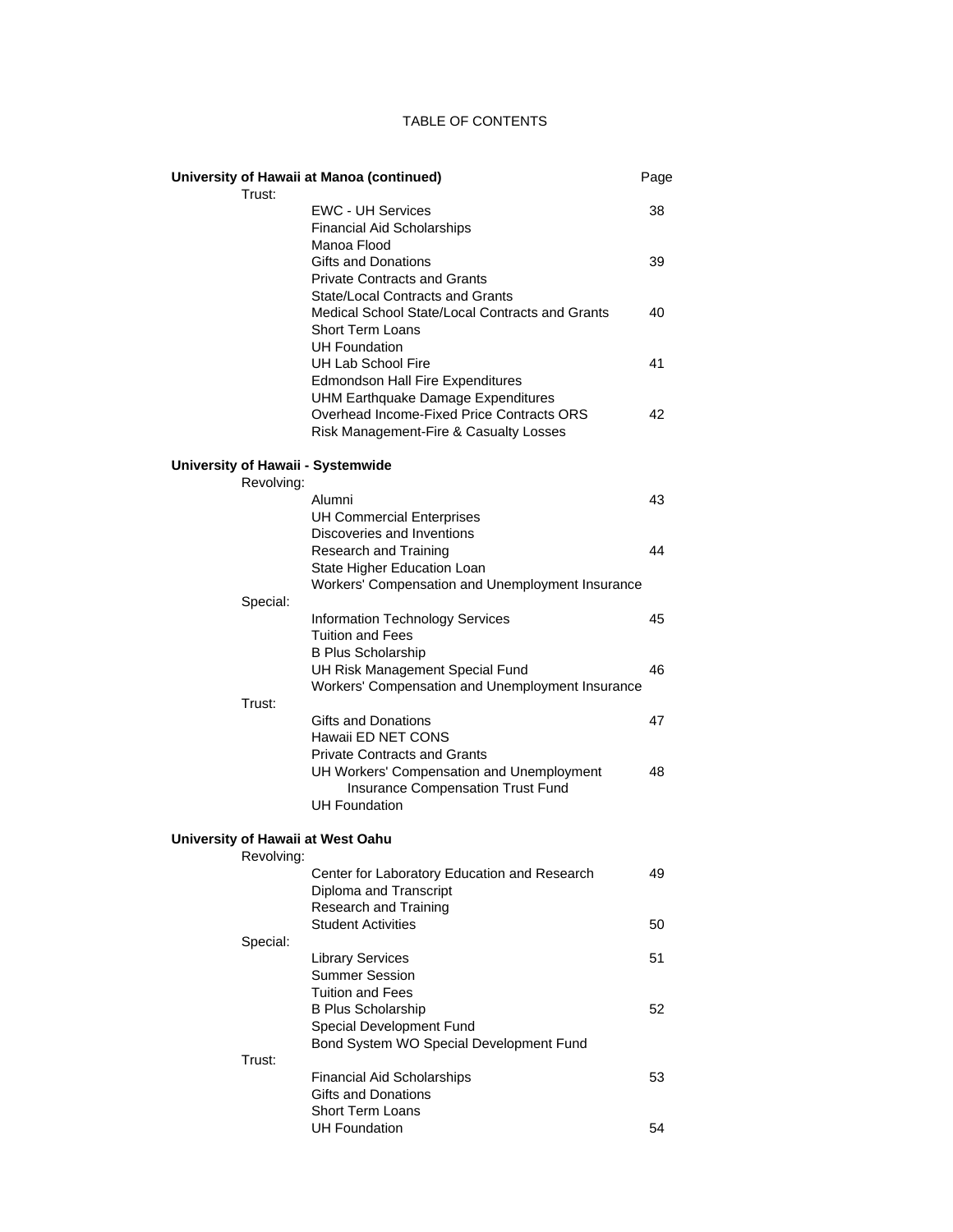| Name of Fund: Community Colleges<br>Legal Authorization: | <b>Conference Center</b><br>HRS 304A-2273                  |
|----------------------------------------------------------|------------------------------------------------------------|
| Fund Type:                                               | Revolving                                                  |
| 11XX                                                     | Description<br>Amount<br>CASH/TCD INVESTMENTS<br>1,154,841 |
| 3XXX<br>4XXX                                             | <b>FUND BALANCE</b><br>1,161,738<br><b>FUND ADDITIONS</b>  |
| 5XXX<br>93XX                                             | <b>FUND DEDUCTIONS</b><br>1,099<br><b>REVENUES</b>         |
| 95XX                                                     | 634,866<br><b>EXPENSES</b><br>590,868                      |
| 96XX                                                     | <b>ENCUMBRANCES</b><br>62,013                              |
|                                                          | UNENCUMBERED FUND BALANCE<br>1.099.725                     |

| Name of Fund: Community Colleges |                             | Research and Training |  |        |           |  |
|----------------------------------|-----------------------------|-----------------------|--|--------|-----------|--|
| Legal Authorization:             |                             | HRS 304A-2253         |  |        |           |  |
| Fund Type:                       | Revolving                   |                       |  |        |           |  |
|                                  |                             |                       |  |        |           |  |
|                                  | Description                 |                       |  | Amount |           |  |
| 11XX                             | <b>CASH/TCD INVESTMENTS</b> |                       |  |        | 1,291,153 |  |
| 3XXX                             | <b>FUND BALANCE</b>         |                       |  |        | 1,120,712 |  |
| 4XXX                             | <b>FUND ADDITIONS</b>       |                       |  |        | ÷         |  |
| 5XXX                             | <b>FUND DEDUCTIONS</b>      |                       |  |        |           |  |
| 93XX                             | <b>REVENUES</b>             |                       |  |        | 1,686,856 |  |
| 95XX                             | <b>EXPENSES</b>             |                       |  |        | 2,003,978 |  |
| 96XX                             | <b>ENCUMBRANCES</b>         |                       |  |        | 260.360   |  |
|                                  |                             |                       |  |        |           |  |
|                                  | UNENCUMBERED FUND BALANCE   |                       |  |        | 860,352   |  |

| Name of Fund: Community Colleges | <b>Student Activities</b>            |
|----------------------------------|--------------------------------------|
| Legal Authorization:             | HRS 304A-2257                        |
| Fund Type:                       | Revolving                            |
|                                  |                                      |
|                                  | Description<br>Amount                |
| 11XX                             | CASH/TCD INVESTMENTS<br>1,180,931    |
| 3XXX                             | <b>FUND BALANCE</b><br>1,054,634     |
| 4XXX                             | <b>FUND ADDITIONS</b><br>(0)         |
| 5XXX                             | <b>FUND DEDUCTIONS</b>               |
| 93XX                             | <b>REVENUES</b><br>1,378,028         |
| 95XX                             | <b>EXPENSES</b><br>1,400,984         |
| 96XX                             | <b>ENCUMBRANCES</b><br>97.843        |
|                                  |                                      |
|                                  | UNENCUMBERED FUND BALANCE<br>956.791 |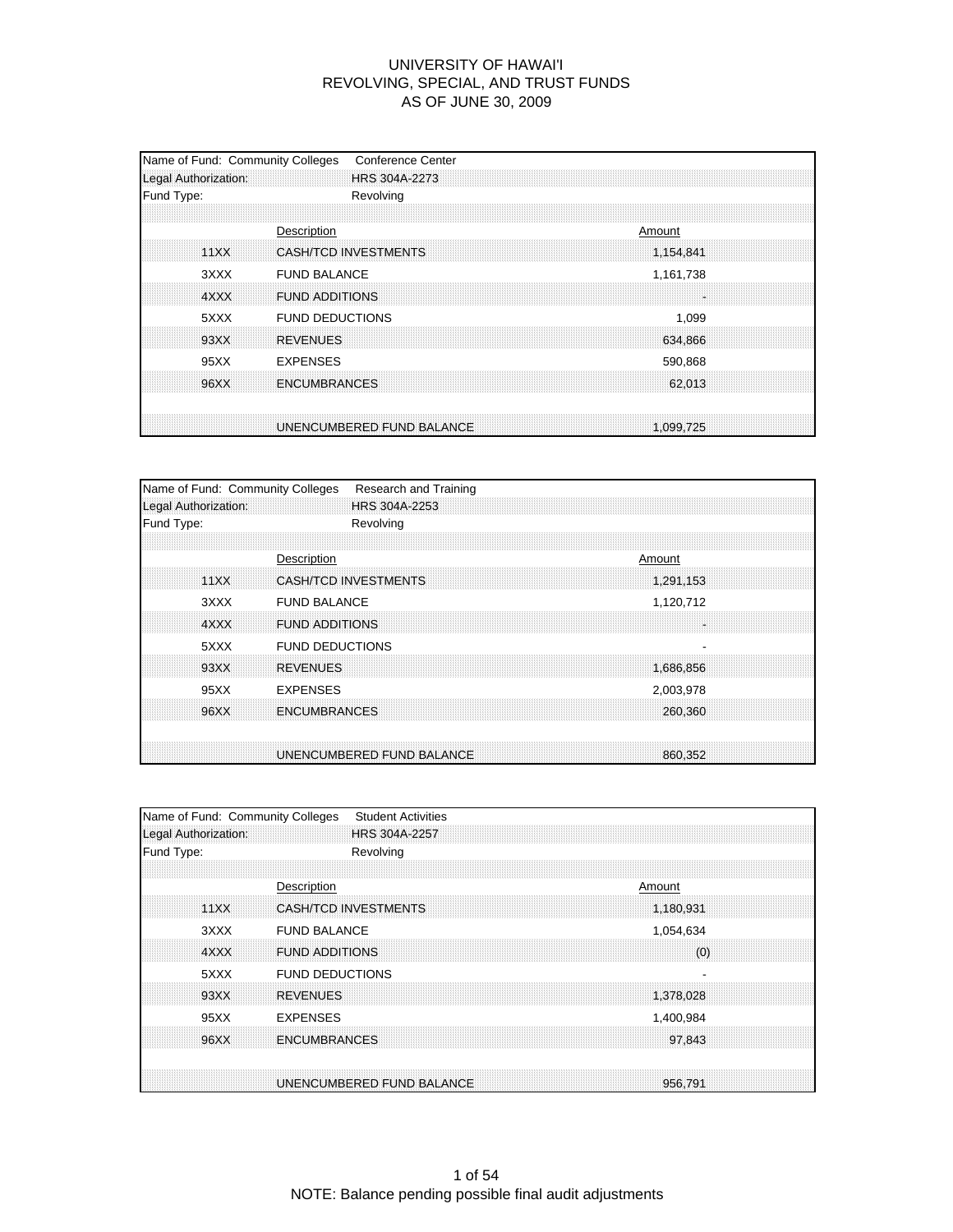| Name of Fund: Community Colleges<br>Legal Authorization: | <b>Bond System Student Housing</b><br>HRS 304A-2167.5        |
|----------------------------------------------------------|--------------------------------------------------------------|
| Fund Type:                                               | Revolving                                                    |
| 11XX                                                     | Description<br>Amount<br>CASH/TCD INVESTMENTS                |
| 3XXX<br>4XXX                                             | <b>FUND BALANCE</b><br>10<br><b>FUND ADDITIONS</b><br>38,060 |
| 5XXX<br>93XX                                             | <b>FUND DEDUCTIONS</b><br><b>REVENUES</b><br>70              |
| 95XX                                                     | <b>EXPENSES</b><br>4,399                                     |
| 96XX                                                     | <b>ENCUMBRANCES</b>                                          |
|                                                          | UNENCUMBERED FUND BALANCE<br>10                              |

| Name of Fund: Community Colleges | UH Commercial Enterprises Revolving Fund |
|----------------------------------|------------------------------------------|
| Legal Authorization:             | HRS 304A-2251                            |
| Fund Type:                       | Revolving                                |
|                                  |                                          |
|                                  | Description<br>Amount                    |
| 11XX                             | <b>CASH/TCD INVESTMENTS</b><br>51.212    |
| 3XXX                             | <b>FUND BALANCE</b><br>1,226             |
| 4XXX                             | <b>FUND ADDITIONS</b><br>5,000           |
| 5XXX                             | <b>FUND DEDUCTIONS</b>                   |
| 93XX                             | <b>REVENUES</b><br>75.224                |
| 95XX                             | <b>EXPENSES</b><br>38,868                |
| 96XX                             | <b>ENCUMBRANCES</b>                      |
|                                  |                                          |
|                                  | UNENCUMBERED FUND BALANCE<br>1.226       |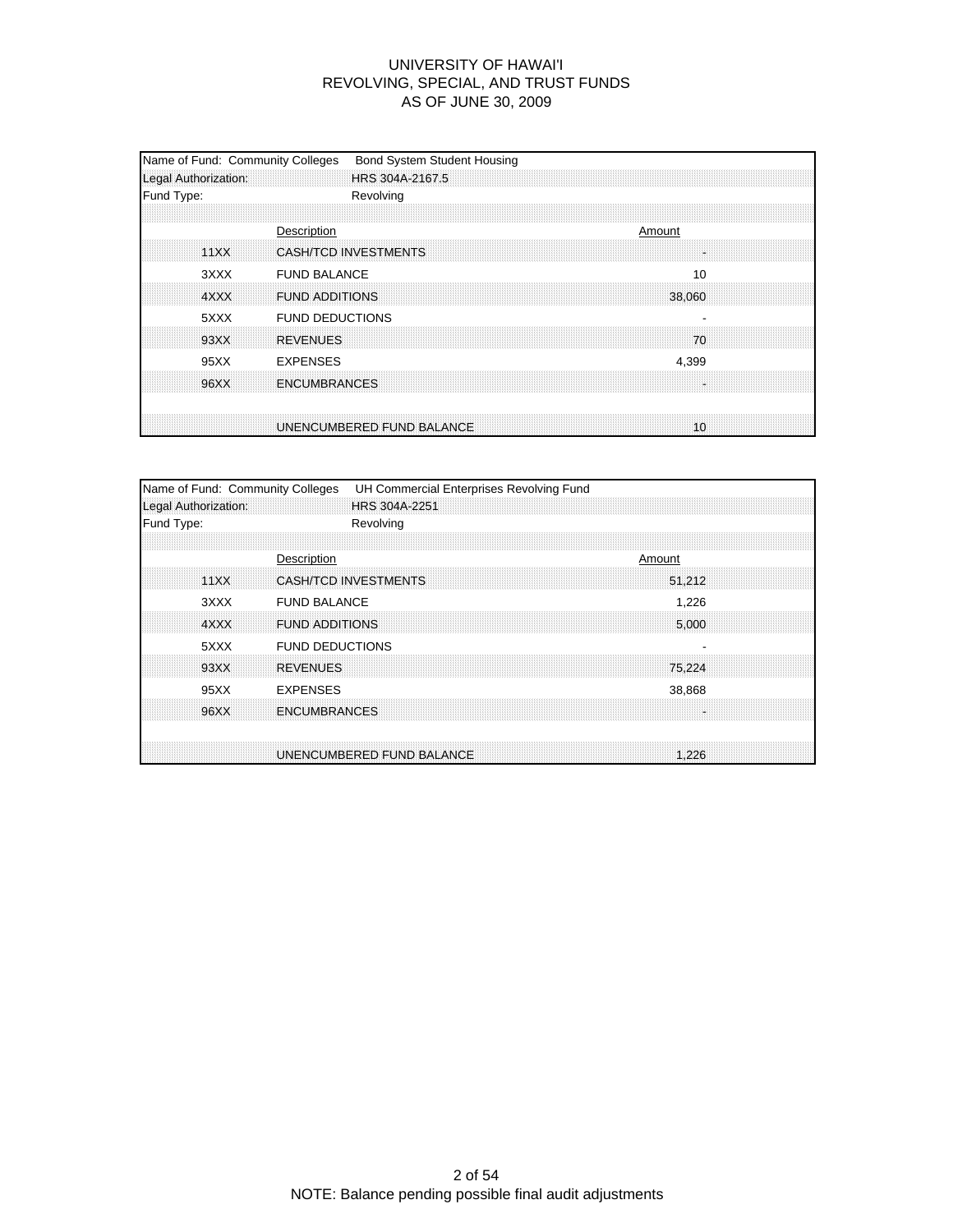| Name of Fund: Community Colleges<br>Legal Authorization: | <b>Community College Special Fund</b><br>HRS 304A-2162               |  |
|----------------------------------------------------------|----------------------------------------------------------------------|--|
| Fund Type:                                               | Special                                                              |  |
| 11XX                                                     | Description<br>Amount<br><b>CASH/TCD INVESTMENTS</b><br>14,223,839   |  |
| 3XXX<br>4XXX                                             | <b>FUND BALANCE</b><br>11,322,803<br><b>FUND ADDITIONS</b><br>96,401 |  |
| 5XXX                                                     | <b>FUND DEDUCTIONS</b><br>87,793                                     |  |
| 93XX<br>95XX                                             | <b>REVENUES</b><br>21,371,738<br><b>EXPENSES</b><br>19,094,242       |  |
| 96XX                                                     | <b>ENCUMBRANCES</b><br>2,456,938                                     |  |
|                                                          | UNENCUMBERED FUND BALANCE<br>8.865.866                               |  |

| Name of Fund: Community Colleges | <b>Nursing Training</b>              |
|----------------------------------|--------------------------------------|
| Legal Authorization:             | HRS 328L-3                           |
| Fund Type:                       | Special                              |
|                                  |                                      |
|                                  | Description<br>Amount                |
| 11XX                             | <b>CASH/TCD INVESTMENTS</b><br>2.554 |
| 3XXX                             | <b>FUND BALANCE</b><br>2,554         |
| 4XXX                             | <b>FUND ADDITIONS</b><br>H.          |
| 5XXX                             | <b>FUND DEDUCTIONS</b>               |
| 93XX                             | <b>REVENUES</b><br>×                 |
| 95XX                             | <b>EXPENSES</b>                      |
| 96XX                             | <b>ENCUMBRANCES</b><br>i.            |
|                                  | UNENCUMBERED FUND BALANCE<br>2.554   |

| Name of Fund: Community Colleges | <b>Tuition and Fees</b>   |        |            |
|----------------------------------|---------------------------|--------|------------|
| Legal Authorization:             | HRS 304A-2153             |        |            |
| Fund Type:                       | Special                   |        |            |
|                                  |                           |        |            |
|                                  | Description               | Amount |            |
| 11XX                             | CASH/TCD INVESTMENTS      |        | 24.309.560 |
| 3XXX                             | <b>FUND BALANCE</b>       |        | 19,893,705 |
| 4XXX                             | <b>FUND ADDITIONS</b>     |        | 36.489.263 |
| 5XXX                             | <b>FUND DEDUCTIONS</b>    |        | 37,347,182 |
| 93XX                             | <b>REVENUES</b>           |        | 40.892,909 |
| 95XX                             | <b>EXPENSES</b>           |        | 32,075,079 |
| 96XX                             | <b>ENCUMBRANCES</b>       |        | 7,323,515  |
|                                  |                           |        |            |
|                                  | UNENCUMBERED FUND BALANCE |        | 12,570,191 |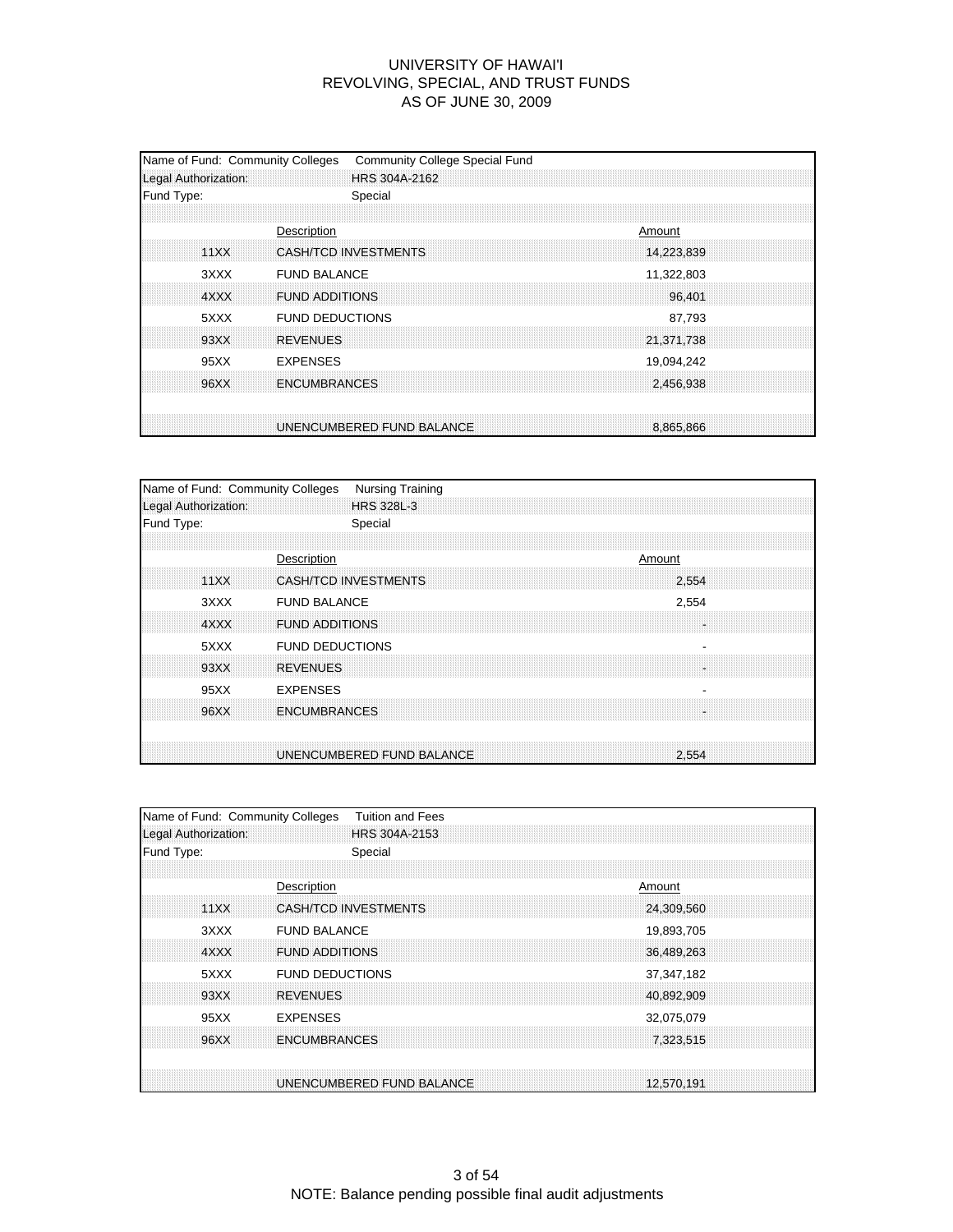| Fund Type:<br>Special<br>Description<br>Amount<br><b>CASH/TCD INVESTMENTS</b><br>11XX<br>(1,352,007)<br>3XXX<br><b>FUND BALANCE</b><br>(1,352,007)<br>4XXX<br><b>FUND ADDITIONS</b><br><b>FUND DEDUCTIONS</b><br>5XXX<br><b>REVENUES</b><br>93XX<br><b>EXPENSES</b><br>95XX<br>672,607<br><b>ENCUMBRANCES</b><br>96XX | Name of Fund: Community Colleges<br>Legal Authorization: | <b>B Plus Scholarship</b><br>HRS 304A-2159 |  |  |  |
|-----------------------------------------------------------------------------------------------------------------------------------------------------------------------------------------------------------------------------------------------------------------------------------------------------------------------|----------------------------------------------------------|--------------------------------------------|--|--|--|
|                                                                                                                                                                                                                                                                                                                       |                                                          |                                            |  |  |  |
|                                                                                                                                                                                                                                                                                                                       |                                                          |                                            |  |  |  |
|                                                                                                                                                                                                                                                                                                                       |                                                          |                                            |  |  |  |
|                                                                                                                                                                                                                                                                                                                       |                                                          |                                            |  |  |  |
|                                                                                                                                                                                                                                                                                                                       |                                                          |                                            |  |  |  |
| UNENCUMBERED FUND BALANCE                                                                                                                                                                                                                                                                                             |                                                          |                                            |  |  |  |

| Name of Fund: Community Colleges |                             | <b>Bond System Bookstores</b> |  |            |  |
|----------------------------------|-----------------------------|-------------------------------|--|------------|--|
| Legal Authorization:             |                             | HRS 304A-2167.5               |  |            |  |
| Fund Type:                       |                             | Special                       |  |            |  |
|                                  |                             |                               |  |            |  |
|                                  | Description                 |                               |  | Amount     |  |
| 11XX                             | <b>CASH/TCD INVESTMENTS</b> |                               |  | 7,147,482  |  |
| 3XXX                             | <b>FUND BALANCE</b>         |                               |  | 12,480,329 |  |
| 4XXX                             | <b>FUND ADDITIONS</b>       |                               |  |            |  |
| 5XXX                             | <b>FUND DEDUCTIONS</b>      |                               |  |            |  |
| 93XX                             | <b>REVENUES</b>             |                               |  | 11,487,342 |  |
| 95XX                             | <b>EXPENSES</b>             |                               |  | 11,433,136 |  |
| 96XX                             | <b>ENCUMBRANCES</b>         |                               |  | 77.244     |  |
|                                  | UNENCUMBERED FUND BALANCE   |                               |  | 12,403,085 |  |
|                                  |                             |                               |  |            |  |

| Name of Fund: Community Colleges | <b>Bond System Student Housing</b>   |
|----------------------------------|--------------------------------------|
| Legal Authorization:             | HRS 304A-2167.5                      |
| Fund Type:                       | Special                              |
|                                  |                                      |
|                                  | Description<br>Amount                |
| 11XX                             | CASH/TCD INVESTMENTS<br>5.385        |
| 3XXX                             | <b>FUND BALANCE</b><br>(3, 130)      |
| 4XXX                             | <b>FUND ADDITIONS</b><br>78,441      |
| 5XXX                             | <b>FUND DEDUCTIONS</b><br>0          |
| 93XX                             | <b>REVENUES</b><br>68,099            |
| 95XX                             | <b>EXPENSES</b><br>82,243            |
| 96XX                             | <b>ENCUMBRANCES</b><br>369           |
|                                  |                                      |
|                                  | UNENCUMBERED FUND BALANCE<br>(3.499) |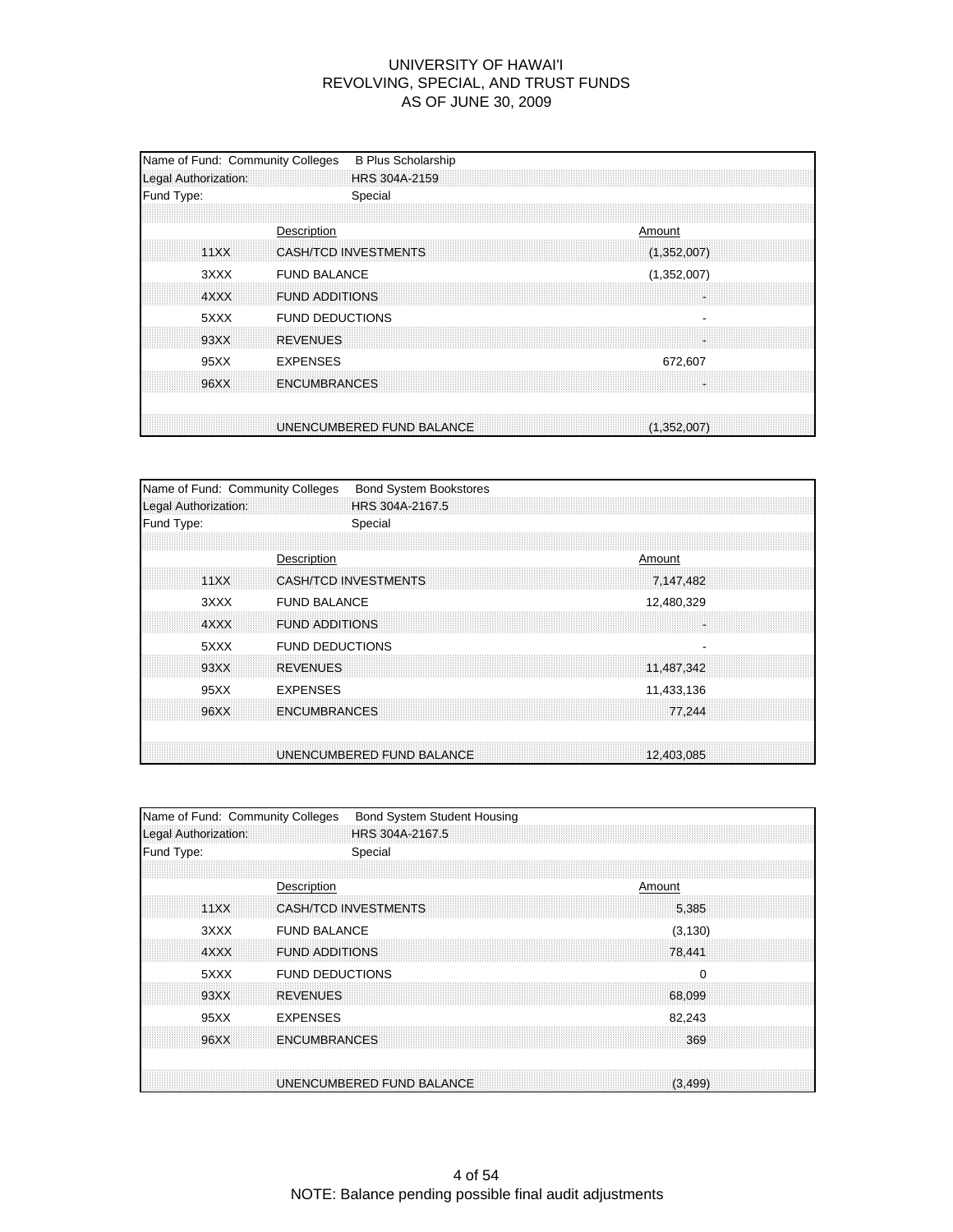| Name of Fund: Community Colleges<br>Legal Authorization: | Bond System LCC Waianae Education Center<br>HRS 304A-2167.5 |
|----------------------------------------------------------|-------------------------------------------------------------|
| Fund Type:                                               | Special                                                     |
| 11XX                                                     | Description<br>Amount<br>CASH/TCD INVESTMENTS               |
| 3XXX<br>4XXX                                             | <b>FUND BALANCE</b><br>(21, 564)<br><b>FUND ADDITIONS</b>   |
| 5XXX<br>93XX                                             | <b>FUND DEDUCTIONS</b><br>21,564<br><b>REVENUES</b>         |
| 95XX<br>96XX                                             | <b>EXPENSES</b><br><b>ENCUMBRANCES</b>                      |
|                                                          | UNENCUMBERED FUND BALANCE<br>(21, 564)                      |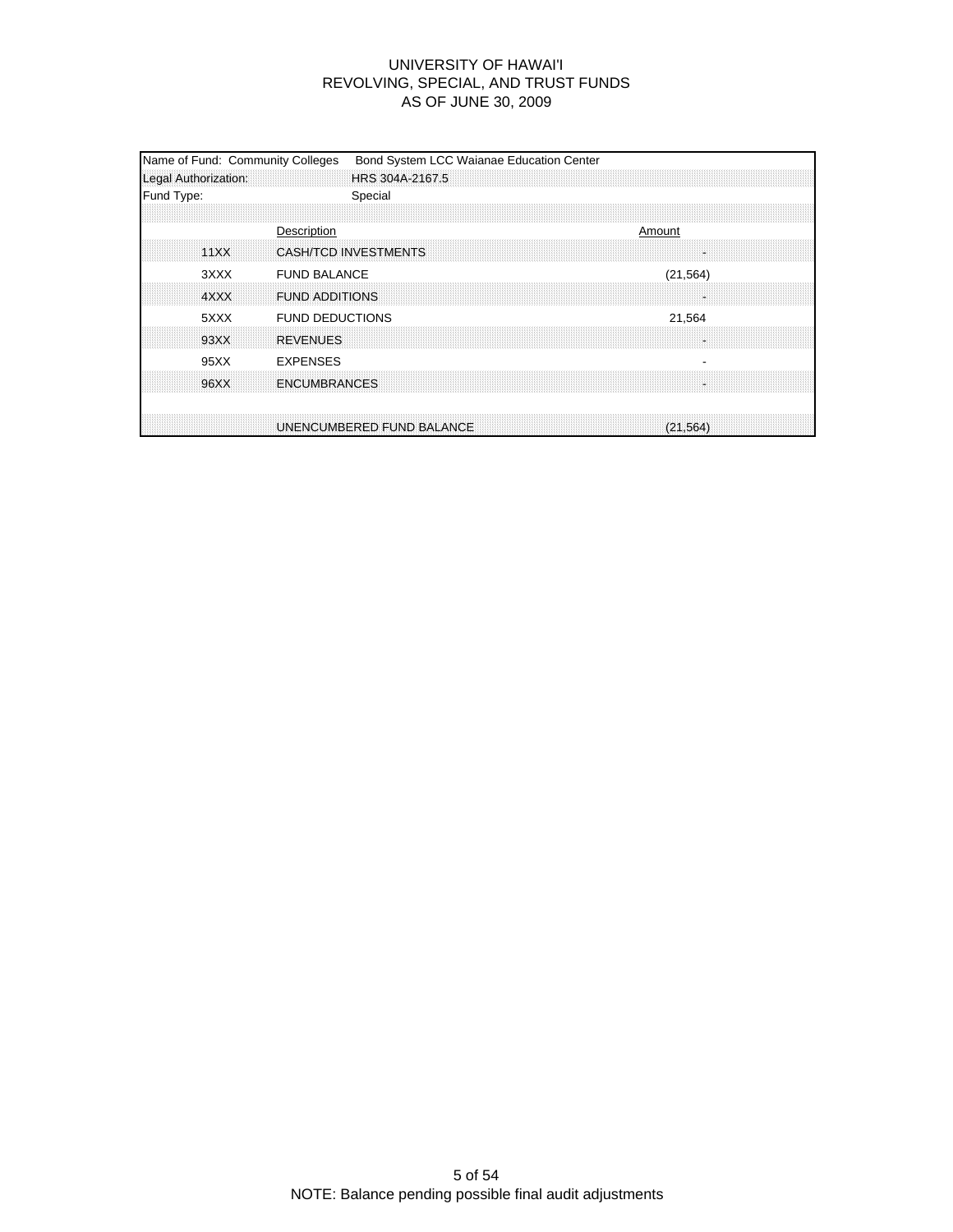| Name of Fund: Community Colleges<br>Legal Authorization: |                                              | FEMA Reimb for Earthquake<br>HRS 304A-2003 |  |        |           |  |  |
|----------------------------------------------------------|----------------------------------------------|--------------------------------------------|--|--------|-----------|--|--|
| Fund Type:                                               | Trust                                        |                                            |  |        |           |  |  |
| 11XX                                                     | Description<br><b>CASH/TCD INVESTMENTS</b>   |                                            |  | Amount | (60, 707) |  |  |
| 3XXX<br>4XXX                                             | <b>FUND BALANCE</b><br><b>FUND ADDITIONS</b> |                                            |  |        | (95, 576) |  |  |
| 5XXX<br>93XX                                             | <b>FUND DEDUCTIONS</b><br><b>REVENUES</b>    |                                            |  |        |           |  |  |
| 95XX                                                     | <b>EXPENSES</b>                              |                                            |  |        | 34,708    |  |  |
| 96XX                                                     | <b>ENCUMBRANCES</b>                          |                                            |  |        |           |  |  |
|                                                          | UNENCUMBERED FUND BALANCE                    |                                            |  |        | (95, 576) |  |  |

| Name of Fund: Community Colleges | <b>Financial Aid Scholarships</b>     |
|----------------------------------|---------------------------------------|
| Legal Authorization:             | HRS 304A-2003                         |
| Fund Type:                       | Trust                                 |
|                                  |                                       |
|                                  | Description<br>Amount                 |
| 11XX                             | <b>CASH/TCD INVESTMENTS</b><br>62.055 |
| 3XXX                             | <b>FUND BALANCE</b><br>62,073         |
| 4XXX                             | <b>FUND ADDITIONS</b><br>÷.           |
| 5XXX                             | <b>FUND DEDUCTIONS</b>                |
| 93XX                             | <b>REVENUES</b><br>1,328              |
| 95XX                             | <b>EXPENSES</b><br>11,590             |
| 96XX                             | <b>ENCUMBRANCES</b>                   |
|                                  | UNENCUMBERED FUND BALANCE<br>62.073   |

| Name of Fund: Community Colleges | Gifts and Donations                   |
|----------------------------------|---------------------------------------|
| Legal Authorization:             | HRS 304A-106                          |
| Fund Type:                       | Trust                                 |
|                                  |                                       |
|                                  | Description<br>Amount                 |
| 11XX                             | <b>CASH/TCD INVESTMENTS</b><br>15,312 |
| 3XXX                             | <b>FUND BALANCE</b><br>15,317         |
| 4XXX                             | <b>FUND ADDITIONS</b>                 |
| 5XXX                             | <b>FUND DEDUCTIONS</b>                |
| 93XX                             | <b>REVENUES</b><br>301                |
| 95XX                             | <b>EXPENSES</b>                       |
| 96XX                             | <b>ENCUMBRANCES</b>                   |
|                                  |                                       |
|                                  | UNENCUMBERED FUND BALANCE<br>15,317   |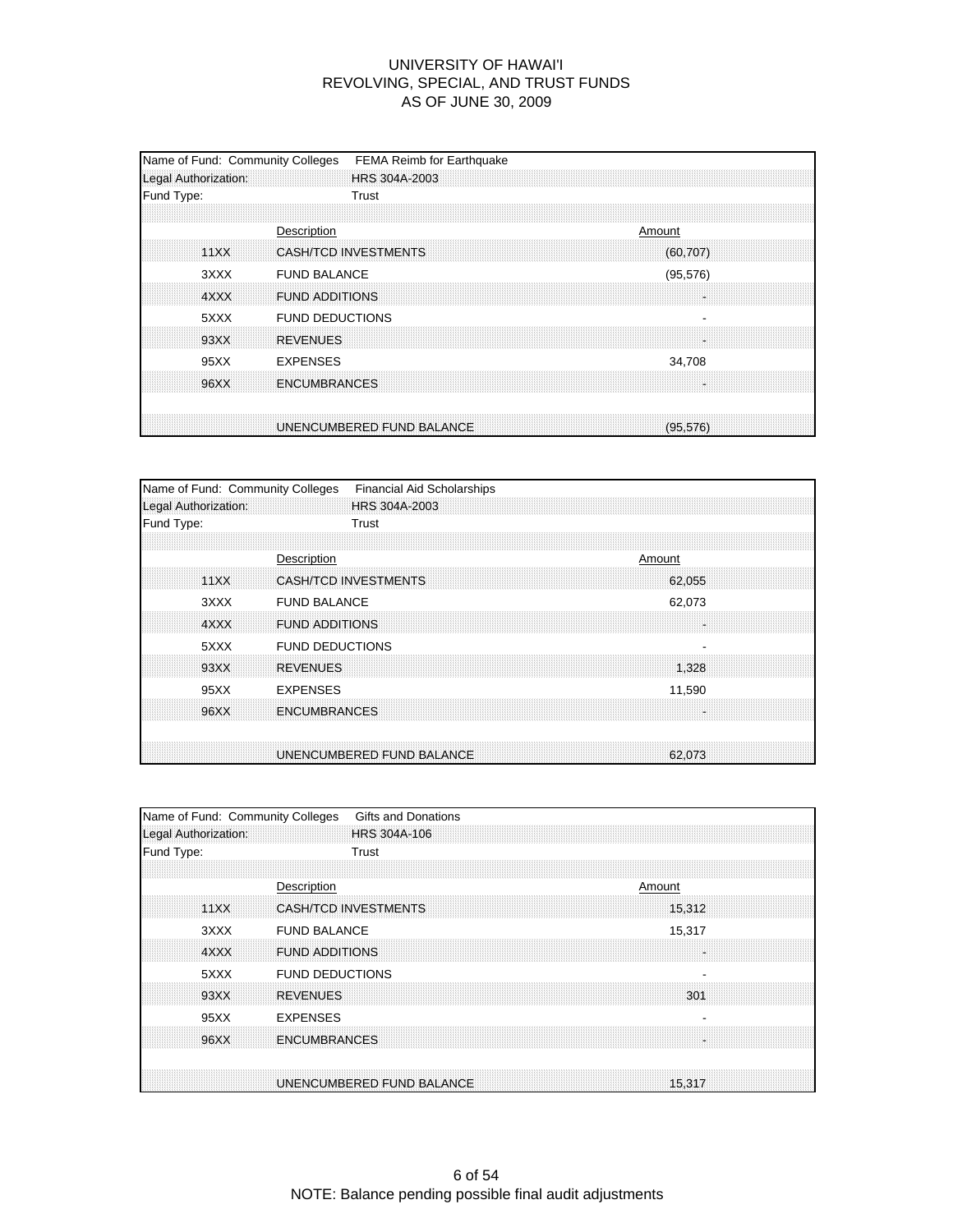| Name of Fund: Community Colleges<br>Legal Authorization: | <b>Private Contracts and Grants</b><br>HRS 304A-2003              |
|----------------------------------------------------------|-------------------------------------------------------------------|
| Fund Type:                                               | Trust                                                             |
| 11XX                                                     | Description<br>Amount<br>CASH/TCD INVESTMENTS<br>584.218          |
| 3XXX<br>4XXX                                             | <b>FUND BALANCE</b><br>35,508<br><b>FUND ADDITIONS</b><br>956,433 |
| 5XXX<br>93XX                                             | <b>FUND DEDUCTIONS</b><br><b>REVENUES</b><br>767                  |
| 95XX<br>96XX                                             | <b>EXPENSES</b><br>959,466<br><b>ENCUMBRANCES</b><br>83,495       |
|                                                          | UNENCUMBERED FUND BALANCE<br>(47.987)                             |

| Name of Fund: Community Colleges | <b>State/Local Contracts and Grants</b>   |
|----------------------------------|-------------------------------------------|
| Legal Authorization:             | <b>HRS 304A-2003</b>                      |
| Fund Type:                       | Trust                                     |
|                                  |                                           |
|                                  | Description<br>Amount                     |
| 11XX                             | <b>CASH/TCD INVESTMENTS</b><br>(331, 567) |
| 3XXX                             | <b>FUND BALANCE</b>                       |
| 4XXX                             | <b>FUND ADDITIONS</b><br>3,000,177        |
| 5XXX                             | <b>FUND DEDUCTIONS</b><br>(50)            |
| 93XX                             | <b>REVENUES</b><br>÷                      |
| 95XX                             | <b>EXPENSES</b><br>3,000,177              |
| 96XX                             | <b>ENCUMBRANCES</b><br>602.040            |
|                                  |                                           |
|                                  | UNENCUMBERED FUND BALANCE<br>(602,040)    |

| Name of Fund: Community Colleges | <b>Short Term Loans</b>               |
|----------------------------------|---------------------------------------|
| Legal Authorization:             | HRS 304A-2003                         |
| Fund Type:                       | Trust                                 |
|                                  |                                       |
|                                  | Description<br>Amount                 |
| 11XX                             | <b>CASH/TCD INVESTMENTS</b><br>50,870 |
| 3XXX                             | <b>FUND BALANCE</b><br>41,501         |
| 4XXX                             | <b>FUND ADDITIONS</b>                 |
| 5XXX                             | <b>FUND DEDUCTIONS</b>                |
| 93XX                             | <b>REVENUES</b><br>964                |
| 95XX                             | <b>EXPENSES</b><br>6,056              |
| 96XX                             | <b>ENCUMBRANCES</b>                   |
|                                  |                                       |
|                                  | UNENCUMBERED FUND BALANCE<br>41,501   |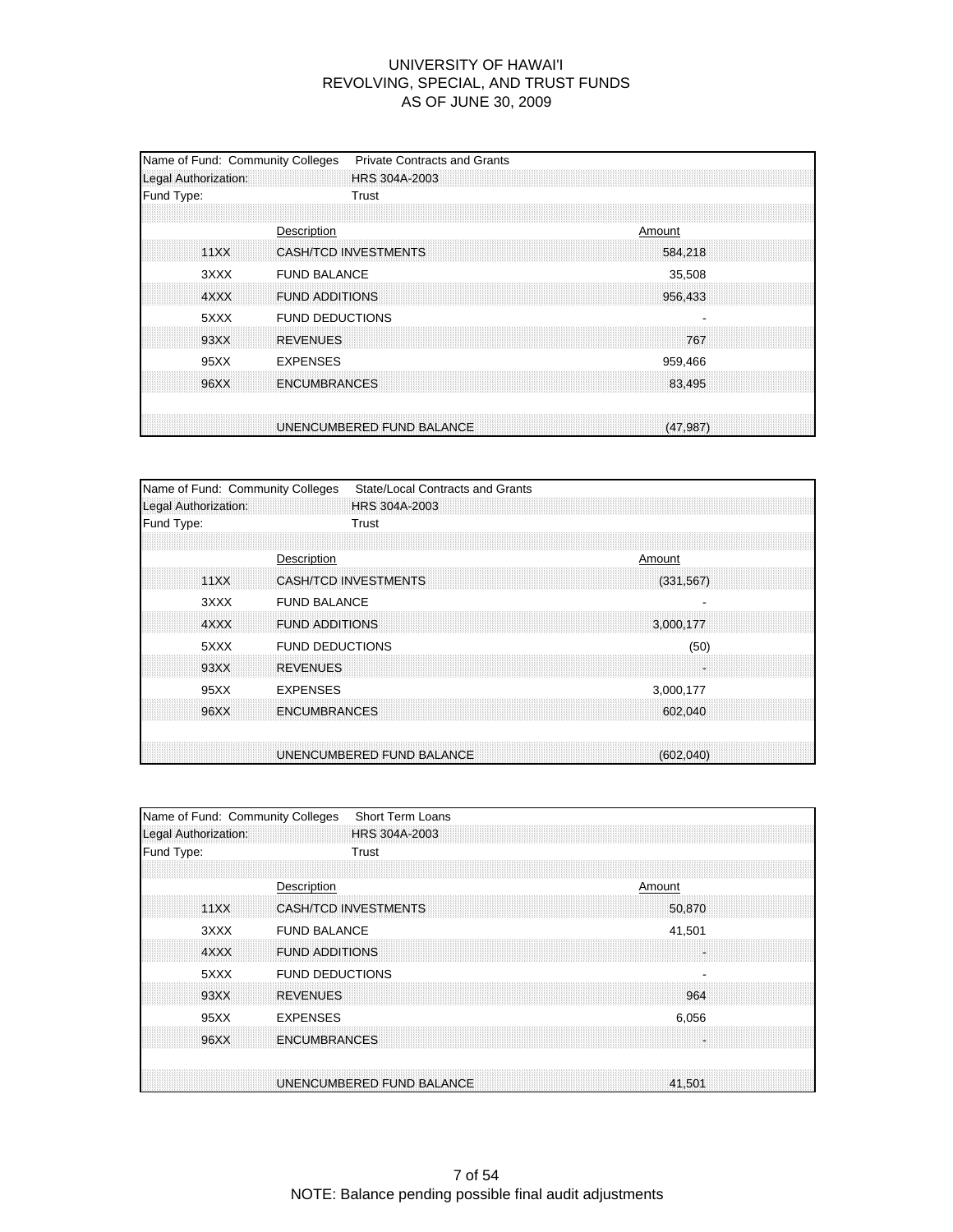| Name of Fund: Community Colleges<br>Legal Authorization: | <b>UH Foundation</b><br>HRS 304A-2003                              |
|----------------------------------------------------------|--------------------------------------------------------------------|
| Fund Type:                                               | Trust                                                              |
| 11XX                                                     | Description<br>Amount<br><b>CASH/TCD INVESTMENTS</b><br>(23,910)   |
| 3XXX<br>4XXX                                             | <b>FUND BALANCE</b><br>(2,315)<br><b>FUND ADDITIONS</b><br>156,157 |
| 5XXX<br>93XX                                             | <b>FUND DEDUCTIONS</b><br>75<br><b>REVENUES</b>                    |
| 95XX                                                     | <b>EXPENSES</b><br>152,957                                         |
| 96XX                                                     | <b>ENCUMBRANCES</b>                                                |
|                                                          | UNENCUMBERED FUND BALANCE<br>(2.315)                               |

| Overhead Income-Fixed Price Contracts ORS |                                                                                                                                                                                                                                                             |
|-------------------------------------------|-------------------------------------------------------------------------------------------------------------------------------------------------------------------------------------------------------------------------------------------------------------|
| HRS 304A-2003                             |                                                                                                                                                                                                                                                             |
| Trust                                     |                                                                                                                                                                                                                                                             |
|                                           |                                                                                                                                                                                                                                                             |
| Amount                                    |                                                                                                                                                                                                                                                             |
| 1.237                                     |                                                                                                                                                                                                                                                             |
| 1,237                                     |                                                                                                                                                                                                                                                             |
|                                           |                                                                                                                                                                                                                                                             |
| $\overline{\phantom{0}}$                  |                                                                                                                                                                                                                                                             |
|                                           |                                                                                                                                                                                                                                                             |
| (1,237)                                   |                                                                                                                                                                                                                                                             |
|                                           |                                                                                                                                                                                                                                                             |
|                                           |                                                                                                                                                                                                                                                             |
|                                           | Name of Fund: Community Colleges<br>Description<br><b>CASH/TCD INVESTMENTS</b><br><b>FUND BALANCE</b><br><b>FUND ADDITIONS</b><br><b>FUND DEDUCTIONS</b><br><b>REVENUES</b><br><b>EXPENSES</b><br><b>ENCUMBRANCES</b><br>UNENCUMBERED FUND BALANCE<br>1.237 |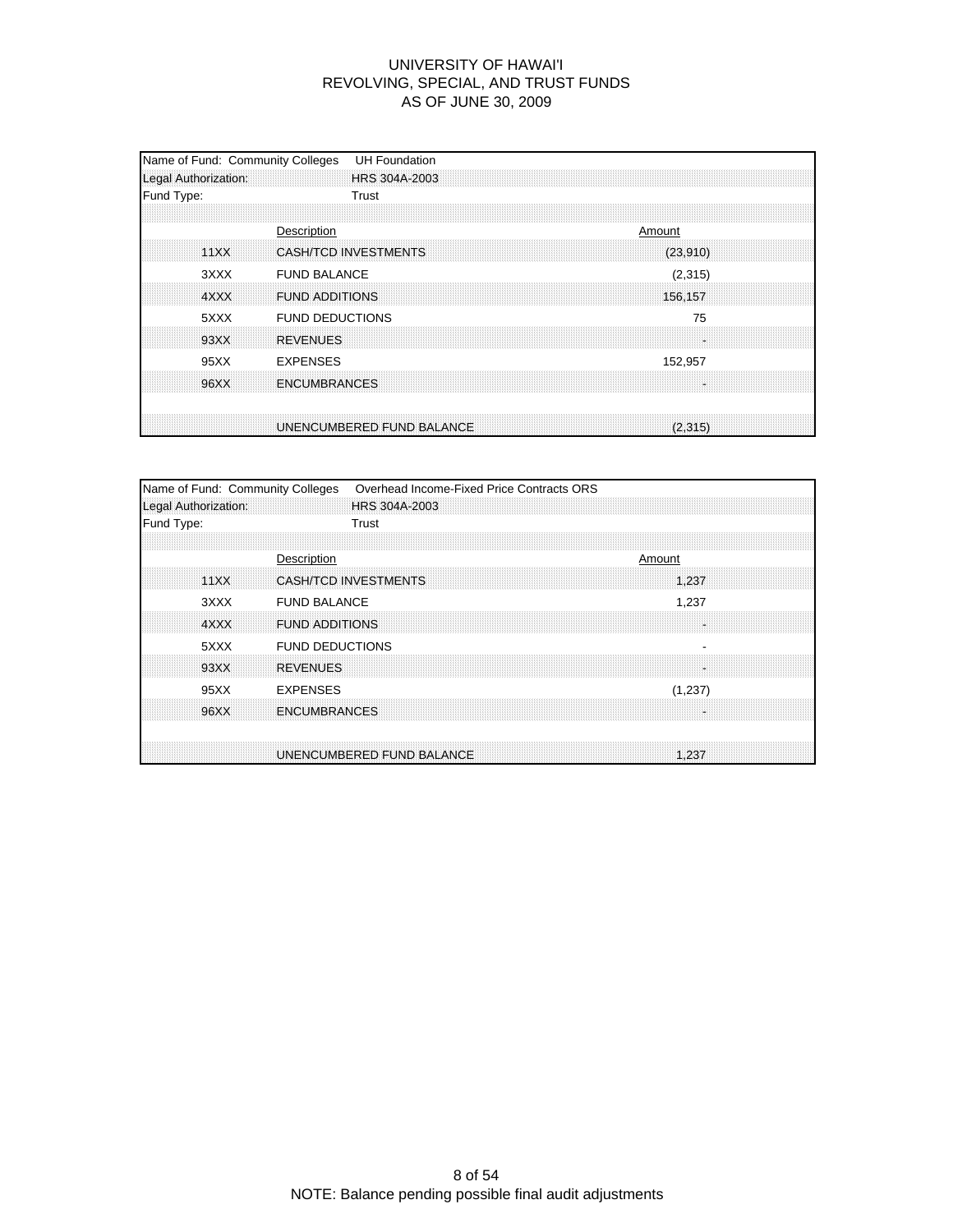| Name of Fund: Hilo<br>Legal Authorization: | Athletics<br>HRS 304A-2261                                      |
|--------------------------------------------|-----------------------------------------------------------------|
| Fund Type:                                 | Revolving                                                       |
|                                            |                                                                 |
| 11XX                                       | Description<br>Amount<br><b>CASH/TCD INVESTMENTS</b><br>162,485 |
| 3XXX                                       | <b>FUND BALANCE</b><br>149,305                                  |
| 4XXX                                       | <b>FUND ADDITIONS</b>                                           |
| 5XXX                                       | <b>FUND DEDUCTIONS</b>                                          |
| 93XX                                       | <b>REVENUES</b><br>212,013                                      |
| 95XX                                       | <b>EXPENSES</b><br>145,586                                      |
| 96XX                                       | <b>ENCUMBRANCES</b><br>1,919                                    |
|                                            | UNENCUMBERED FUND BALANCE<br>147,386                            |

| Name of Fund: Hilo   | <b>Conference Center</b>           |
|----------------------|------------------------------------|
| Legal Authorization: | <b>HRS 304A-2272</b>               |
| Fund Type:           | Revolving                          |
|                      |                                    |
|                      | Description<br>Amount              |
| 11XX                 | <b>CASH/TCD INVESTMENTS</b><br>573 |
| 3XXX                 | <b>FUND BALANCE</b><br>573         |
| 4XXX                 | <b>FUND ADDITIONS</b><br>×         |
| 5XXX                 | <b>FUND DEDUCTIONS</b>             |
| 93XX                 | <b>REVENUES</b><br>10              |
| 95XX                 | <b>EXPENSES</b>                    |
| 96XX                 | <b>ENCUMBRANCES</b><br>a.          |
|                      | UNENCUMBERED FUND BALANCE<br>573   |

| Name of Fund: Hilo   | Diploma and Transcript                |
|----------------------|---------------------------------------|
| Legal Authorization: | HRS 304A-2256                         |
| Fund Type:           | Revolving                             |
|                      |                                       |
|                      | Description<br>Amount                 |
| 11XX                 | <b>CASH/TCD INVESTMENTS</b><br>82,884 |
| 3XXX                 | <b>FUND BALANCE</b><br>77,471         |
| 4XXX                 | <b>FUND ADDITIONS</b>                 |
| 5XXX                 | <b>FUND DEDUCTIONS</b>                |
| 93XX                 | <b>REVENUES</b><br>62,942             |
| 95XX                 | <b>EXPENSES</b><br>40,718             |
| 96XX                 | <b>ENCUMBRANCES</b><br>6,777          |
|                      |                                       |
|                      | UNENCUMBERED FUND BALANCE<br>70.694   |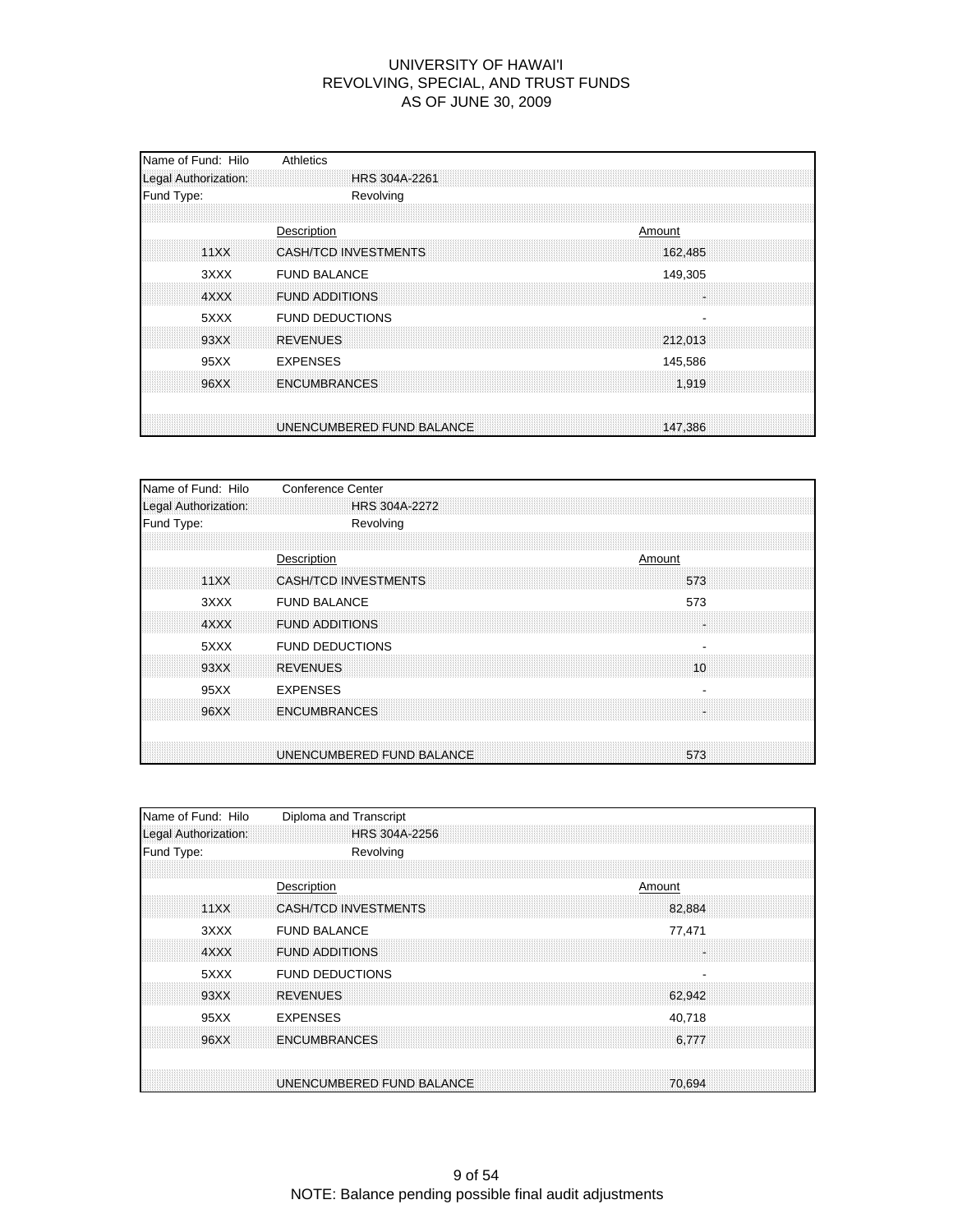| Name of Fund: Hilo<br>Legal Authorization: | Hawaiian Language College<br>HRS 304A-2270                     |
|--------------------------------------------|----------------------------------------------------------------|
| Fund Type:                                 | Revolving                                                      |
| 11XX                                       | Description<br>Amount<br><b>CASH/TCD INVESTMENTS</b><br>60,139 |
| 3XXX<br>4XXX                               | <b>FUND BALANCE</b><br>60,156<br><b>FUND ADDITIONS</b>         |
| 5XXX                                       | <b>FUND DEDUCTIONS</b>                                         |
| 93XX<br>95XX                               | <b>REVENUES</b><br>15,199<br><b>EXPENSES</b>                   |
| 96XX                                       | <b>ENCUMBRANCES</b>                                            |
|                                            | UNENCUMBERED FUND BALANCE<br>60.156                            |

| Name of Fund: Hilo   | <b>Hilo Theatre</b>                   |
|----------------------|---------------------------------------|
| Legal Authorization: | HRS 304A-2271                         |
| Fund Type:           | Revolving                             |
|                      |                                       |
|                      | Description<br>Amount                 |
| 11XX                 | <b>CASH/TCD INVESTMENTS</b><br>85,751 |
| 3XXX                 | <b>FUND BALANCE</b><br>80,987         |
| 4XXX                 | <b>FUND ADDITIONS</b><br>l.           |
| 5XXX                 | <b>FUND DEDUCTIONS</b>                |
| 93XX                 | <b>REVENUES</b><br>154.209            |
| 95XX                 | <b>EXPENSES</b><br>152,230            |
| 96XX                 | <b>ENCUMBRANCES</b><br>8,567          |
|                      |                                       |
|                      | UNENCUMBERED FUND BALANCE<br>72,420   |

| Name of Fund: Hilo   | Parking                                  |
|----------------------|------------------------------------------|
| Legal Authorization: | HRS 304A-2275                            |
| Fund Type:           | Revolving                                |
|                      |                                          |
|                      | Description<br>Amount                    |
| 11XX                 | <b>CASH/TCD INVESTMENTS</b><br>61,728    |
| 3XXX                 | <b>FUND BALANCE</b><br>(2, 188)          |
| 4XXX                 | <b>FUND ADDITIONS</b>                    |
| 5XXX                 | <b>FUND DEDUCTIONS</b><br>$\blacksquare$ |
| 93XX                 | <b>REVENUES</b><br>286,147               |
| 95XX                 | <b>EXPENSES</b><br>72,757                |
| 96XX                 | <b>ENCUMBRANCES</b><br>3.674             |
|                      |                                          |
|                      | UNENCUMBERED FUND BALANCE<br>(5.861)     |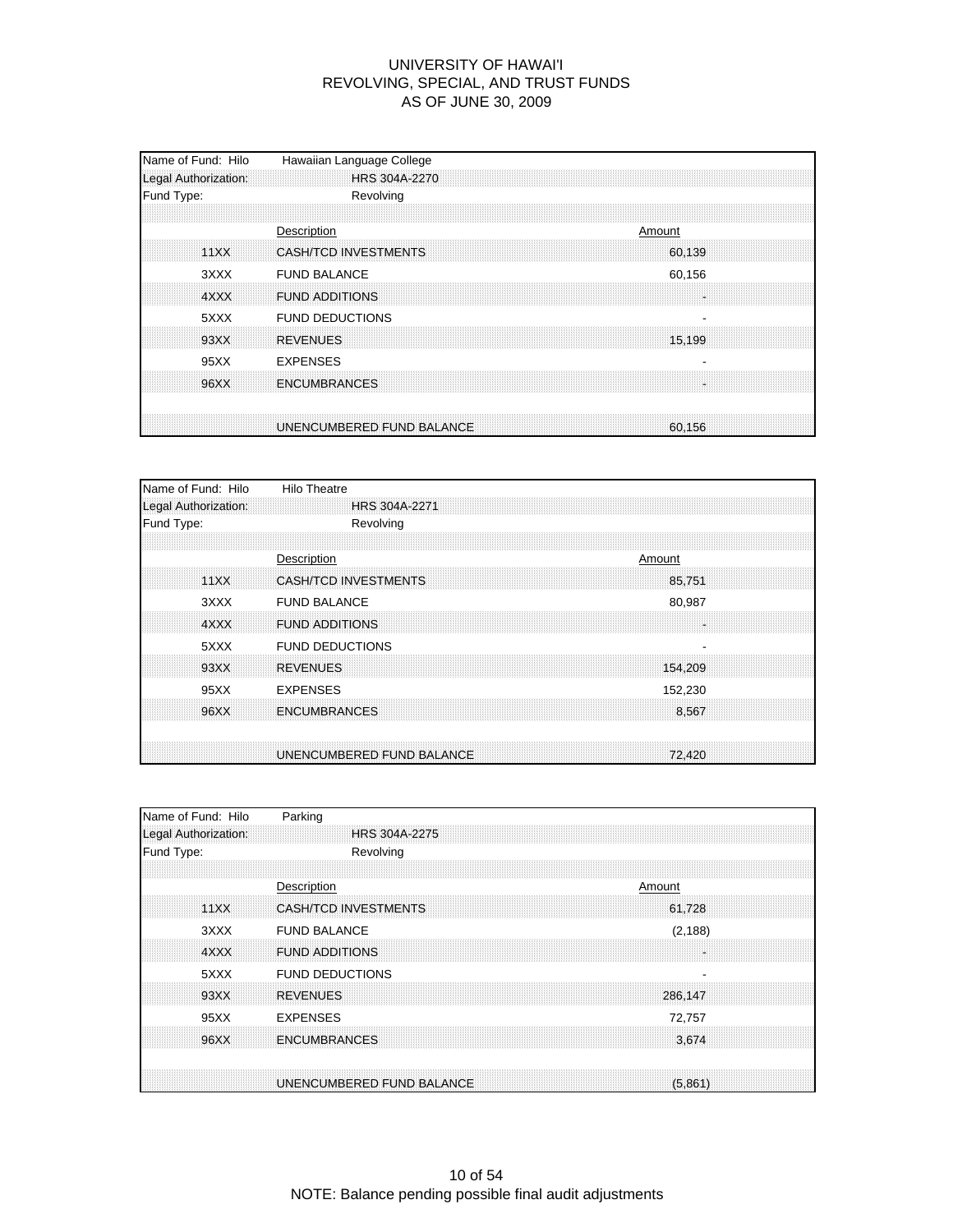| Name of Fund: Hilo<br>Legal Authorization: | Research and Training<br>HRS 304A-2253                          |
|--------------------------------------------|-----------------------------------------------------------------|
| Fund Type:                                 | Revolving                                                       |
| 11XX                                       | Description<br>Amount<br>CASH/TCD INVESTMENTS<br>374,556        |
| 3XXX<br>4XXX                               | <b>FUND BALANCE</b><br>1,562,979<br><b>FUND ADDITIONS</b><br>14 |
| 5XXX<br>93XX                               | <b>FUND DEDUCTIONS</b><br><b>REVENUES</b><br>2,557,521          |
| 95XX                                       | <b>EXPENSES</b><br>2,255,863                                    |
| 96XX                                       | <b>ENCUMBRANCES</b><br>237,824                                  |
|                                            | UNENCUMBERED FUND BALANCE<br>1,325,155                          |

| Name of Fund: Hilo   | <b>Student Activities</b>                |
|----------------------|------------------------------------------|
| Legal Authorization: | <b>HRS 304A-2257</b>                     |
| Fund Type:           | Revolving                                |
|                      |                                          |
|                      | Description<br>Amount                    |
| 11XX                 | <b>CASH/TCD INVESTMENTS</b><br>1,257,476 |
| 3XXX                 | <b>FUND BALANCE</b><br>1,223,655         |
| 4XXX                 | <b>FUND ADDITIONS</b><br>12,811          |
| 5XXX                 | <b>FUND DEDUCTIONS</b>                   |
| 93XX                 | <b>REVENUES</b><br>1,447,074             |
| 95XX                 | <b>EXPENSES</b><br>767,846               |
| 96XX                 | <b>ENCUMBRANCES</b><br>15,876            |
|                      |                                          |
|                      | UNENCUMBERED FUND BALANCE<br>1,207,779   |

| Name of Fund: Hilo   | Bond System Student Housing          |
|----------------------|--------------------------------------|
| Legal Authorization: | HRS 304A-2167.5                      |
| Fund Type:           | Revolving                            |
|                      |                                      |
|                      | Description<br>Amount                |
| 11XX                 | <b>CASH/TCD INVESTMENTS</b><br>2.269 |
| 3XXX                 | <b>FUND BALANCE</b><br>638,341       |
| 4XXX                 | <b>FUND ADDITIONS</b>                |
| 5XXX                 | <b>FUND DEDUCTIONS</b>               |
| 93XX                 | <b>REVENUES</b>                      |
| 95XX                 | <b>EXPENSES</b><br>(7,706)           |
| 96XX                 | <b>ENCUMBRANCES</b>                  |
|                      |                                      |
|                      | UNENCUMBERED FUND BALANCE<br>638.341 |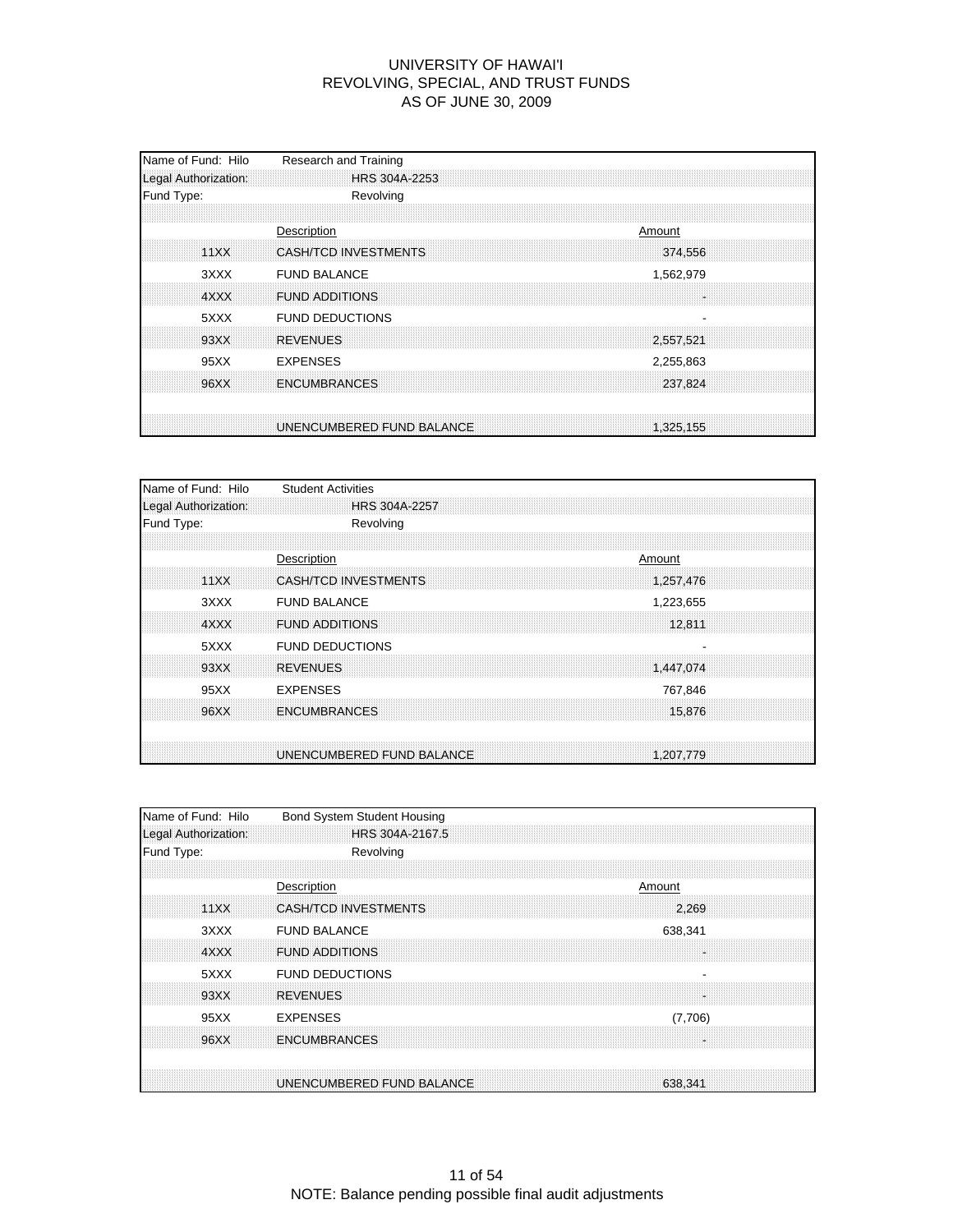| Name of Fund: Hilo<br>Legal Authorization: | UH Commercial Enterprises Revolving Fund<br>HRS 304A-2251   |
|--------------------------------------------|-------------------------------------------------------------|
| Fund Type:                                 | Revolving                                                   |
| 11XX                                       | Description<br>Amount<br>CASH/TCD INVESTMENTS<br>21,401     |
| 3XXX<br>4XXX                               | <b>FUND BALANCE</b><br>21,324<br><b>FUND ADDITIONS</b><br>÷ |
| 5XXX<br>93XX                               | <b>FUND DEDUCTIONS</b><br><b>REVENUES</b><br>5.492          |
| 95XX                                       | <b>EXPENSES</b><br>999                                      |
| 96XX                                       | <b>ENCUMBRANCES</b><br>S.                                   |
|                                            | UNENCUMBERED FUND BALANCE<br>21.324                         |

| Name of Fund: Hilo   | Vocational and Technical Training |  |         |  |
|----------------------|-----------------------------------|--|---------|--|
| Legal Authorization: | HRS 304A-2268                     |  |         |  |
| Fund Type:           | Revolving                         |  |         |  |
|                      |                                   |  |         |  |
|                      | Description                       |  | Amount  |  |
| 11XX                 | <b>CASH/TCD INVESTMENTS</b>       |  | 101.127 |  |
| 3XXX                 | <b>FUND BALANCE</b>               |  | 101,157 |  |
| 4XXX                 | <b>FUND ADDITIONS</b>             |  |         |  |
| 5XXX                 | <b>FUND DEDUCTIONS</b>            |  | ٠       |  |
| 93XX                 | <b>REVENUES</b>                   |  | 11,165  |  |
| 95XX                 | <b>EXPENSES</b>                   |  | 2,714   |  |
| 96XX                 | <b>ENCUMBRANCES</b>               |  |         |  |
|                      |                                   |  |         |  |
|                      | UNENCUMBERED FUND BALANCE         |  | 101.157 |  |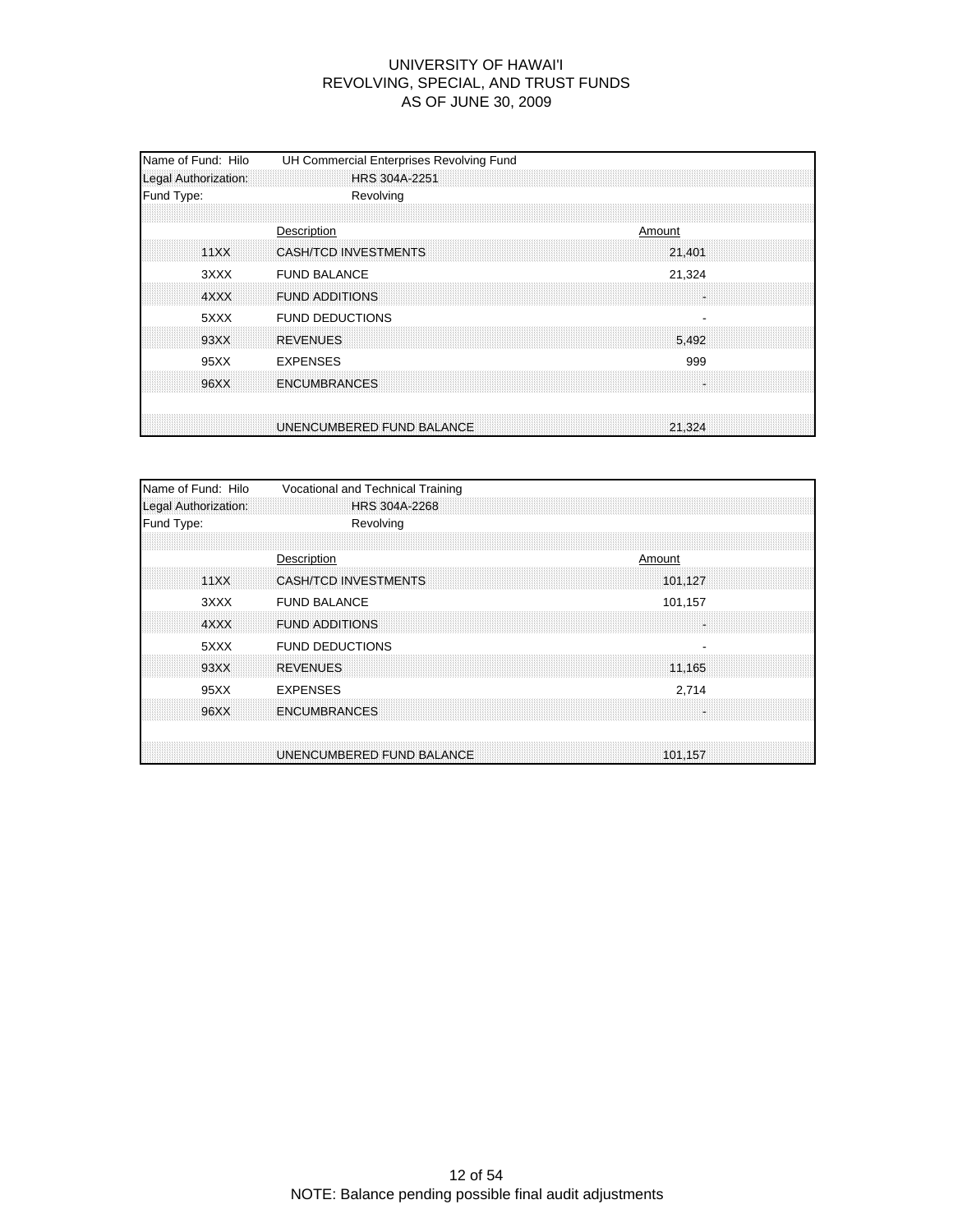| Name of Fund: Hilo<br>Legal Authorization: | <b>Auxiliary Services</b><br>HRS 304A-2157               |
|--------------------------------------------|----------------------------------------------------------|
| Fund Type:                                 | Special                                                  |
| 11XX                                       | Description<br>Amount<br>CASH/TCD INVESTMENTS<br>280,049 |
| 3XXX<br>4XXX                               | <b>FUND BALANCE</b><br>259,795<br><b>FUND ADDITIONS</b>  |
| 5XXX<br>93XX                               | <b>FUND DEDUCTIONS</b><br><b>REVENUES</b><br>319,366     |
| 95XX                                       | <b>EXPENSES</b><br>560,487                               |
| 96XX                                       | <b>ENCUMBRANCES</b><br>17.390                            |
|                                            | UNENCUMBERED FUND BALANCE<br>242,405                     |

| Name of Fund: Hilo   | Continuing Education and Community Service |  |        |         |  |
|----------------------|--------------------------------------------|--|--------|---------|--|
| Legal Authorization: | HRS 304A-2156                              |  |        |         |  |
| Fund Type:           | Special                                    |  |        |         |  |
|                      |                                            |  |        |         |  |
|                      | Description                                |  | Amount |         |  |
| 11XX                 | <b>CASH/TCD INVESTMENTS</b>                |  |        | 376.080 |  |
| 3XXX                 | <b>FUND BALANCE</b>                        |  |        | 224,568 |  |
| 4XXX                 | <b>FUND ADDITIONS</b>                      |  |        | 32,655  |  |
| 5XXX                 | <b>FUND DEDUCTIONS</b>                     |  |        |         |  |
| 93XX                 | <b>REVENUES</b>                            |  |        | 122,953 |  |
| 95XX                 | <b>EXPENSES</b>                            |  |        | 257,463 |  |
| 96XX                 | <b>ENCUMBRANCES</b>                        |  |        | 2.879   |  |
|                      |                                            |  |        |         |  |
|                      | UNENCUMBERED FUND BALANCE                  |  |        | 221,689 |  |

| Name of Fund: Hilo   | <b>Food Service</b>                                |
|----------------------|----------------------------------------------------|
| Legal Authorization: | <b>HRS 304A-2157</b>                               |
| Fund Type:           | Special                                            |
|                      |                                                    |
|                      | Description<br>Amount                              |
| 11XX                 | <b>CASH/TCD INVESTMENTS</b><br>76,432              |
| 3XXX                 | <b>FUND BALANCE</b><br>76,259                      |
| 4XXX                 | <b>FUND ADDITIONS</b>                              |
| 5XXX                 | <b>FUND DEDUCTIONS</b><br>$\overline{\phantom{0}}$ |
| 93XX                 | <b>REVENUES</b>                                    |
| 95XX                 | <b>EXPENSES</b><br>1,894                           |
| 96XX                 | <b>ENCUMBRANCES</b><br>195                         |
|                      |                                                    |
|                      | UNENCUMBERED FUND BALANCE<br>76.064                |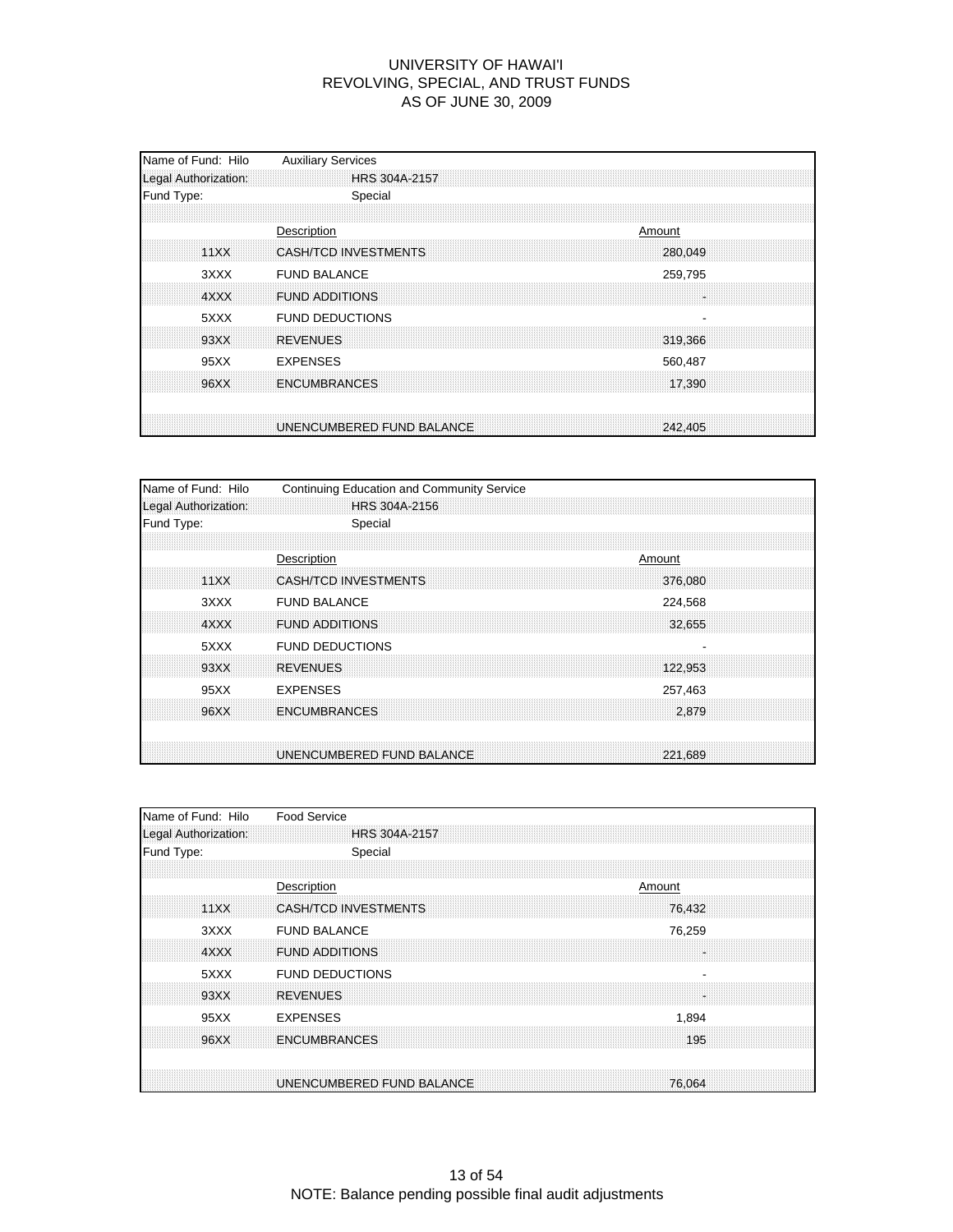| Name of Fund: Hilo<br>Legal Authorization: | <b>Library Service</b><br>HRS 304A-2155                     |
|--------------------------------------------|-------------------------------------------------------------|
| Fund Type:                                 | Special                                                     |
| 11XX                                       | Description<br>Amount<br>CASH/TCD INVESTMENTS<br>61,072     |
| 3XXX<br>4XXX                               | <b>FUND BALANCE</b><br>65,379<br><b>FUND ADDITIONS</b><br>× |
| 5XXX<br>93XX                               | <b>FUND DEDUCTIONS</b><br><b>REVENUES</b><br>26,892         |
| 95XX                                       | <b>EXPENSES</b><br>25,254                                   |
| 96XX                                       | <b>ENCUMBRANCES</b><br>10.524                               |
|                                            | UNENCUMBERED FUND BALANCE<br>54,856                         |

| Name of Fund: Hilo   | <b>Summer Session</b>                           |
|----------------------|-------------------------------------------------|
| Legal Authorization: | HRS 304A-2156                                   |
| Fund Type:           | Special                                         |
|                      |                                                 |
|                      | Description<br>Amount                           |
| 11XX                 | <b>CASH/TCD INVESTMENTS</b><br>H.               |
| 3XXX                 | <b>FUND BALANCE</b><br>$\overline{\phantom{a}}$ |
| 4XXX                 | <b>FUND ADDITIONS</b><br>H.                     |
| 5XXX                 | <b>FUND DEDUCTIONS</b>                          |
| 93XX                 | <b>REVENUES</b><br>×                            |
| 95XX                 | <b>EXPENSES</b>                                 |
| 96XX                 | <b>ENCUMBRANCES</b><br>a.                       |
|                      | UNENCUMBERED FUND BALANCE<br>×                  |

| Name of Fund: Hilo   | <b>Theater Group</b>                     |
|----------------------|------------------------------------------|
| Legal Authorization: | HRS 304A-2156                            |
| Fund Type:           | Special                                  |
|                      |                                          |
|                      | Description<br>Amount                    |
| 11XX                 | <b>CASH/TCD INVESTMENTS</b>              |
| 3XXX                 | <b>FUND BALANCE</b><br>۰                 |
| 4XXX                 | <b>FUND ADDITIONS</b>                    |
| 5XXX                 | <b>FUND DEDUCTIONS</b><br>$\blacksquare$ |
| 93XX                 | <b>REVENUES</b>                          |
| 95XX                 | <b>EXPENSES</b>                          |
| 96XX                 | <b>ENCUMBRANCES</b>                      |
|                      |                                          |
|                      | UNENCUMBERED FUND BALANCE<br>S.          |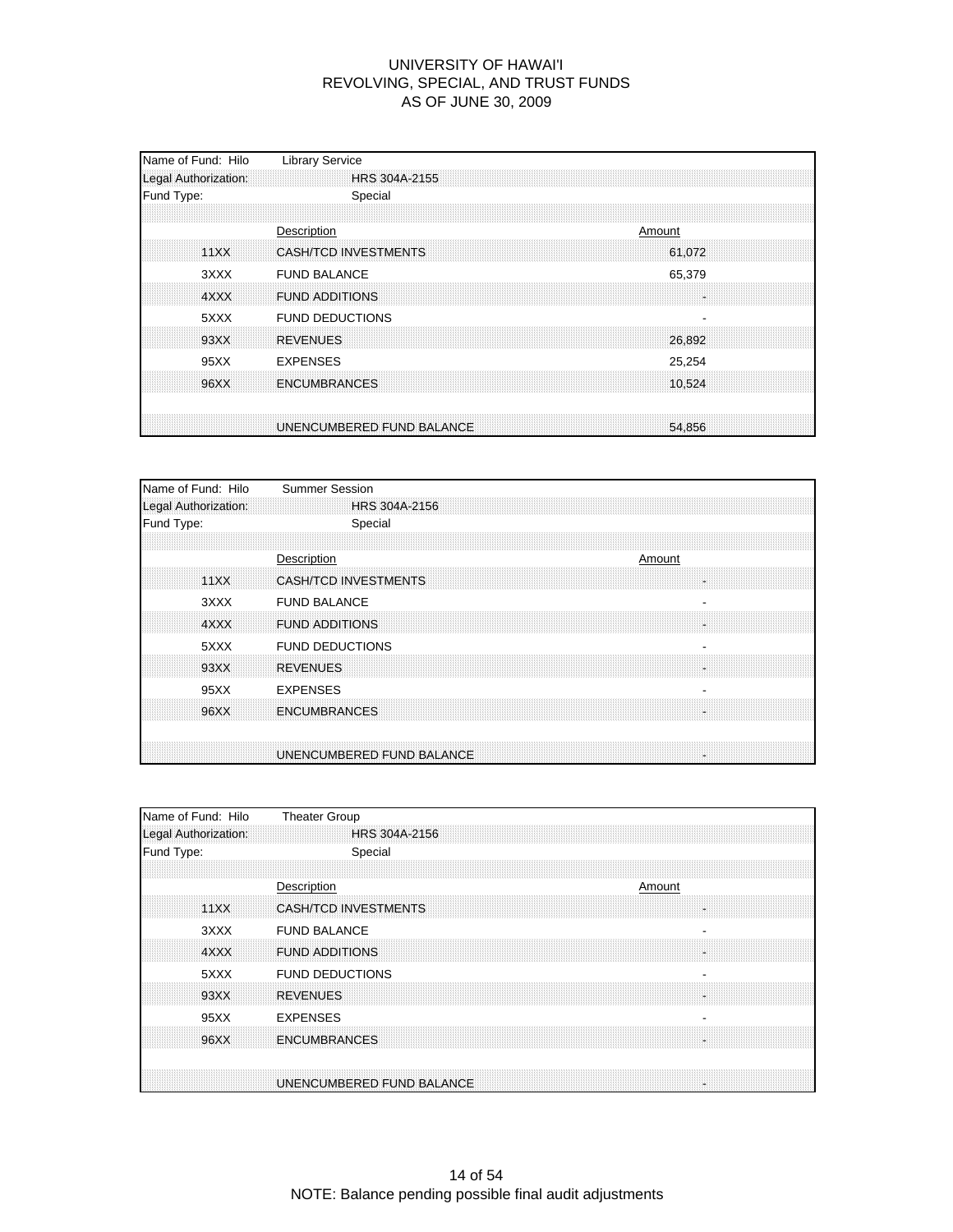| Name of Fund: Hilo<br>Legal Authorization: | <b>Tuition and Fees</b><br>HRS 304A-2153     |                          |
|--------------------------------------------|----------------------------------------------|--------------------------|
| Fund Type:                                 | Special                                      |                          |
| 11XX                                       | Description<br>CASH/TCD INVESTMENTS          | Amount<br>15,974,306     |
| 3XXX<br>4XXX                               | <b>FUND BALANCE</b><br><b>FUND ADDITIONS</b> | 14,988,407<br>18,902,641 |
| 5XXX<br>93XX                               | <b>FUND DEDUCTIONS</b><br><b>REVENUES</b>    | 21,074,190<br>22,531,212 |
| 95XX                                       | <b>EXPENSES</b>                              | 16,619,742               |
| 96XX                                       | <b>ENCUMBRANCES</b>                          | 2,763,195                |
|                                            | UNENCUMBERED FUND BALANCE                    | 12.225.212               |

| Name of Fund: Hilo   | B Plus Scholarship Program  |        |             |  |
|----------------------|-----------------------------|--------|-------------|--|
| Legal Authorization: | HRS 304A-2159               |        |             |  |
| Fund Type:           | Special                     |        |             |  |
|                      |                             |        |             |  |
|                      | Description                 | Amount |             |  |
| 11XX                 | <b>CASH/TCD INVESTMENTS</b> |        | (2,802,527) |  |
| 3XXX                 | <b>FUND BALANCE</b>         |        | (2,802,527) |  |
| 4XXX                 | <b>FUND ADDITIONS</b>       |        | 1,899,646   |  |
| 5XXX                 | <b>FUND DEDUCTIONS</b>      |        |             |  |
| 93XX                 | <b>REVENUES</b>             |        | l.          |  |
| 95XX                 | <b>EXPENSES</b>             |        | 2,547,263   |  |
| 96XX                 | <b>ENCUMBRANCES</b>         |        |             |  |
|                      |                             |        |             |  |
|                      | UNENCUMBERED FUND BALANCE   |        | (2,802,527) |  |

| Name of Fund: Hilo   | <b>Bond System Bookstores</b>          |
|----------------------|----------------------------------------|
| Legal Authorization: | HRS 304A-2167.5                        |
| Fund Type:           | Special                                |
|                      |                                        |
|                      | Description<br>Amount                  |
| 11XX                 | CASH/TCD INVESTMENTS<br>1,844,082      |
| 3XXX                 | <b>FUND BALANCE</b><br>2,586,298       |
| 4XXX                 | <b>FUND ADDITIONS</b>                  |
| 5XXX                 | <b>FUND DEDUCTIONS</b><br>75,475       |
| 93XX                 | <b>REVENUES</b><br>3,185,975           |
| 95XX                 | <b>EXPENSES</b><br>3,311,035           |
| 96XX                 | <b>ENCUMBRANCES</b><br>86,088          |
|                      |                                        |
|                      | UNENCUMBERED FUND BALANCE<br>2.500.209 |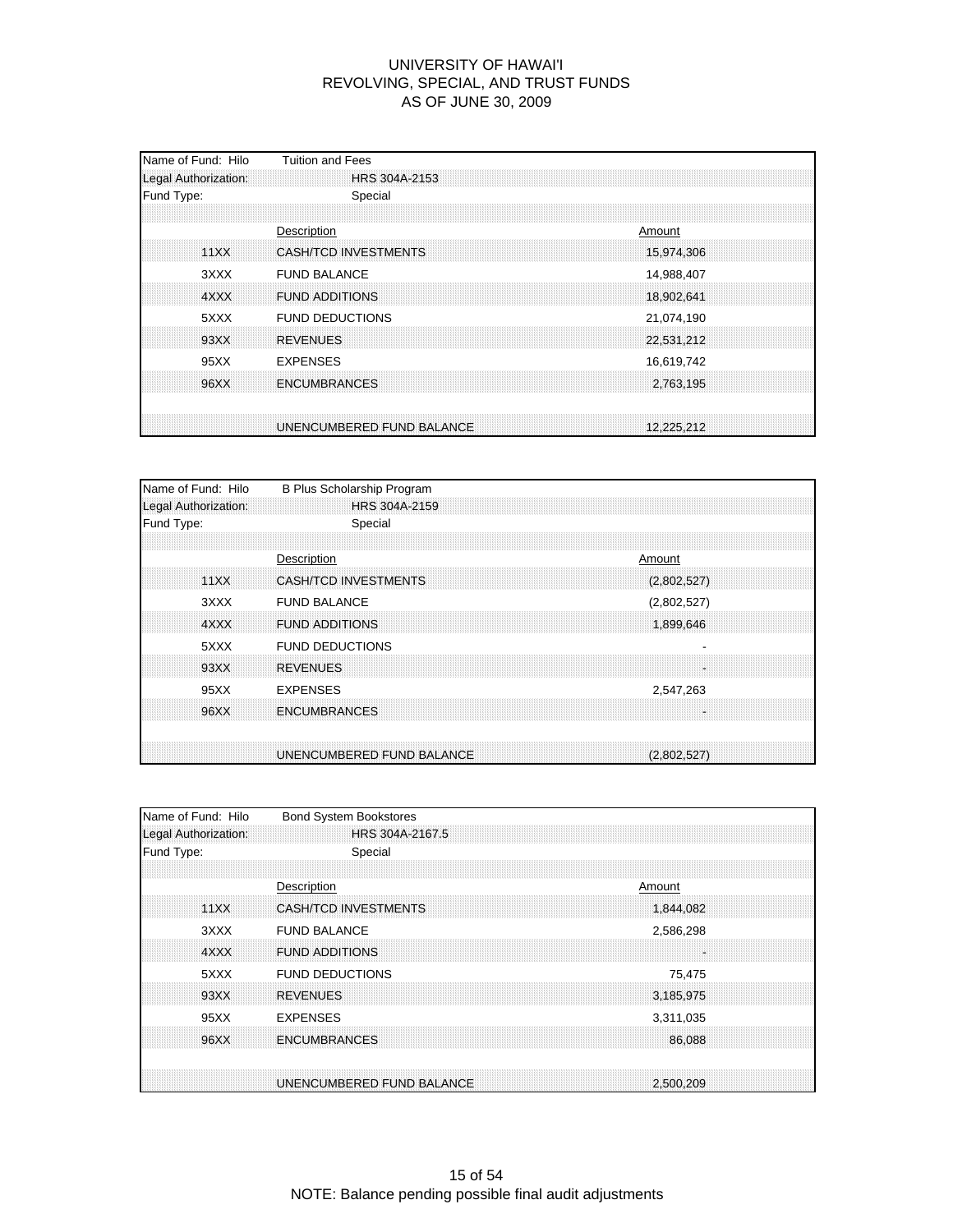| Name of Fund: Hilo<br>Legal Authorization: | <b>Bond System Student Housing</b><br>HRS 304A-2167.5             |
|--------------------------------------------|-------------------------------------------------------------------|
| Fund Type:                                 | Special                                                           |
| 11XX                                       | Description<br>Amount<br><b>CASH/TCD INVESTMENTS</b><br>2,886,040 |
| 3XXX<br>4XXX                               | <b>FUND BALANCE</b><br>928,391<br><b>FUND ADDITIONS</b>           |
| 5XXX<br>93XX                               | <b>FUND DEDUCTIONS</b><br>955,874<br><b>REVENUES</b><br>4,440,118 |
| 95XX<br>96XX                               | <b>EXPENSES</b><br>3,207,159<br><b>ENCUMBRANCES</b><br>501,980    |
|                                            | UNENCUMBERED FUND BALANCE<br>426.411                              |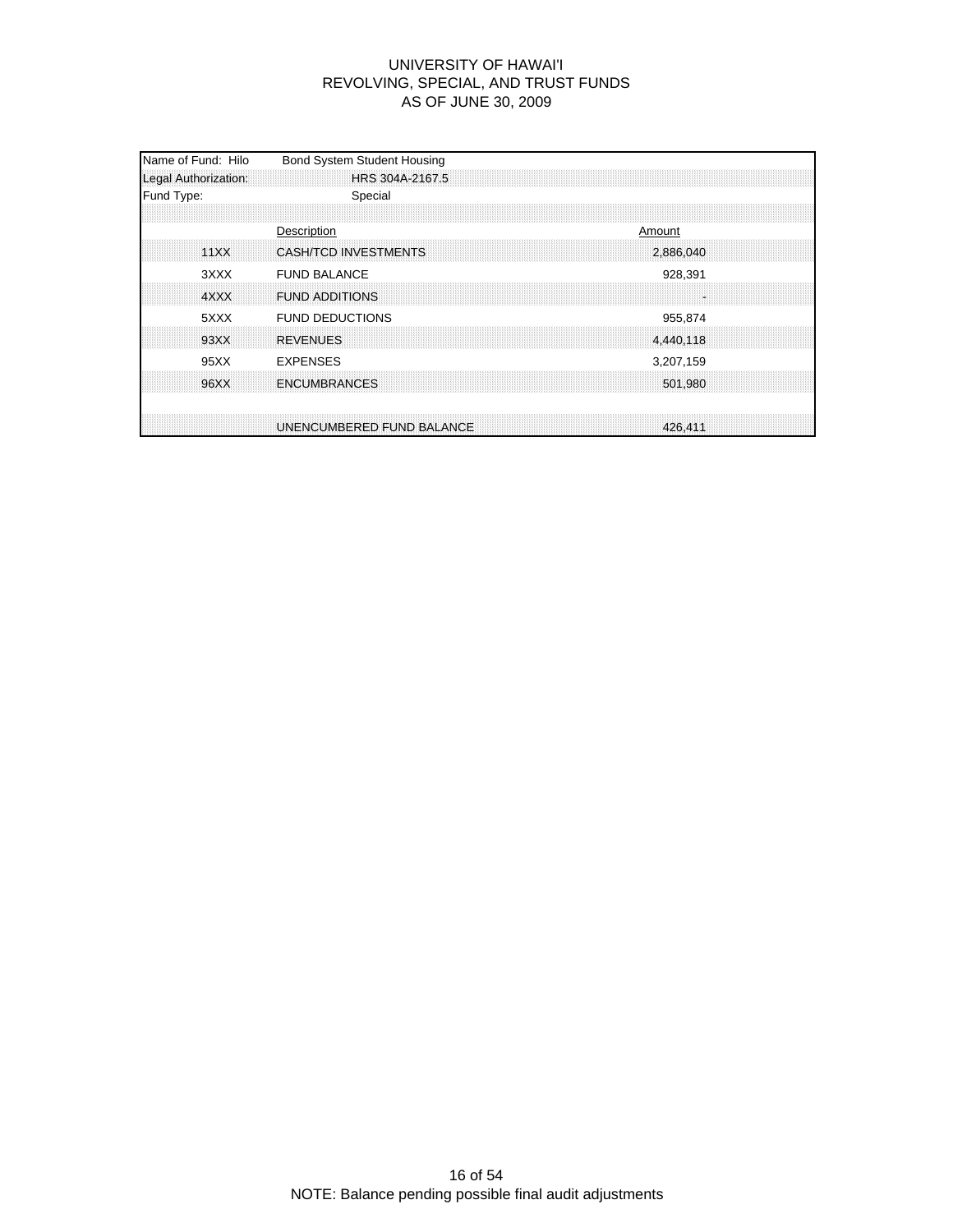| Name of Fund: Hilo<br>Legal Authorization: | <b>Financial Aid Scholarships</b><br>HRS 304A-2003          |
|--------------------------------------------|-------------------------------------------------------------|
| Fund Type:                                 | Trust                                                       |
| 11XX                                       | Description<br>Amount<br>CASH/TCD INVESTMENTS<br>45,412     |
| 3XXX<br>4XXX                               | <b>FUND BALANCE</b><br>45,425<br><b>FUND ADDITIONS</b><br>÷ |
| 5XXX<br>93XX                               | <b>FUND DEDUCTIONS</b><br><b>REVENUES</b><br>1,243          |
| 95XX                                       | <b>EXPENSES</b><br>27,879                                   |
| 96XX                                       | <b>ENCUMBRANCES</b><br>2,320                                |
|                                            | UNENCUMBERED FUND BALANCE<br>43.105                         |

| Name of Fund: Hilo   | <b>Gifts and Donations</b>        |
|----------------------|-----------------------------------|
| Legal Authorization: | <b>HRS 304A-106</b>               |
| Fund Type:           | Trust                             |
|                      |                                   |
|                      | Description<br>Amount             |
| 11XX                 | <b>CASH/TCD INVESTMENTS</b><br>24 |
| 3XXX                 | 24<br><b>FUND BALANCE</b>         |
| 4XXX                 | <b>FUND ADDITIONS</b><br>H.       |
| 5XXX                 | <b>FUND DEDUCTIONS</b>            |
| 93XX                 | <b>REVENUES</b><br>×.             |
| 95XX                 | <b>EXPENSES</b>                   |
| 96XX                 | <b>ENCUMBRANCES</b><br>a.         |
|                      | UNENCUMBERED FUND BALANCE<br>24   |

| Name of Fund: Hilo   | <b>Private Contracts and Grants</b>    |
|----------------------|----------------------------------------|
| Legal Authorization: | HRS 304A-2003                          |
| Fund Type:           | Trust                                  |
|                      |                                        |
|                      | Description<br>Amount                  |
| 11XX                 | <b>CASH/TCD INVESTMENTS</b><br>383,507 |
| 3XXX                 | <b>FUND BALANCE</b><br>(10, 450)       |
| 4XXX                 | <b>FUND ADDITIONS</b><br>527,341       |
| 5XXX                 | <b>FUND DEDUCTIONS</b>                 |
| 93XX                 | <b>REVENUES</b>                        |
| 95XX                 | <b>EXPENSES</b><br>528,034             |
| 96XX                 | <b>ENCUMBRANCES</b><br>12,485          |
|                      |                                        |
|                      | UNENCUMBERED FUND BALANCE<br>(22.935)  |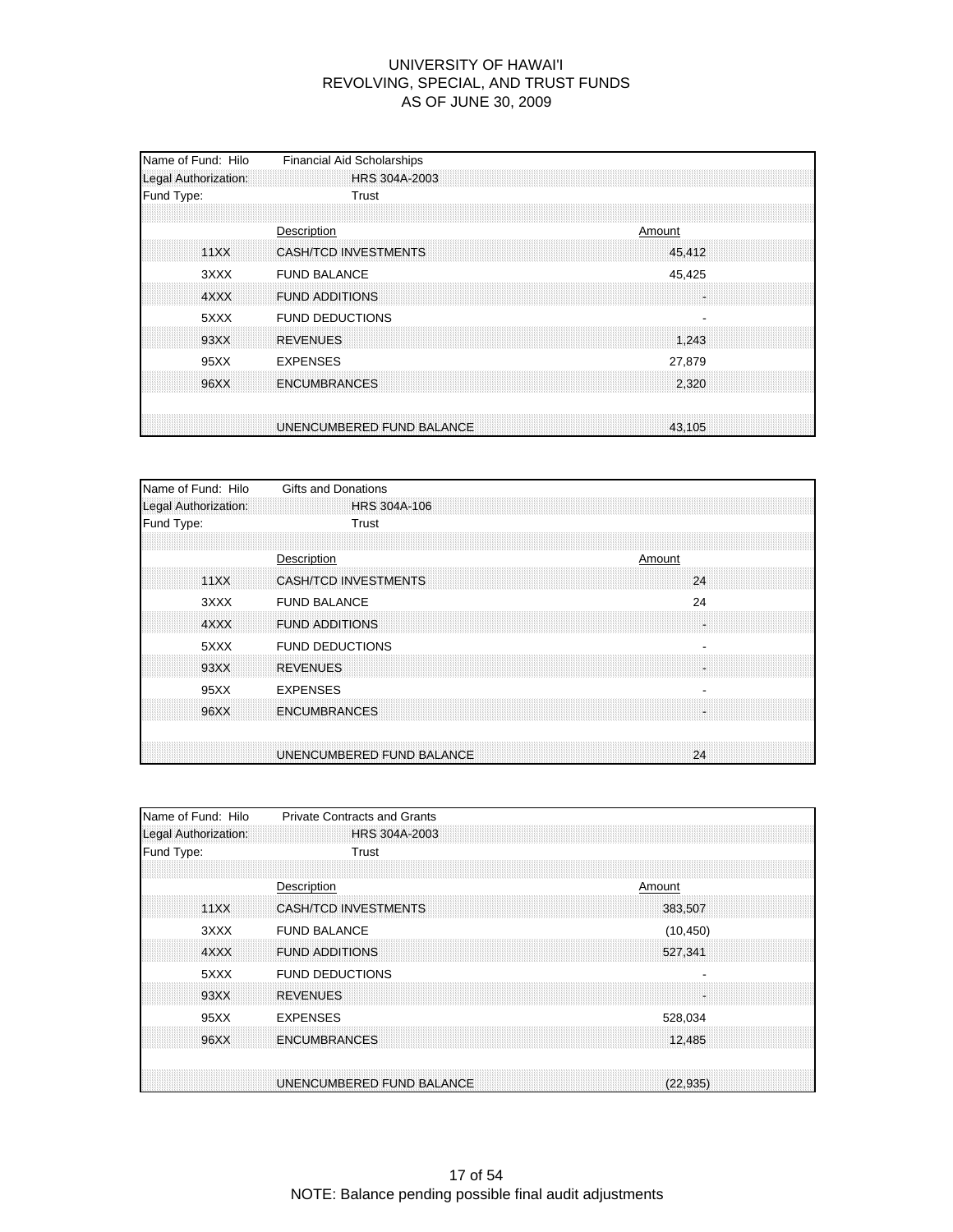| Name of Fund: Hilo<br>Legal Authorization: | State/Local Contracts and Grants<br>HRS 304A-2003              |
|--------------------------------------------|----------------------------------------------------------------|
| Fund Type:                                 | Trust                                                          |
| 11XX                                       | Description<br>Amount<br>CASH/TCD INVESTMENTS<br>(183, 642)    |
| 3XXX<br>4XXX                               | <b>FUND BALANCE</b><br><b>FUND ADDITIONS</b><br>2,060,635      |
| 5XXX<br>93XX                               | <b>FUND DEDUCTIONS</b><br><b>REVENUES</b>                      |
| 95XX<br>96XX                               | <b>EXPENSES</b><br>2,060,635<br><b>ENCUMBRANCES</b><br>210,170 |
|                                            | UNENCUMBERED FUND BALANCE<br>(210.170)                         |

| Name of Fund: Hilo   | Short Term Loans                      |
|----------------------|---------------------------------------|
| Legal Authorization: | HRS 304A-2003                         |
| Fund Type:           | Trust                                 |
|                      |                                       |
|                      | Description<br>Amount                 |
| 11XX                 | <b>CASH/TCD INVESTMENTS</b><br>17.284 |
| 3XXX                 | <b>FUND BALANCE</b><br>17,790         |
| 4XXX                 | <b>FUND ADDITIONS</b><br>÷.           |
| 5XXX                 | <b>FUND DEDUCTIONS</b>                |
| 93XX                 | <b>REVENUES</b><br>334                |
| 95XX                 | <b>EXPENSES</b>                       |
| 96XX                 | <b>ENCUMBRANCES</b>                   |
|                      |                                       |
|                      | UNENCUMBERED FUND BALANCE<br>17,790   |

| Name of Fund: Hilo   | <b>UH Foundation</b>                               |
|----------------------|----------------------------------------------------|
| Legal Authorization: | HRS 304A-2003                                      |
| Fund Type:           | Trust                                              |
|                      |                                                    |
|                      | Description<br>Amount                              |
| 11XX                 | <b>CASH/TCD INVESTMENTS</b><br>462                 |
| 3XXX                 | <b>FUND BALANCE</b><br>462                         |
| 4XXX                 | <b>FUND ADDITIONS</b>                              |
| 5XXX                 | <b>FUND DEDUCTIONS</b><br>$\overline{\phantom{a}}$ |
| 93XX                 | <b>REVENUES</b>                                    |
| 95XX                 | <b>EXPENSES</b>                                    |
| 96XX                 | <b>ENCUMBRANCES</b>                                |
|                      |                                                    |
|                      | UNENCUMBERED FUND BALANCE<br>462                   |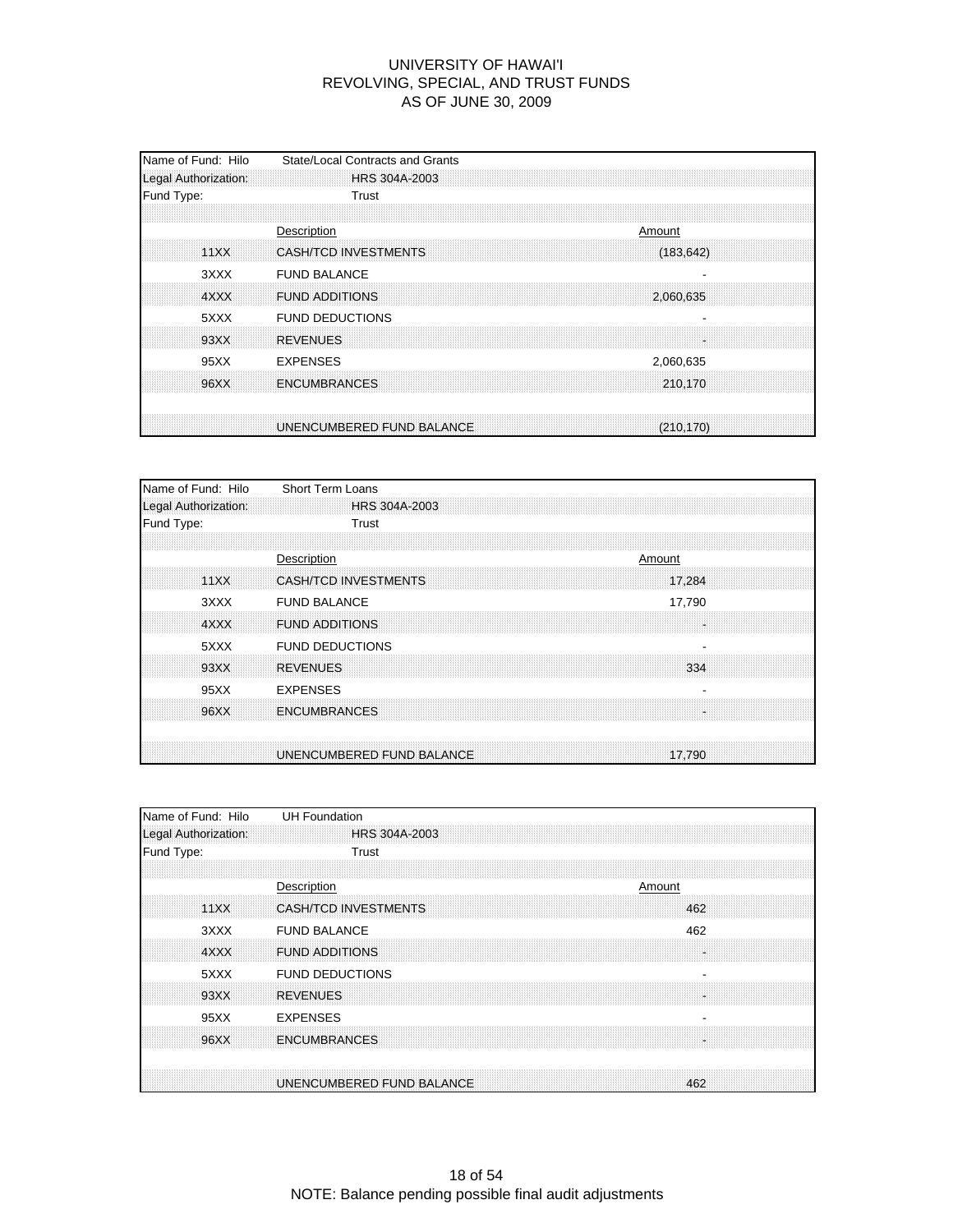| Name of Fund: Manoa<br>Legal Authorization: | Athletics<br>HRS 304A-2261                   |  |                            |  |
|---------------------------------------------|----------------------------------------------|--|----------------------------|--|
| Fund Type:                                  | Revolving                                    |  |                            |  |
| 11XX                                        | Description<br>CASH/TCD INVESTMENTS          |  | Amount<br>(3,346,289)      |  |
| 3XXX<br>4XXX                                | <b>FUND BALANCE</b><br><b>FUND ADDITIONS</b> |  | (7, 555, 428)<br>1,412,244 |  |
| 5XXX<br>93XX                                | <b>FUND DEDUCTIONS</b><br><b>REVENUES</b>    |  | 16,524,609                 |  |
| 95XX                                        | <b>EXPENSES</b>                              |  | 21,061,988                 |  |
| 96XX                                        | <b>ENCUMBRANCES</b>                          |  | 263.844                    |  |
|                                             | UNENCUMBERED FUND BALANCE                    |  | (7,819,272)                |  |

| Name of Fund: Manoa<br>Legal Authorization: | <b>Bond System Administration</b><br>HRS 304A-2167.5 |        |              |  |
|---------------------------------------------|------------------------------------------------------|--------|--------------|--|
| Fund Type:                                  | Revolving                                            |        |              |  |
| 11XX                                        | Description<br><b>CASH/TCD INVESTMENTS</b>           | Amount | 49,682       |  |
| 3XXX<br>4XXX                                | <b>FUND BALANCE</b><br><b>FUND ADDITIONS</b>         |        | 49,682<br>÷. |  |
| 5XXX<br>93XX                                | <b>FUND DEDUCTIONS</b><br><b>REVENUES</b>            |        | ÷.           |  |
| 95XX                                        | <b>EXPENSES</b>                                      |        |              |  |
| 96XX                                        | <b>ENCUMBRANCES</b>                                  |        | 49.682       |  |
|                                             | UNENCUMBERED FUND BALANCE                            |        | 'n.          |  |

| Name of Fund: Manoa  | <b>Bond System Bookstores</b>        |
|----------------------|--------------------------------------|
| Legal Authorization: | HRS 304A-2167.5                      |
| Fund Type:           | Revolving                            |
|                      |                                      |
|                      | Description<br>Amount                |
| 11XX                 | CASH/TCD INVESTMENTS<br>(1,707)      |
| 3XXX                 | <b>FUND BALANCE</b><br>(1, 811)      |
| 4XXX                 | <b>FUND ADDITIONS</b>                |
| 5XXX                 | <b>FUND DEDUCTIONS</b>               |
| 93XX                 | <b>REVENUES</b>                      |
| 95XX                 | <b>EXPENSES</b><br>1,781             |
| 96XX                 | <b>ENCUMBRANCES</b><br>393           |
|                      |                                      |
|                      | UNENCUMBERED FUND BALANCE<br>(2,204) |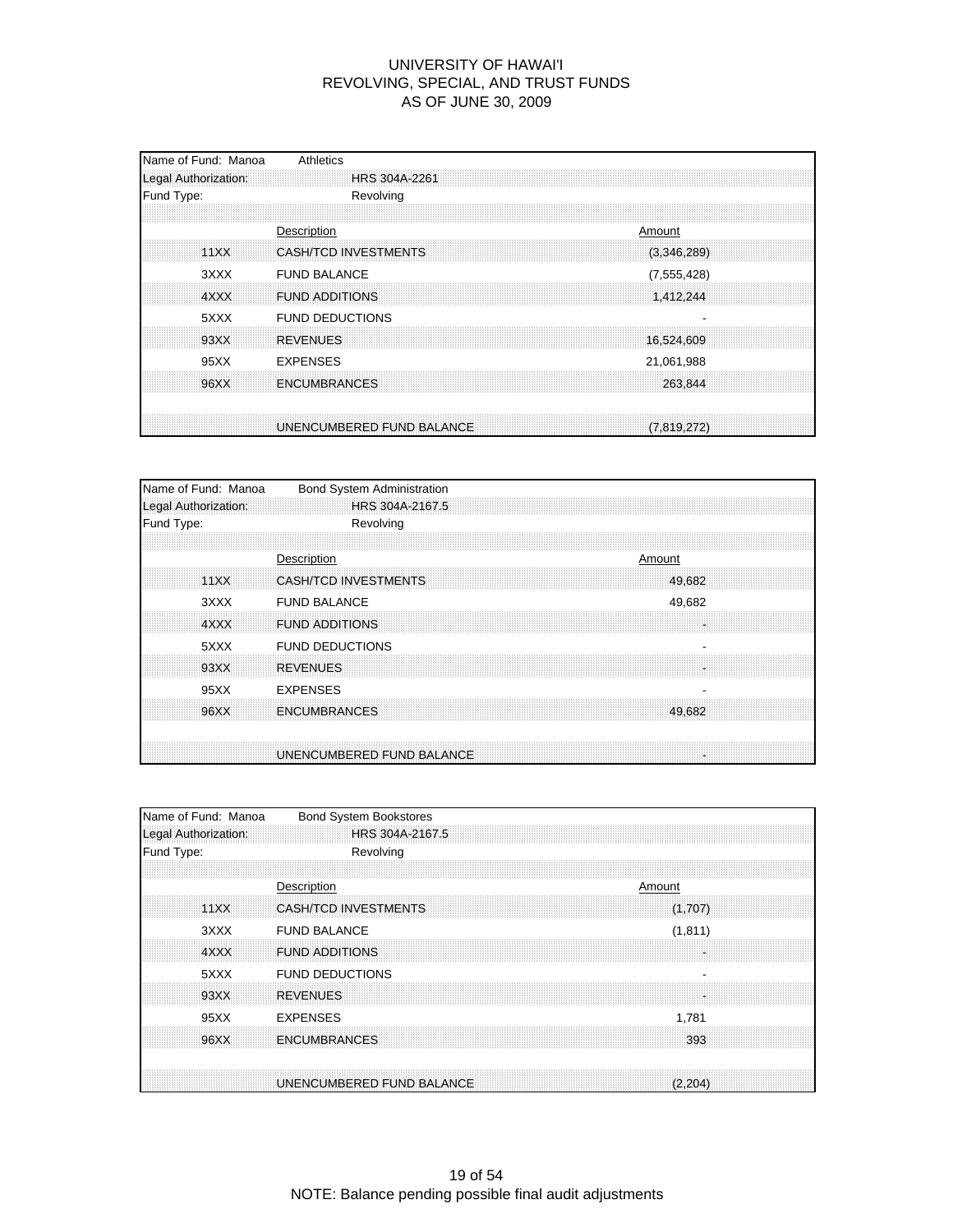| Name of Fund: Manoa<br>Legal Authorization: | <b>Bond System Campus Center</b><br>HRS 304A-2167.5         |
|---------------------------------------------|-------------------------------------------------------------|
| Fund Type:                                  | Revolving                                                   |
| 11XX                                        | Description<br>Amount<br>CASH/TCD INVESTMENTS<br>(109, 792) |
| 3XXX<br>4XXX                                | <b>FUND BALANCE</b><br>299,011<br><b>FUND ADDITIONS</b>     |
| 5XXX<br>93XX                                | <b>FUND DEDUCTIONS</b><br>(722, 572)<br><b>REVENUES</b>     |
| 95XX                                        | <b>EXPENSES</b><br>(849)                                    |
| 96XX                                        | <b>ENCUMBRANCES</b>                                         |
|                                             | UNENCUMBERED FUND BALANCE<br>299.011                        |

| Name of Fund: Manoa<br>Legal Authorization: | <b>Bond System Food Services</b><br>HRS 304A-2167.5 |
|---------------------------------------------|-----------------------------------------------------|
| Fund Type:                                  | Revolving                                           |
|                                             |                                                     |
|                                             | Description<br>Amount                               |
| 11XX                                        | <b>CASH/TCD INVESTMENTS</b>                         |
| 3XXX                                        | <b>FUND BALANCE</b><br>$\overline{\phantom{a}}$     |
| 4XXX                                        | <b>FUND ADDITIONS</b><br>14,664                     |
| 5XXX                                        | <b>FUND DEDUCTIONS</b>                              |
| 93XX                                        | <b>REVENUES</b><br>÷                                |
| 95XX                                        | <b>EXPENSES</b>                                     |
| 96XX                                        | <b>ENCUMBRANCES</b>                                 |
|                                             |                                                     |
|                                             | UNENCUMBERED FUND BALANCE<br>÷.                     |

| Name of Fund: Manoa  | Bond System Kau'iokahaloa Nui Faculty Housing |
|----------------------|-----------------------------------------------|
| Legal Authorization: | HRS 304A-2167.5                               |
| Fund Type:           | Revolving                                     |
|                      |                                               |
|                      | Description<br>Amount                         |
| 11XX                 | CASH/TCD INVESTMENTS                          |
| 3XXX                 | <b>FUND BALANCE</b>                           |
| 4XXX                 | <b>FUND ADDITIONS</b>                         |
| 5XXX                 | <b>FUND DEDUCTIONS</b>                        |
| 93XX                 | <b>REVENUES</b>                               |
| 95XX                 | <b>EXPENSES</b>                               |
| 96XX                 | <b>ENCUMBRANCES</b>                           |
|                      |                                               |
|                      | UNENCUMBERED FUND BALANCE                     |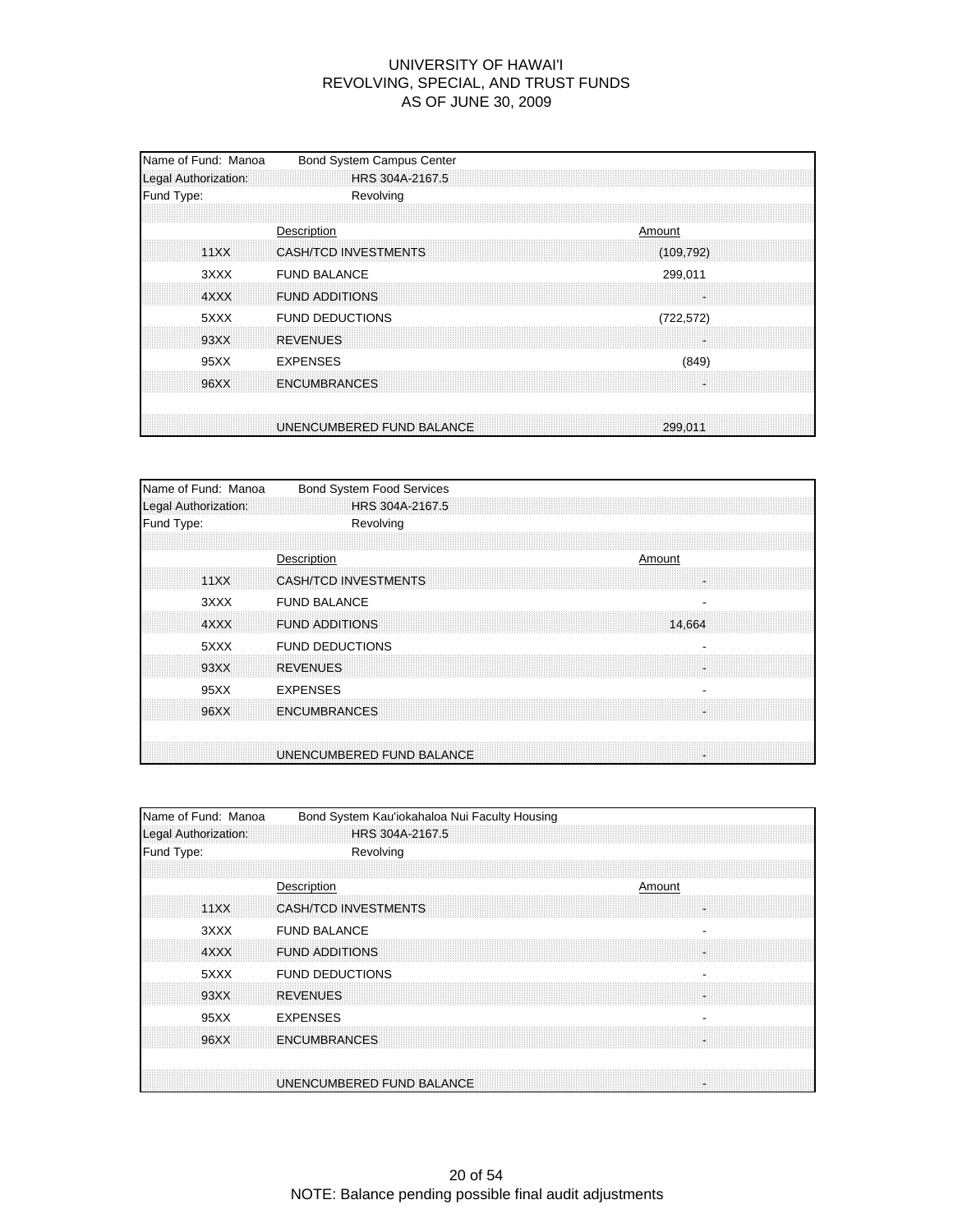| Fund Type:<br>Description                                    | Revolving                            |
|--------------------------------------------------------------|--------------------------------------|
|                                                              |                                      |
| CASH/TCD INVESTMENTS<br>11XX                                 | Amount<br>2,462,216                  |
| <b>FUND BALANCE</b><br>3XXX<br><b>FUND ADDITIONS</b><br>4XXX | 666,475<br>×                         |
| 5XXX<br><b>FUND DEDUCTIONS</b><br><b>REVENUES</b><br>93XX    | 14,900                               |
| <b>EXPENSES</b><br>95XX<br><b>ENCUMBRANCES</b><br>96XX       | (2, 337)                             |
|                                                              | UNENCUMBERED FUND BALANCE<br>666,475 |

| Name of Fund: Manoa  | <b>Bond System Telecommunications</b>  |
|----------------------|----------------------------------------|
| Legal Authorization: | HRS 304A-2167.5                        |
| Fund Type:           | Revolving                              |
|                      |                                        |
|                      | Description<br>Amount                  |
| 11XX                 | <b>CASH/TCD INVESTMENTS</b><br>186.365 |
| 3XXX                 | <b>FUND BALANCE</b><br>131,884         |
| 4XXX                 | <b>FUND ADDITIONS</b><br>÷             |
| 5XXX                 | <b>FUND DEDUCTIONS</b><br>34,362       |
| 93XX                 | <b>REVENUES</b><br>4                   |
| 95XX                 | <b>EXPENSES</b><br>310,554             |
| 96XX                 | <b>ENCUMBRANCES</b><br>186,365         |
|                      |                                        |
|                      | UNENCUMBERED FUND BALANCE<br>(54, 481) |

| Name of Fund: Manoa  | Child Care                              |
|----------------------|-----------------------------------------|
| Legal Authorization: | HRS 304A-2252                           |
| Fund Type:           | Revolving                               |
|                      |                                         |
|                      | Description<br>Amount                   |
| 11XX                 | CASH/TCD INVESTMENTS<br>27,185          |
| 3XXX                 | <b>FUND BALANCE</b><br>(151, 202)       |
| 4XXX                 | <b>FUND ADDITIONS</b>                   |
| 5XXX                 | <b>FUND DEDUCTIONS</b><br>٠             |
| 93XX                 | <b>REVENUES</b><br>873,018              |
| 95XX                 | <b>EXPENSES</b><br>977,004              |
| 96XX                 | <b>ENCUMBRANCES</b><br>16,454           |
|                      |                                         |
|                      | UNENCUMBERED FUND BALANCE<br>(167, 656) |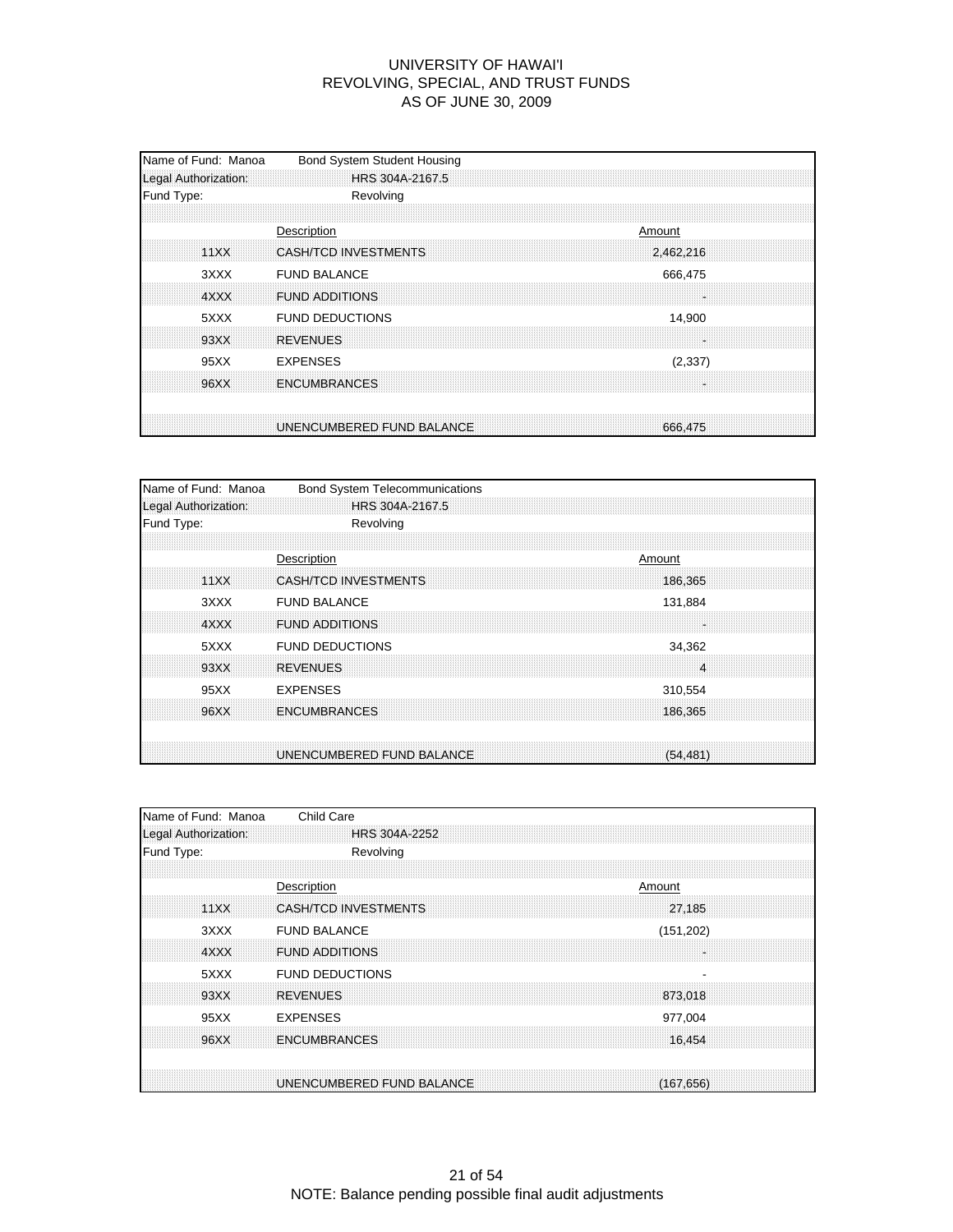| Name of Fund: Manoa<br>Legal Authorization: | UH Commercial Enterprises Revolving Fund<br><b>HRS 304A-2251</b> |
|---------------------------------------------|------------------------------------------------------------------|
| Fund Type:                                  | Revolving                                                        |
| 11XX                                        | Description<br>Amount<br>CASH/TCD INVESTMENTS<br>445.320         |
| 3XXX<br>4XXX                                | <b>FUND BALANCE</b><br>557,601<br><b>FUND ADDITIONS</b><br>5,310 |
| 5XXX                                        | <b>FUND DEDUCTIONS</b>                                           |
| 93XX<br>95XX                                | <b>REVENUES</b><br>680.473<br><b>EXPENSES</b><br>626,227         |
| 96XX                                        | <b>ENCUMBRANCES</b><br>359                                       |
|                                             | UNENCUMBERED FUND BALANCE<br>557.242                             |

| Name of Fund: Manoa  | <b>Conference Center</b>    |  |          |  |
|----------------------|-----------------------------|--|----------|--|
| Legal Authorization: | HRS 304A-2264               |  |          |  |
| Fund Type:           | Revolving                   |  |          |  |
|                      |                             |  |          |  |
|                      | Description                 |  | Amount   |  |
| 11XX                 | <b>CASH/TCD INVESTMENTS</b> |  | 509.331  |  |
| 3XXX                 | <b>FUND BALANCE</b>         |  | 43,491   |  |
| 4XXX                 | <b>FUND ADDITIONS</b>       |  | (213)    |  |
| 5XXX                 | <b>FUND DEDUCTIONS</b>      |  |          |  |
| 93XX                 | <b>REVENUES</b>             |  | 862,111  |  |
| 95XX                 | <b>EXPENSES</b>             |  | 993,562  |  |
| 96XX                 | <b>ENCUMBRANCES</b>         |  | 72,469   |  |
|                      |                             |  |          |  |
|                      | UNENCUMBERED FUND BALANCE   |  | (28.978) |  |

| Name of Fund: Manoa  | Diploma and Transcripts              |
|----------------------|--------------------------------------|
| Legal Authorization: | HRS 304A-2256                        |
| Fund Type:           | Revolving                            |
|                      |                                      |
|                      | Description<br>Amount                |
| 11XX                 | CASH/TCD INVESTMENTS<br>416,458      |
| 3XXX                 | <b>FUND BALANCE</b><br>387,849       |
| 4XXX                 | <b>FUND ADDITIONS</b>                |
| 5XXX                 | <b>FUND DEDUCTIONS</b>               |
| 93XX                 | <b>REVENUES</b><br>399,198           |
| 95XX                 | <b>EXPENSES</b><br>311,569           |
| 96XX                 | <b>ENCUMBRANCES</b><br>14.015        |
|                      |                                      |
|                      | UNENCUMBERED FUND BALANCE<br>373,834 |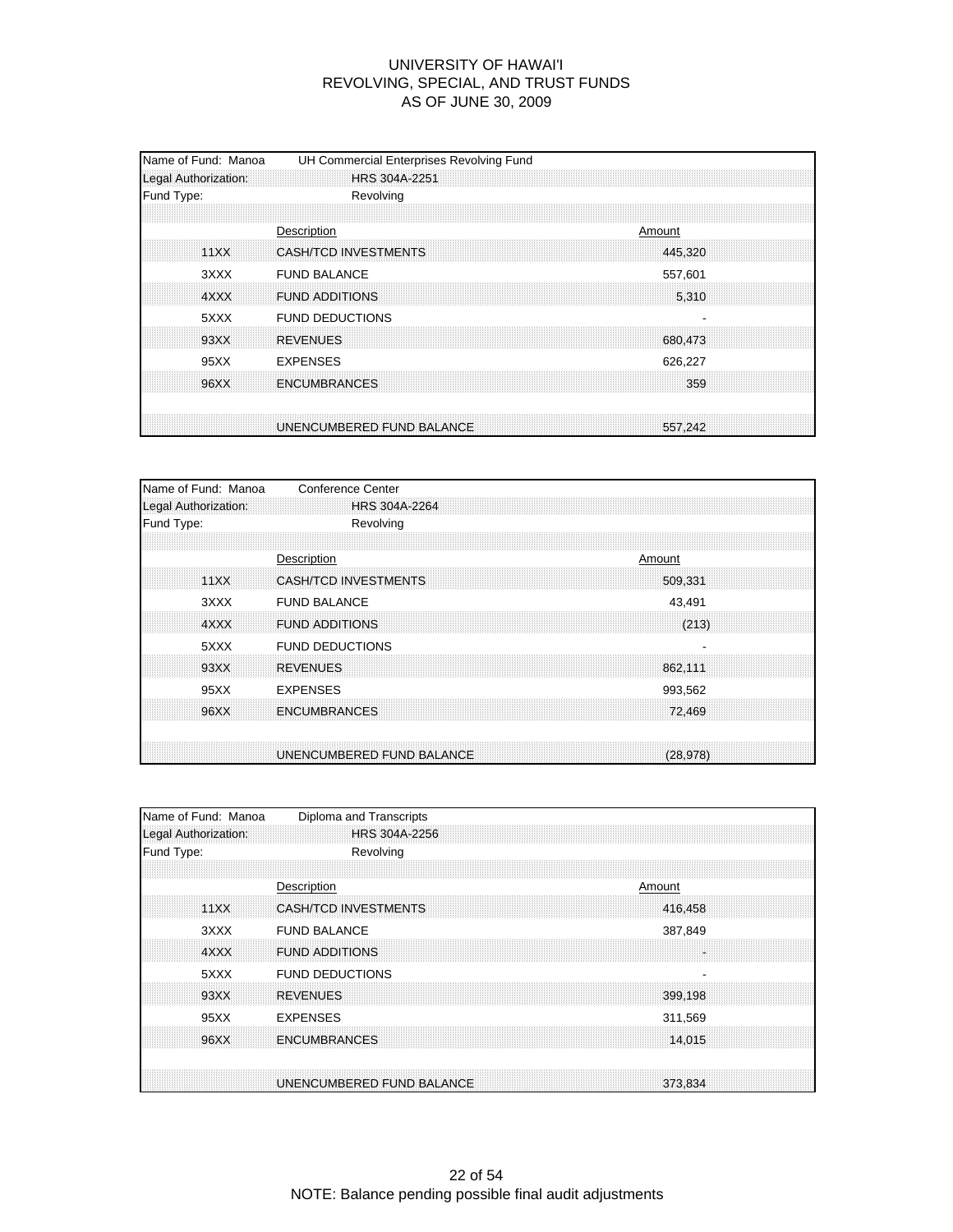| Name of Fund: Manoa<br>Legal Authorization: | <b>Facilities Use</b><br><b>HRS 304A-2274</b>              |
|---------------------------------------------|------------------------------------------------------------|
| Fund Type:                                  | Revolving                                                  |
| 11XX                                        | Description<br>Amount<br>CASH/TCD INVESTMENTS<br>776,157   |
| 3XXX<br>4XXX                                | <b>FUND BALANCE</b><br>753,823<br><b>FUND ADDITIONS</b>    |
| 5XXX<br>93XX                                | <b>FUND DEDUCTIONS</b><br><b>REVENUES</b><br>179,750       |
| 95XX<br>96XX                                | <b>EXPENSES</b><br>85,296<br><b>ENCUMBRANCES</b><br>25,195 |
|                                             |                                                            |
|                                             | UNENCUMBERED FUND BALANCE<br>728,628                       |

| Name of Fund: Manoa  | <b>Graduate Application</b>            |
|----------------------|----------------------------------------|
| Legal Authorization: | HRS 304A-2260                          |
| Fund Type:           | Revolving                              |
|                      |                                        |
|                      | Description<br>Amount                  |
| 11XX                 | <b>CASH/TCD INVESTMENTS</b><br>181,823 |
| 3XXX                 | <b>FUND BALANCE</b><br>93,940          |
| 4XXX                 | <b>FUND ADDITIONS</b>                  |
| 5XXX                 | <b>FUND DEDUCTIONS</b>                 |
| 93XX                 | <b>REVENUES</b><br>441.437             |
| 95XX                 | <b>EXPENSES</b><br>462,504             |
| 96XX                 | <b>ENCUMBRANCES</b><br>14,613          |
|                      |                                        |
|                      | UNENCUMBERED FUND BALANCE<br>79,327    |

| Name of Fund: Manoa  | <b>Housing Assistance</b> |           |
|----------------------|---------------------------|-----------|
| Legal Authorization: | HRS 304A-2258             |           |
| Fund Type:           | Revolving                 |           |
|                      |                           |           |
|                      | Description               | Amount    |
| 11XX                 | CASH/TCD INVESTMENTS      | 6,292,468 |
| 3XXX                 | <b>FUND BALANCE</b>       | 6,833,980 |
| 4XXX                 | <b>FUND ADDITIONS</b>     | 200,000   |
| 5XXX                 | <b>FUND DEDUCTIONS</b>    | 200,000   |
| 93XX                 | <b>REVENUES</b>           | 719.730   |
| 95XX                 | <b>EXPENSES</b>           | 1,639,200 |
| 96XX                 | <b>ENCUMBRANCES</b>       | 26,524    |
|                      |                           |           |
|                      | UNENCUMBERED FUND BALANCE | 6,807,456 |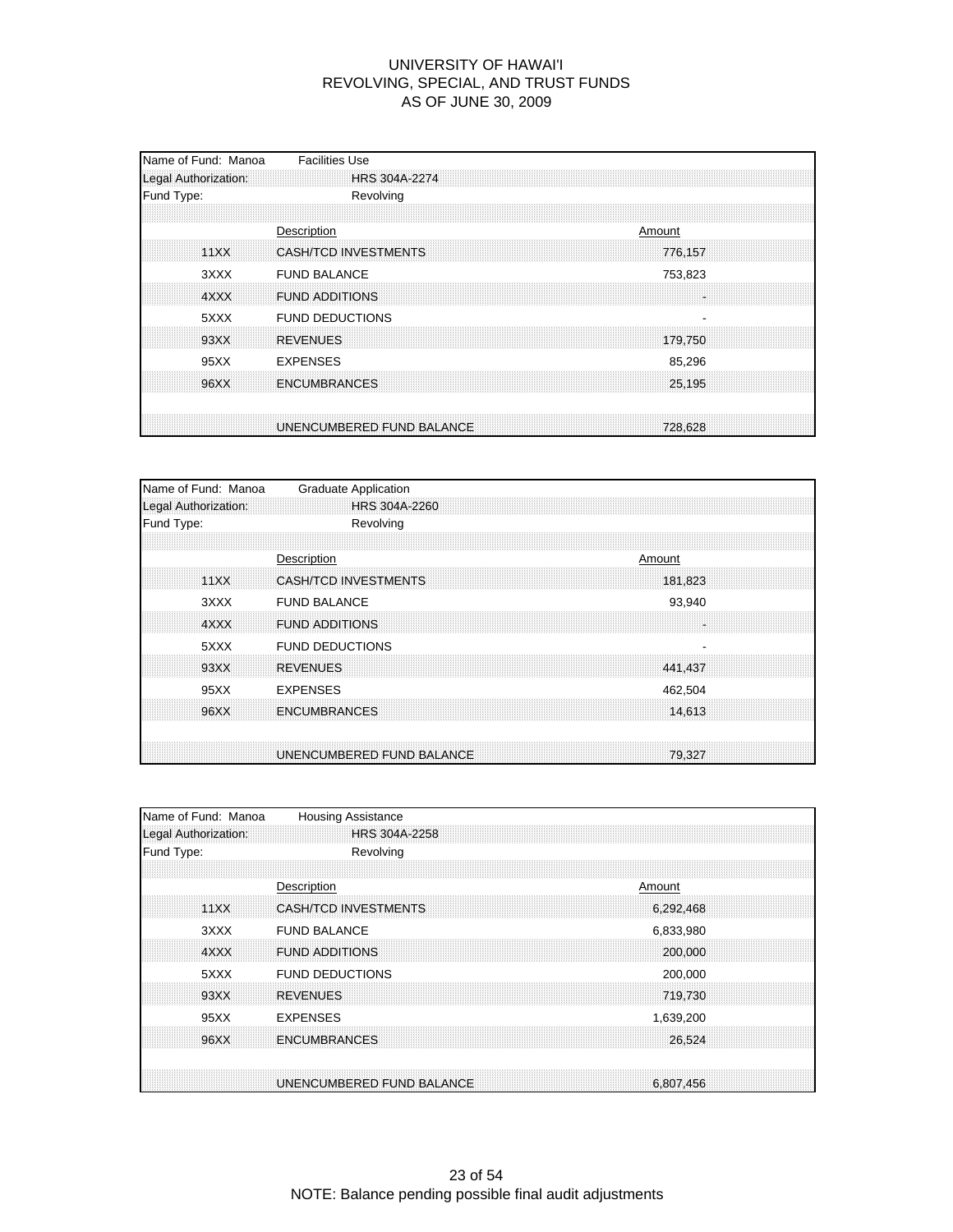| Name of Fund: Manoa<br>Legal Authorization: | Lab School Summer Program<br>HRS 304A-2266               |
|---------------------------------------------|----------------------------------------------------------|
| Fund Type:                                  | Revolving                                                |
| 11XX                                        | Description<br>Amount<br>CASH/TCD INVESTMENTS<br>205,449 |
| 3XXX<br>4XXX                                | <b>FUND BALANCE</b><br>142,010<br><b>FUND ADDITIONS</b>  |
| 5XXX<br>93XX                                | <b>FUND DEDUCTIONS</b><br><b>REVENUES</b>                |
| 95XX                                        | 182.545<br><b>EXPENSES</b><br>263,669                    |
| 96XX                                        | <b>ENCUMBRANCES</b><br>24,239                            |
|                                             | UNENCUMBERED FUND BALANCE<br>117.771                     |

| Name of Fund: Manoa  | Parking                     |         |
|----------------------|-----------------------------|---------|
| Legal Authorization: | HRS 304A-2167.5             |         |
| Fund Type:           | Revolving                   |         |
|                      |                             |         |
|                      | Description                 | Amount  |
| 11XX                 | <b>CASH/TCD INVESTMENTS</b> | 129,508 |
| 3XXX                 | <b>FUND BALANCE</b>         | 129,520 |
| 4XXX                 | <b>FUND ADDITIONS</b>       | ÷.      |
| 5XXX                 | <b>FUND DEDUCTIONS</b>      |         |
| 93XX                 | <b>REVENUES</b>             | ×       |
| 95XX                 | <b>EXPENSES</b>             |         |
| 96XX                 | <b>ENCUMBRANCES</b>         | a.      |
|                      | UNENCUMBERED FUND BALANCE   | 129.520 |

| Name of Fund: Manoa  | Research and Training       |  |            |  |
|----------------------|-----------------------------|--|------------|--|
| Legal Authorization: | HRS 304A-2253               |  |            |  |
| Fund Type:           | Revolving                   |  |            |  |
|                      |                             |  |            |  |
|                      | Description                 |  | Amount     |  |
| 11XX                 | <b>CASH/TCD INVESTMENTS</b> |  | 21.593.689 |  |
| 3XXX                 | <b>FUND BALANCE</b>         |  | 28,248,209 |  |
| 4XXX                 | <b>FUND ADDITIONS</b>       |  |            |  |
| 5XXX                 | <b>FUND DEDUCTIONS</b>      |  |            |  |
| 93XX                 | <b>REVENUES</b>             |  | 29,279,972 |  |
| 95XX                 | <b>EXPENSES</b>             |  | 31,480,915 |  |
| 96XX                 | <b>ENCUMBRANCES</b>         |  | 2,310,074  |  |
|                      |                             |  |            |  |
|                      | UNENCUMBERED FUND BALANCE   |  | 25,938,135 |  |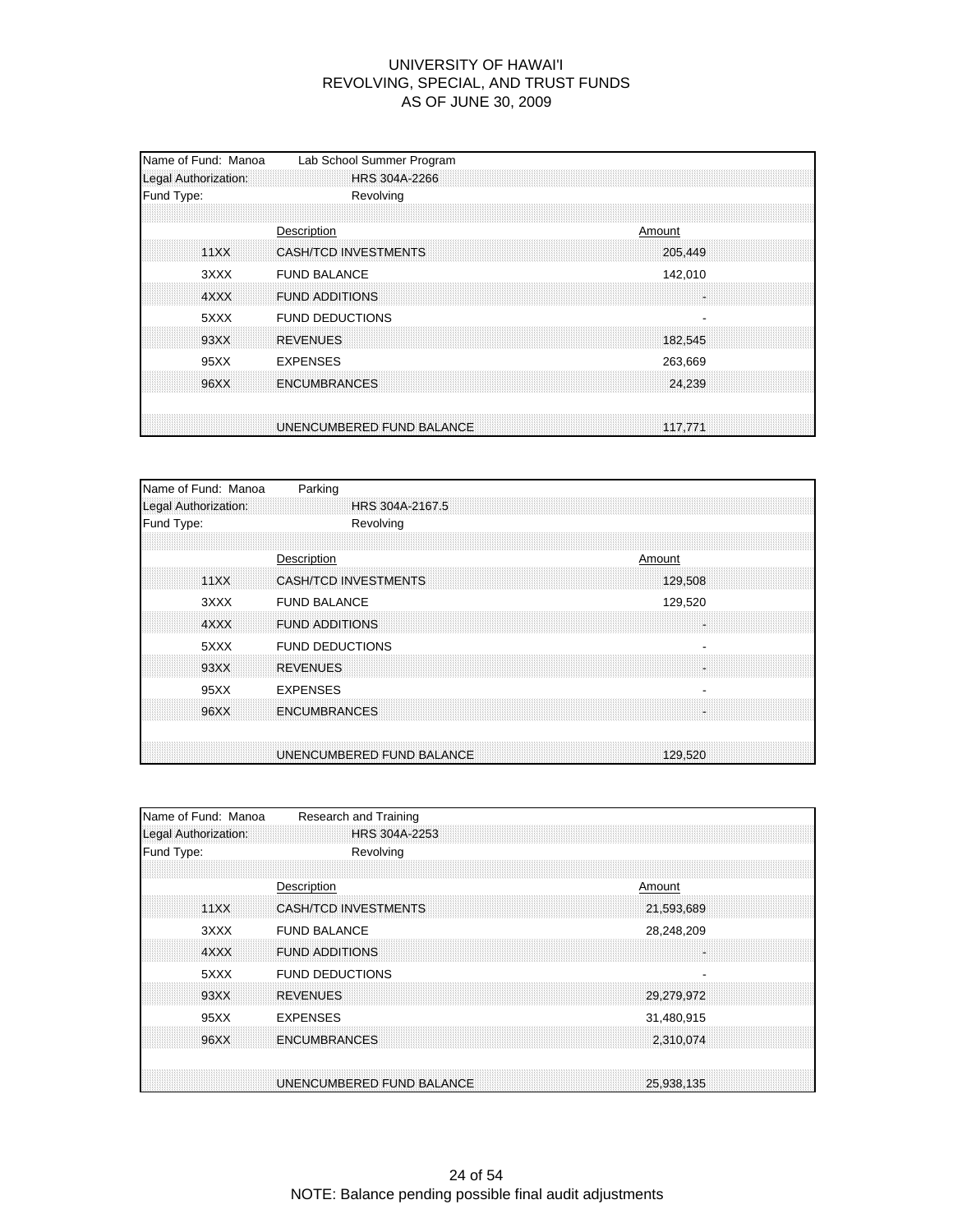| Name of Fund: Manoa<br>Legal Authorization: | <b>Seed Distribution</b><br>HRS 304A-2263               |  |
|---------------------------------------------|---------------------------------------------------------|--|
| Fund Type:                                  | Revolving                                               |  |
| 11XX                                        | Description<br>Amount<br>CASH/TCD INVESTMENTS<br>31,440 |  |
| 3XXX<br>4XXX                                | <b>FUND BALANCE</b><br>25,073<br><b>FUND ADDITIONS</b>  |  |
| 5XXX<br>93XX                                | <b>FUND DEDUCTIONS</b><br><b>REVENUES</b><br>103.755    |  |
| 95XX<br>96XX                                | <b>EXPENSES</b><br>131,574<br><b>ENCUMBRANCES</b>       |  |
|                                             | UNENCUMBERED FUND BALANCE<br>25,073                     |  |

| <b>Student Activities</b>   |                           |
|-----------------------------|---------------------------|
| <b>HRS 304A-2257</b>        |                           |
| Revolving                   |                           |
|                             |                           |
| Description                 | Amount                    |
| <b>CASH/TCD INVESTMENTS</b> | 2,966,877                 |
| <b>FUND BALANCE</b>         | 2,684,822                 |
| <b>FUND ADDITIONS</b>       | 104,000                   |
| <b>FUND DEDUCTIONS</b>      | 104,000                   |
| <b>REVENUES</b>             | 2,006,486                 |
| <b>EXPENSES</b>             | 2,098,394                 |
| <b>ENCUMBRANCES</b>         | 121,803                   |
|                             | 2.563.019                 |
|                             | UNENCUMBERED FUND BALANCE |

| Name of Fund: Manoa  | <b>Student Health Services</b> |           |  |
|----------------------|--------------------------------|-----------|--|
| Legal Authorization: | HRS 304A-2285                  |           |  |
| Fund Type:           | Revolving                      |           |  |
|                      |                                |           |  |
|                      | Description                    | Amount    |  |
| 11XX                 | CASH/TCD INVESTMENTS           | 186,435   |  |
| 3XXX                 | <b>FUND BALANCE</b>            | (98, 613) |  |
| 4XXX                 | <b>FUND ADDITIONS</b>          |           |  |
| 5XXX                 | <b>FUND DEDUCTIONS</b>         |           |  |
| 93XX                 | <b>REVENUES</b>                | 2,162,442 |  |
| 95XX                 | <b>EXPENSES</b>                | 2,610,082 |  |
| 96XX                 | <b>ENCUMBRANCES</b>            | 39,369    |  |
|                      |                                |           |  |
|                      | UNENCUMBERED FUND BALANCE      | (137.982) |  |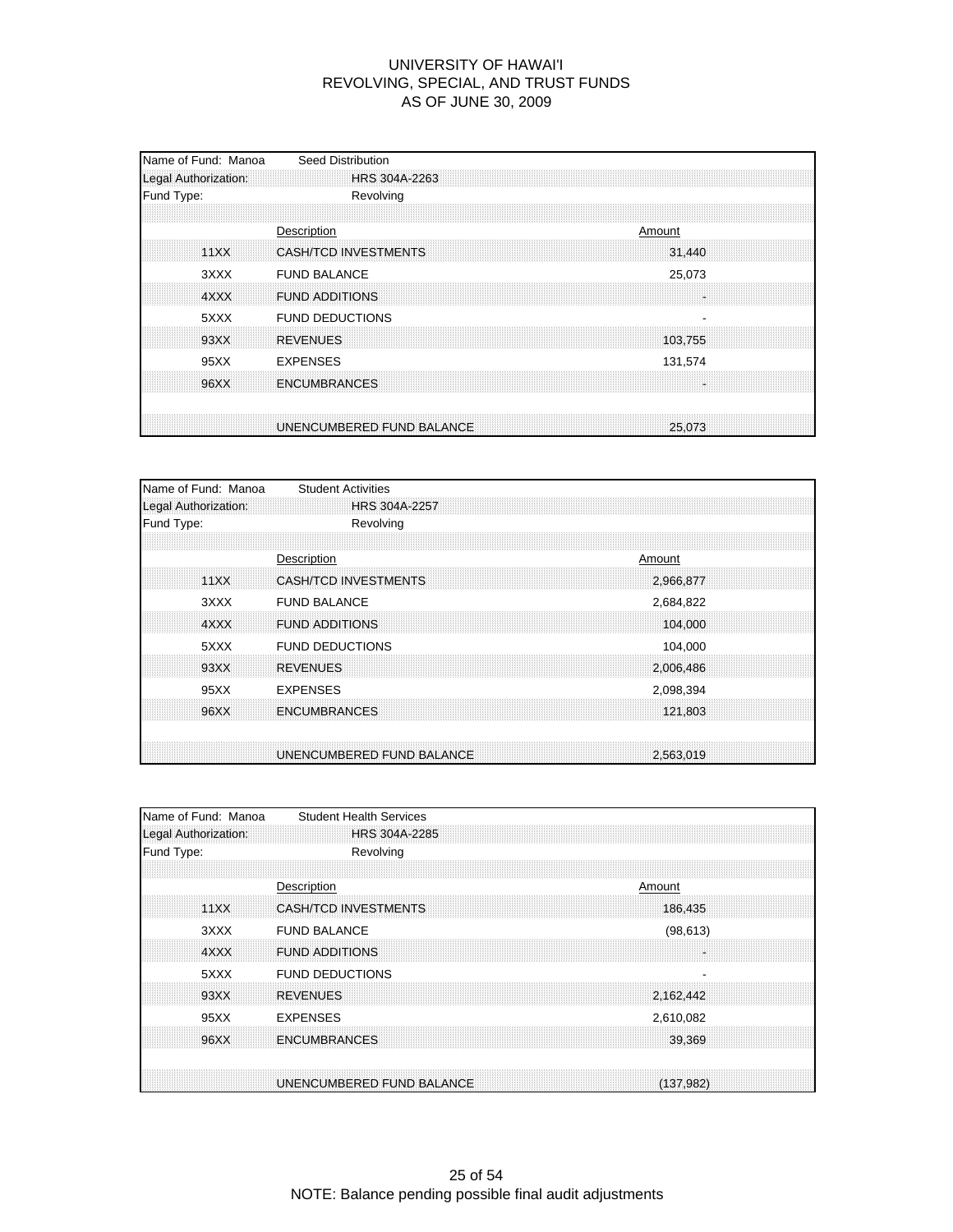| Name of Fund: Manoa<br>Legal Authorization: | <b>UH Press</b><br><b>HRS 304A-2003</b>                    |
|---------------------------------------------|------------------------------------------------------------|
| Fund Type:                                  | Revolving                                                  |
| 11XX                                        | Description<br>Amount<br>CASH/TCD INVESTMENTS<br>2,449,453 |
| 3XXX<br>4XXX                                | <b>FUND BALANCE</b><br>2,502,178<br><b>FUND ADDITIONS</b>  |
| 5XXX<br>93XX                                | <b>FUND DEDUCTIONS</b><br><b>REVENUES</b><br>4,428,987     |
| 95XX                                        | <b>EXPENSES</b><br>4,369,006<br><b>ENCUMBRANCES</b>        |
| 96XX                                        | 568,288                                                    |
|                                             | UNENCUMBERED FUND BALANCE<br>1,933,890                     |

| Name of Fund: Manoa  | Waialee Farm                          |
|----------------------|---------------------------------------|
| Legal Authorization: | HRS 304A-2262                         |
| Fund Type:           | Revolving                             |
|                      |                                       |
|                      | Description<br>Amount                 |
| 11XX                 | <b>CASH/TCD INVESTMENTS</b><br>86.701 |
| 3XXX                 | <b>FUND BALANCE</b><br>86,726         |
| 4XXX                 | <b>FUND ADDITIONS</b><br>H.           |
| 5XXX                 | <b>FUND DEDUCTIONS</b>                |
| 93XX                 | <b>REVENUES</b><br>1,727              |
| 95XX                 | <b>EXPENSES</b><br>3,075              |
| 96XX                 | <b>ENCUMBRANCES</b><br>165            |
|                      | UNENCUMBERED FUND BALANCE<br>86.561   |

| Name of Fund: Manoa  | Wa'ahila Faculty Housing                    |
|----------------------|---------------------------------------------|
| Legal Authorization: | HRS 304A-2167.5                             |
| Fund Type:           | Revolving                                   |
|                      |                                             |
|                      | Description<br>Amount                       |
| 11XX                 | CASH/TCD INVESTMENTS<br>۰,                  |
| 3XXX                 | <b>FUND BALANCE</b><br>872                  |
| 4XXX                 | <b>FUND ADDITIONS</b>                       |
| 5XXX                 | <b>FUND DEDUCTIONS</b>                      |
| 93XX                 | <b>REVENUES</b>                             |
| 95XX                 | <b>EXPENSES</b><br>$\overline{\phantom{a}}$ |
| 96XX                 | <b>ENCUMBRANCES</b>                         |
|                      |                                             |
|                      | UNENCUMBERED FUND BALANCE<br>872            |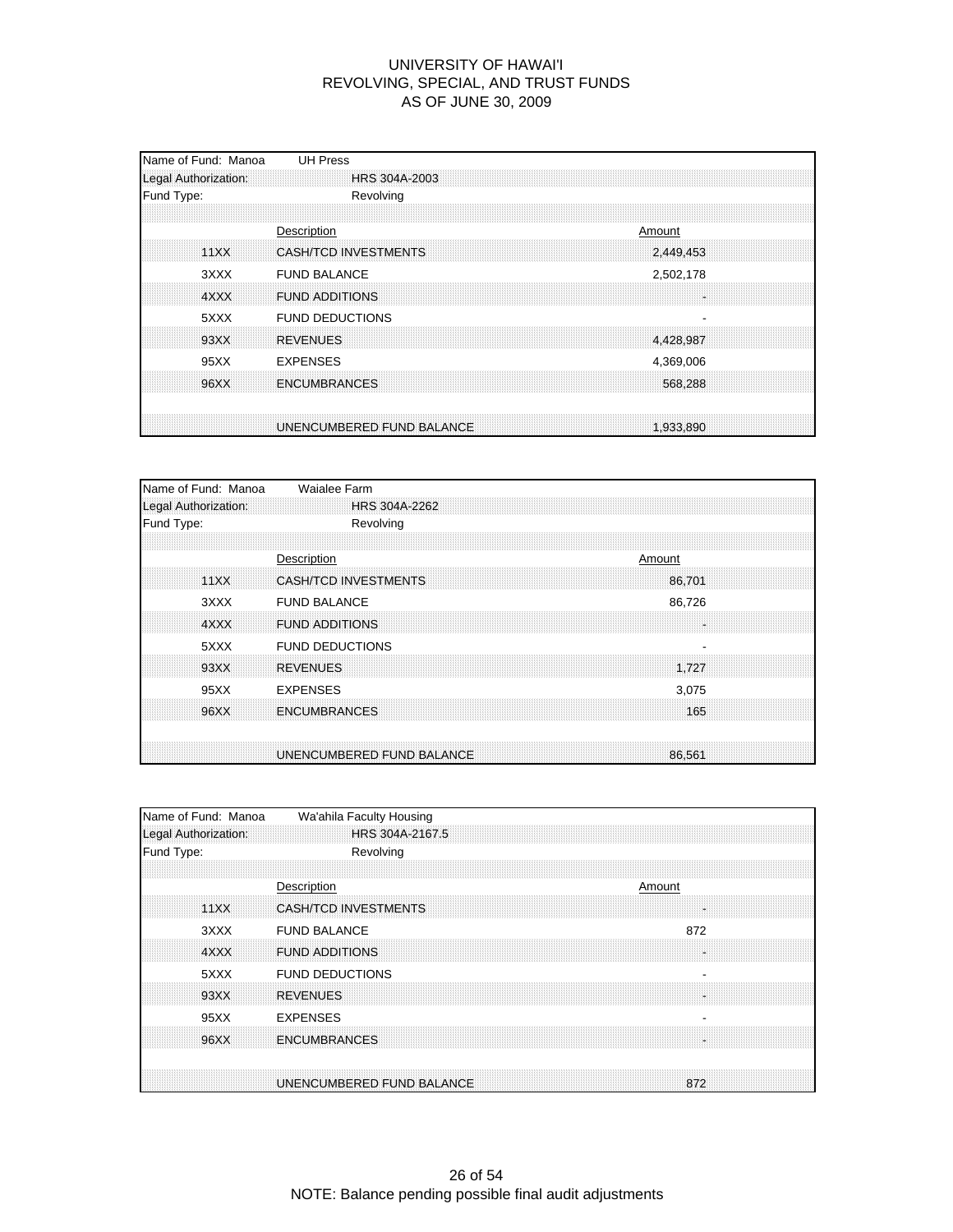| Name of Fund: Manoa<br>Legal Authorization: | Agriculture Diagnostic Services<br>HRS 304A-2003         |
|---------------------------------------------|----------------------------------------------------------|
| Fund Type:                                  | Special                                                  |
| 11XX                                        | Description<br>Amount<br>CASH/TCD INVESTMENTS<br>136,383 |
| 3XXX<br>4XXX                                | <b>FUND BALANCE</b><br>91,630<br><b>FUND ADDITIONS</b>   |
| 5XXX<br>93XX                                | <b>FUND DEDUCTIONS</b><br><b>REVENUES</b>                |
| 95XX                                        | 241,835<br><b>EXPENSES</b><br>190,506                    |
| 96XX                                        | <b>ENCUMBRANCES</b><br>7.007                             |
|                                             | UNENCUMBERED FUND BALANCE<br>84,623                      |

| Name of Fund: Manoa  | Aquarium                               |
|----------------------|----------------------------------------|
| Legal Authorization: | HRS 304A-2165                          |
| Fund Type:           | Special                                |
|                      |                                        |
|                      | Description<br>Amount                  |
| 11XX                 | <b>CASH/TCD INVESTMENTS</b><br>925,370 |
| 3XXX                 | <b>FUND BALANCE</b><br>725,706         |
| 4XXX                 | <b>FUND ADDITIONS</b><br>÷.            |
| 5XXX                 | <b>FUND DEDUCTIONS</b>                 |
| 93XX                 | <b>REVENUES</b><br>1,746,457           |
| 95XX                 | <b>EXPENSES</b><br>2,026,622           |
| 96XX                 | <b>ENCUMBRANCES</b><br>75,930          |
|                      |                                        |
|                      | UNENCUMBERED FUND BALANCE<br>649.776   |

| Name of Fund: Manoa  | <b>Auxiliary Services</b>                |
|----------------------|------------------------------------------|
| Legal Authorization: | HRS 304A-2157                            |
| Fund Type:           | Special                                  |
|                      |                                          |
|                      | Description<br>Amount                    |
| 11XX                 | <b>CASH/TCD INVESTMENTS</b><br>1,471,197 |
| 3XXX                 | <b>FUND BALANCE</b><br>1,652,774         |
| 4XXX                 | <b>FUND ADDITIONS</b><br>553,760         |
| 5XXX                 | <b>FUND DEDUCTIONS</b>                   |
| 93XX                 | <b>REVENUES</b><br>584,184               |
| 95XX                 | <b>EXPENSES</b><br>171,964               |
| 96XX                 | <b>ENCUMBRANCES</b><br>82.520            |
|                      |                                          |
|                      | UNENCUMBERED FUND BALANCE<br>1.570.254   |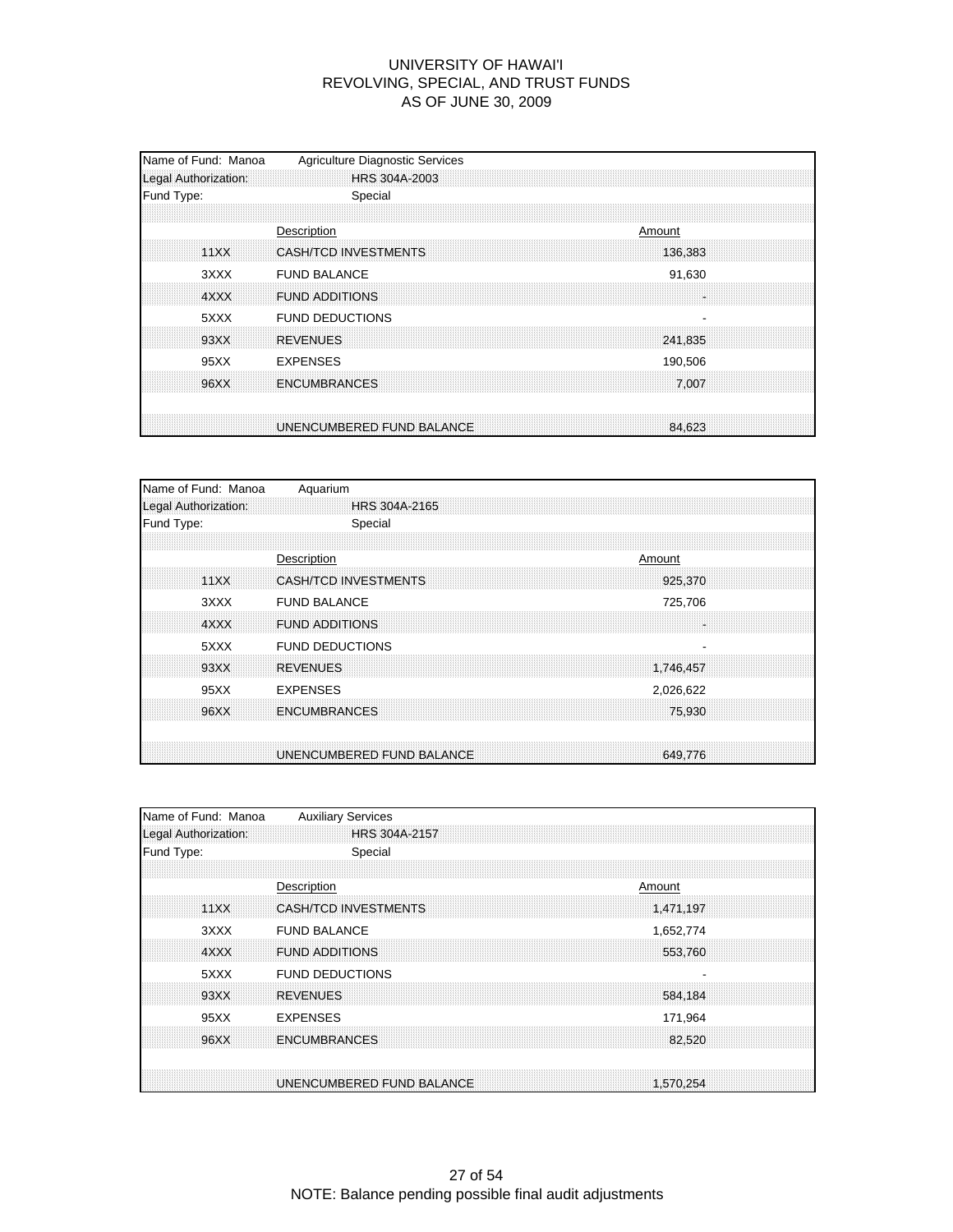| Name of Fund: Manoa<br>Legal Authorization: | <b>Bridge to Hope</b><br><b>HRS 346-68</b>                     |
|---------------------------------------------|----------------------------------------------------------------|
| Fund Type:                                  | Special                                                        |
| 11XX                                        | Description<br>Amount<br><b>CASH/TCD INVESTMENTS</b><br>87,660 |
| 3XXX<br>4XXX                                | <b>FUND BALANCE</b><br>87,660<br><b>FUND ADDITIONS</b>         |
| 5XXX<br>93XX                                | <b>FUND DEDUCTIONS</b><br><b>REVENUES</b>                      |
| 95XX<br>96XX                                | <b>EXPENSES</b><br><b>ENCUMBRANCES</b><br>u                    |
|                                             | UNENCUMBERED FUND BALANCE<br>87,660                            |

| Name of Fund: Manoa  | Center for Nursing Special Fund |  |        |         |  |
|----------------------|---------------------------------|--|--------|---------|--|
| Legal Authorization: | HRS 304A-2163                   |  |        |         |  |
| Fund Type:           | Special                         |  |        |         |  |
|                      |                                 |  |        |         |  |
|                      | Description                     |  | Amount |         |  |
| 11XX                 | <b>CASH/TCD INVESTMENTS</b>     |  |        | 326.541 |  |
| 3XXX                 | <b>FUND BALANCE</b>             |  |        | 290,042 |  |
| 4XXX                 | <b>FUND ADDITIONS</b>           |  |        | 116.240 |  |
| 5XXX                 | <b>FUND DEDUCTIONS</b>          |  |        |         |  |
| 93XX                 | <b>REVENUES</b>                 |  |        | 11,948  |  |
| 95XX                 | <b>EXPENSES</b>                 |  |        | 535,227 |  |
| 96XX                 | <b>ENCUMBRANCES</b>             |  |        | 3,561   |  |
|                      |                                 |  |        |         |  |
|                      | UNENCUMBERED FUND BALANCE       |  |        | 286,481 |  |

| Name of Fund: Manoa  | Counseling & Student Development      |
|----------------------|---------------------------------------|
| Legal Authorization: | HRS 304A-2157                         |
| Fund Type:           | Special                               |
|                      |                                       |
|                      | Description<br>Amount                 |
| 11XX                 | <b>CASH/TCD INVESTMENTS</b><br>86.621 |
| 3XXX                 | <b>FUND BALANCE</b><br>85,588         |
| 4XXX                 | <b>FUND ADDITIONS</b><br>84           |
| 5XXX                 | <b>FUND DEDUCTIONS</b>                |
| 93XX                 | <b>REVENUES</b><br>51,484             |
| 95XX                 | <b>EXPENSES</b><br>52,695             |
| 96XX                 | <b>ENCUMBRANCES</b><br>243            |
|                      |                                       |
|                      | UNENCUMBERED FUND BALANCE<br>85,345   |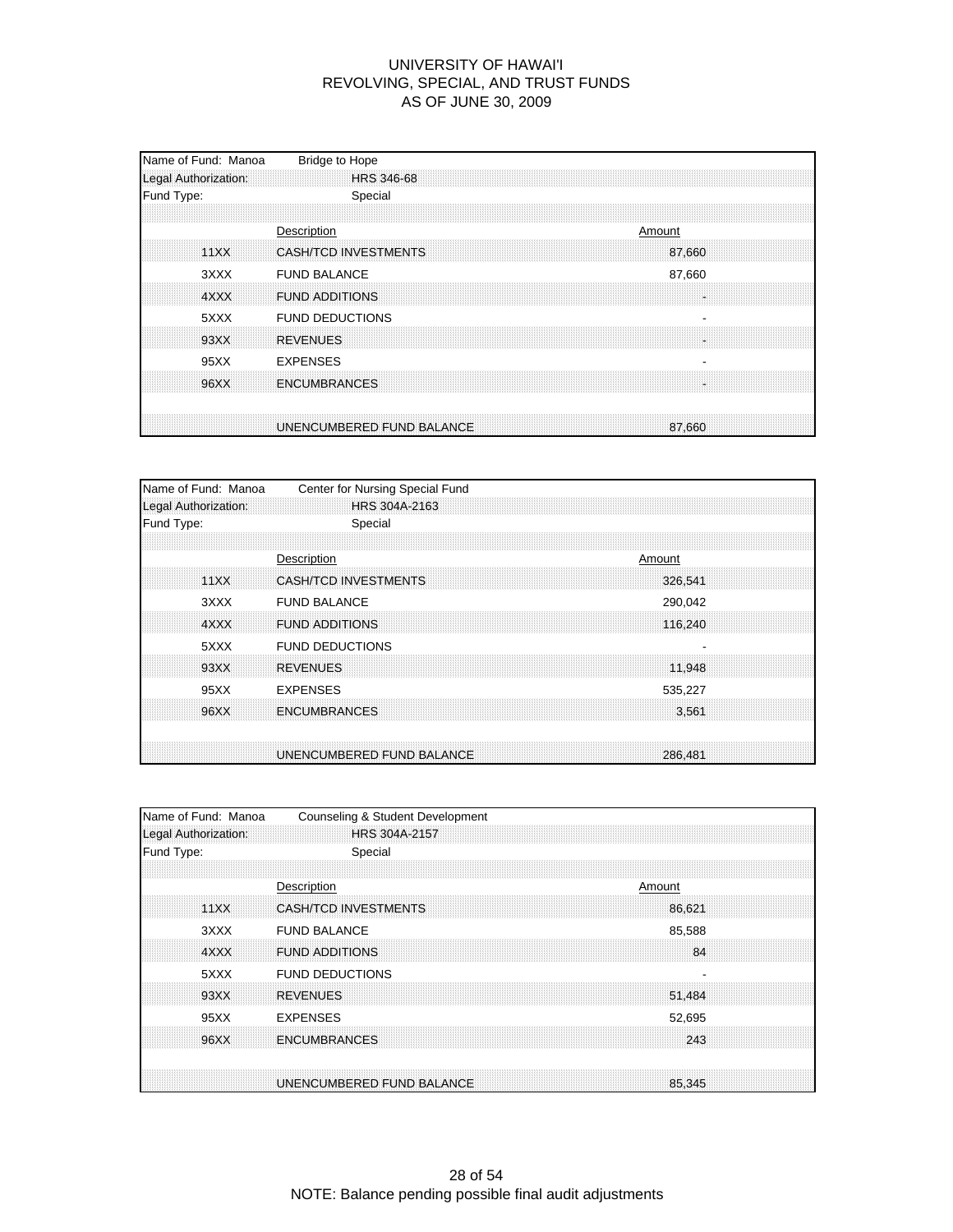| Name of Fund: Manoa<br>Legal Authorization: | <b>Food Service</b><br>HRS 304A-2157                         |
|---------------------------------------------|--------------------------------------------------------------|
| Fund Type:                                  | Special                                                      |
| 11XX                                        | Description<br>Amount<br><b>CASH/TCD INVESTMENTS</b><br>423  |
| 3XXX<br>4XXX                                | <b>FUND BALANCE</b><br>423<br><b>FUND ADDITIONS</b><br>6.107 |
| 5XXX<br>93XX                                | <b>FUND DEDUCTIONS</b><br>68,554<br><b>REVENUES</b><br>358   |
| 95XX                                        | <b>EXPENSES</b><br>(0)                                       |
| 96XX                                        | <b>ENCUMBRANCES</b><br>u,                                    |
|                                             | UNENCUMBERED FUND BALANCE<br>423                             |

| Name of Fund: Manoa  | Hawaii Educator Loan Program Special Fund |
|----------------------|-------------------------------------------|
| Legal Authorization: | HRS 304A-2161                             |
| Fund Type:           | Special                                   |
|                      |                                           |
|                      | Description<br>Amount                     |
| 11XX                 | <b>CASH/TCD INVESTMENTS</b><br>51,497     |
| 3XXX                 | <b>FUND BALANCE</b><br>101,272            |
| 4XXX                 | <b>FUND ADDITIONS</b><br>÷                |
| 5XXX                 | <b>FUND DEDUCTIONS</b>                    |
| 93XX                 | <b>REVENUES</b><br>4,130                  |
| 95XX                 | <b>EXPENSES</b><br>(409)                  |
| 96XX                 | <b>ENCUMBRANCES</b>                       |
|                      | UNENCUMBERED FUND BALANCE<br>101.272      |

| Name of Fund: Manoa  | Information Technology Services    |
|----------------------|------------------------------------|
| Legal Authorization: | HRS 304A-2154                      |
| Fund Type:           | Special                            |
|                      |                                    |
|                      | Description<br>Amount              |
| 11XX                 | CASH/TCD INVESTMENTS<br>(557)      |
| 3XXX                 | <b>FUND BALANCE</b><br>(557)       |
| 4XXX                 | <b>FUND ADDITIONS</b>              |
| 5XXX                 | <b>FUND DEDUCTIONS</b>             |
| 93XX                 | <b>REVENUES</b><br>(10)            |
| 95XX                 | <b>EXPENSES</b>                    |
| 96XX                 | <b>ENCUMBRANCES</b>                |
|                      |                                    |
|                      | UNENCUMBERED FUND BALANCE<br>(557) |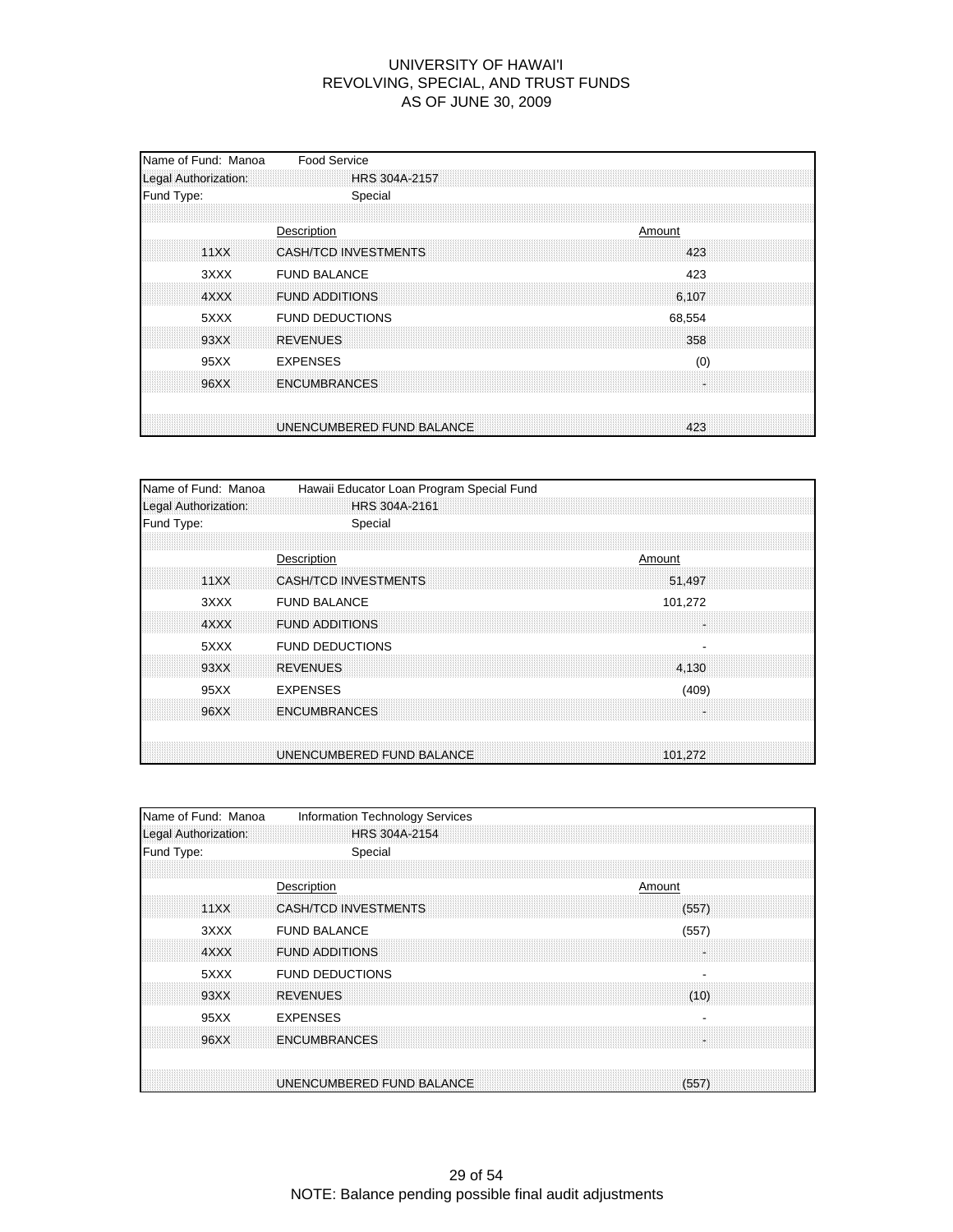| Fund Type:<br>Special<br>Description<br>11XX<br><b>CASH/TCD INVESTMENTS</b><br><b>FUND BALANCE</b><br>3XXX<br><b>FUND ADDITIONS</b><br>4XXX<br><b>FUND DEDUCTIONS</b><br>5XXX<br>93XX<br><b>REVENUES</b><br>95XX<br><b>EXPENSES</b> |                  |
|-------------------------------------------------------------------------------------------------------------------------------------------------------------------------------------------------------------------------------------|------------------|
|                                                                                                                                                                                                                                     |                  |
|                                                                                                                                                                                                                                     | Amount<br>10.226 |
|                                                                                                                                                                                                                                     | (48, 826)        |
|                                                                                                                                                                                                                                     | 463.141          |
| 96XX<br><b>ENCUMBRANCES</b>                                                                                                                                                                                                         | 771,051          |
| UNENCUMBERED FUND BALANCE                                                                                                                                                                                                           | 63,097           |

| Name of Fund: Manoa  | <b>Library Services</b>                |
|----------------------|----------------------------------------|
| Legal Authorization: | HRS 304A-2155                          |
| Fund Type:           | Special                                |
|                      |                                        |
|                      | Description<br>Amount                  |
| 11XX                 | <b>CASH/TCD INVESTMENTS</b><br>157,843 |
| 3XXX                 | <b>FUND BALANCE</b><br>92,441          |
| 4XXX                 | <b>FUND ADDITIONS</b><br>0             |
| 5XXX                 | <b>FUND DEDUCTIONS</b>                 |
| 93XX                 | <b>REVENUES</b><br>439,164             |
| 95XX                 | <b>EXPENSES</b><br>720,290             |
| 96XX                 | <b>ENCUMBRANCES</b><br>117,494         |
|                      | UNENCUMBERED FUND BALANCE<br>(25,054)  |

| Name of Fund: Manoa  | Malpractice Insurance                |  |
|----------------------|--------------------------------------|--|
| Legal Authorization: | HRS 304A-2152                        |  |
| Fund Type:           | Special                              |  |
|                      |                                      |  |
|                      | Description<br>Amount                |  |
| 11XX                 | CASH/TCD INVESTMENTS<br>766.191      |  |
| 3XXX                 | <b>FUND BALANCE</b><br>766,410       |  |
| 4XXX                 | <b>FUND ADDITIONS</b>                |  |
| 5XXX                 | <b>FUND DEDUCTIONS</b>               |  |
| 93XX                 | <b>REVENUES</b><br>82,590            |  |
| 95XX                 | <b>EXPENSES</b><br>141,765           |  |
| 96XX                 | <b>ENCUMBRANCES</b>                  |  |
|                      |                                      |  |
|                      | UNENCUMBERED FUND BALANCE<br>766,410 |  |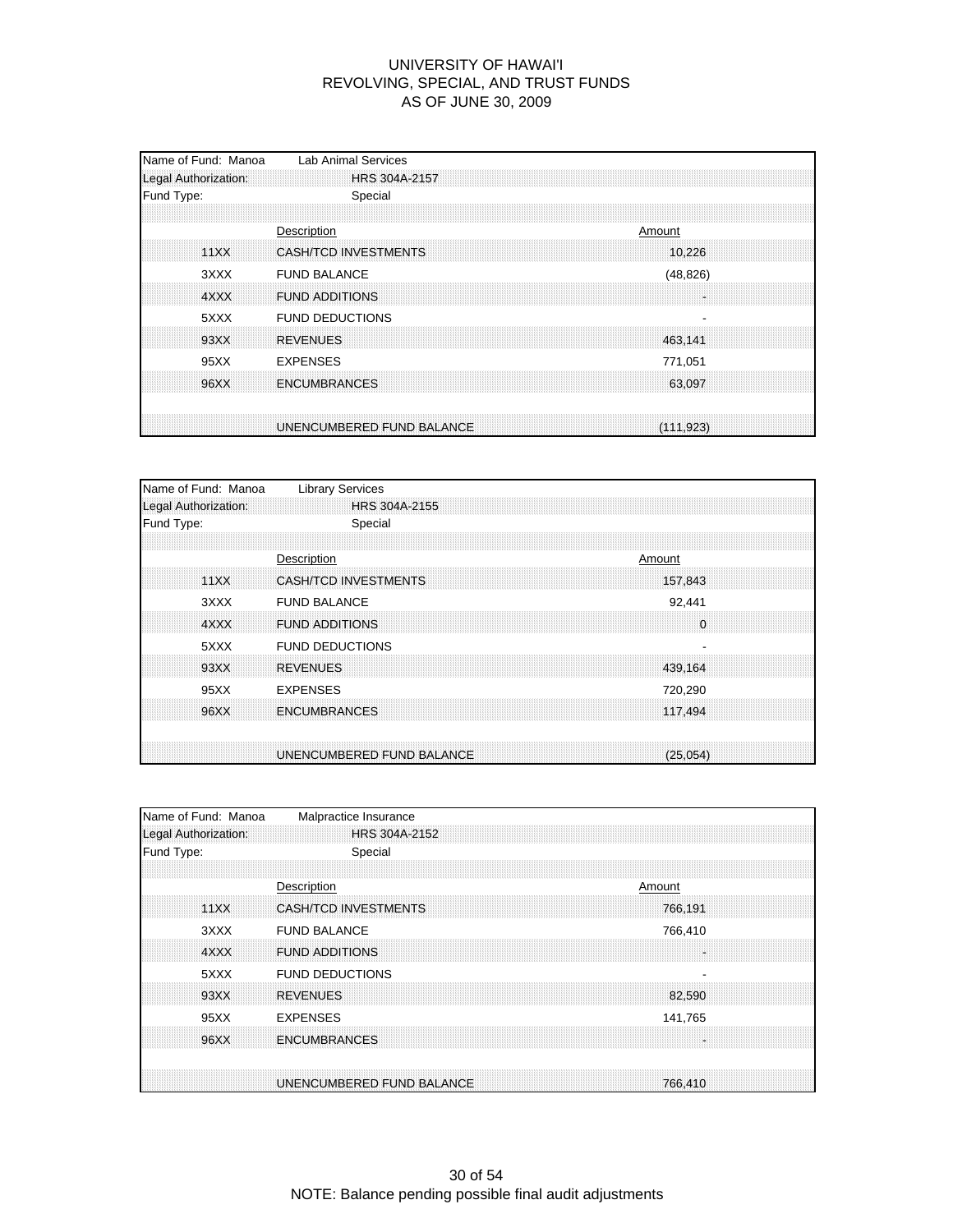| Name of Fund: Manoa<br>Legal Authorization: | Medical Education Special Fund<br><b>HRS 304A-2164</b> |
|---------------------------------------------|--------------------------------------------------------|
| Fund Type:                                  | Special                                                |
| 11XX                                        | Description<br>Amount<br>CASH/TCD INVESTMENTS          |
| 3XXX<br>4XXX                                | <b>FUND BALANCE</b><br><b>FUND ADDITIONS</b>           |
| 5XXX<br>93XX                                | <b>FUND DEDUCTIONS</b><br><b>REVENUES</b>              |
| 95XX                                        | <b>EXPENSES</b>                                        |
| 96XX                                        | <b>ENCUMBRANCES</b>                                    |
|                                             | UNENCUMBERED FUND BALANCE                              |

| Name of Fund: Manoa  | <b>Risk Management</b>               |
|----------------------|--------------------------------------|
| Legal Authorization: | HRS 304A-2151                        |
| Fund Type:           | Special                              |
|                      |                                      |
|                      | Description<br>Amount                |
| 11XX                 | <b>CASH/TCD INVESTMENTS</b><br>5,608 |
| 3XXX                 | <b>FUND BALANCE</b><br>5,609         |
| 4XXX                 | <b>FUND ADDITIONS</b><br>÷.          |
| 5XXX                 | <b>FUND DEDUCTIONS</b><br>۰          |
| 93XX                 | <b>REVENUES</b><br>105               |
| 95XX                 | <b>EXPENSES</b>                      |
| 96XX                 | <b>ENCUMBRANCES</b>                  |
|                      |                                      |
|                      | UNENCUMBERED FUND BALANCE<br>5,609   |

| Name of Fund: Manoa  | <b>Theater Group</b>      |  |         |  |
|----------------------|---------------------------|--|---------|--|
| Legal Authorization: | HRS 304A-2156             |  |         |  |
| Fund Type:           | Special                   |  |         |  |
|                      |                           |  |         |  |
|                      | Description               |  | Amount  |  |
| 11XX                 | CASH/TCD INVESTMENTS      |  | 154,922 |  |
| 3XXX                 | <b>FUND BALANCE</b>       |  | 145,525 |  |
| 4XXX                 | <b>FUND ADDITIONS</b>     |  |         |  |
| 5XXX                 | <b>FUND DEDUCTIONS</b>    |  |         |  |
| 93XX                 | <b>REVENUES</b>           |  | 332,202 |  |
| 95XX                 | <b>EXPENSES</b>           |  | 362,900 |  |
| 96XX                 | <b>ENCUMBRANCES</b>       |  | 34,226  |  |
|                      |                           |  |         |  |
|                      | UNENCUMBERED FUND BALANCE |  | 111,299 |  |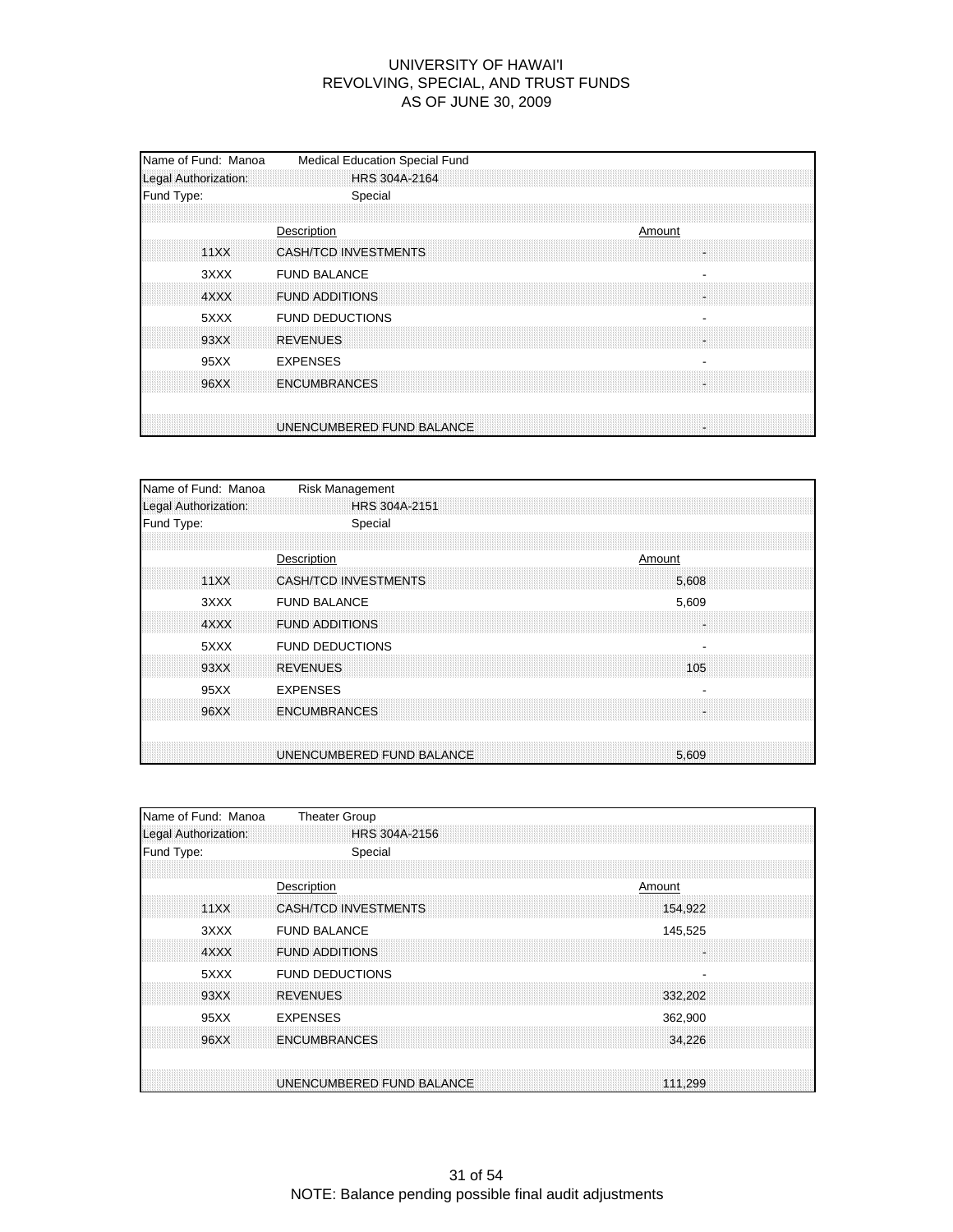| Name of Fund: Manoa<br>Legal Authorization: | <b>Transportation Services</b><br>HRS 304A-2157 |  |        |                     |  |
|---------------------------------------------|-------------------------------------------------|--|--------|---------------------|--|
| Fund Type:                                  | Special                                         |  |        |                     |  |
| 11XX                                        | Description<br>CASH/TCD INVESTMENTS             |  | Amount | 1,346,450           |  |
| 3XXX<br>4XXX                                | <b>FUND BALANCE</b><br><b>FUND ADDITIONS</b>    |  |        | 1,268,803<br>11.874 |  |
| 5XXX<br>93XX                                | <b>FUND DEDUCTIONS</b><br><b>REVENUES</b>       |  |        | 12,067<br>73.051    |  |
| 95XX<br>96XX                                | <b>EXPENSES</b><br><b>ENCUMBRANCES</b>          |  |        | 1,325,270           |  |
|                                             |                                                 |  |        | 105,983             |  |
|                                             | UNENCUMBERED FUND BALANCE                       |  |        | 1.162.821           |  |

| Name of Fund: Manoa  | <b>Tuition and Fees</b>     |  |             |  |
|----------------------|-----------------------------|--|-------------|--|
| Legal Authorization: | HRS 304A-2153               |  |             |  |
| Fund Type:           | Special                     |  |             |  |
|                      |                             |  |             |  |
|                      | Description                 |  | Amount      |  |
| 11XX                 | <b>CASH/TCD INVESTMENTS</b> |  | 56,832,301  |  |
| 3XXX                 | <b>FUND BALANCE</b>         |  | 41,017,925  |  |
| 4XXX                 | <b>FUND ADDITIONS</b>       |  | 137.704.760 |  |
| 5XXX                 | <b>FUND DEDUCTIONS</b>      |  | 157,404,293 |  |
| 93XX                 | <b>REVENUES</b>             |  | 140,322,396 |  |
| 95XX                 | <b>EXPENSES</b>             |  | 103,643,687 |  |
| 96XX                 | <b>ENCUMBRANCES</b>         |  | 5,336,781   |  |
|                      | UNENCUMBERED FUND BALANCE   |  | 35,681,144  |  |

| Name of Fund: Manoa  | MA Tuition Scholarship Account       |
|----------------------|--------------------------------------|
| Legal Authorization: | HRS 304A-2159                        |
| Fund Type:           | Special                              |
|                      |                                      |
|                      | Description<br>Amount                |
| 11XX                 | <b>CASH/TCD INVESTMENTS</b><br>(757) |
| 3XXX                 | <b>FUND BALANCE</b><br>(757)         |
| 4XXX                 | <b>FUND ADDITIONS</b><br>16,643,749  |
| 5XXX                 | <b>FUND DEDUCTIONS</b>               |
| 93XX                 | <b>REVENUES</b>                      |
| 95XX                 | <b>EXPENSES</b><br>16,644,506        |
| 96XX                 | <b>ENCUMBRANCES</b>                  |
|                      |                                      |
|                      | UNENCUMBERED FUND BALANCE<br>(757)   |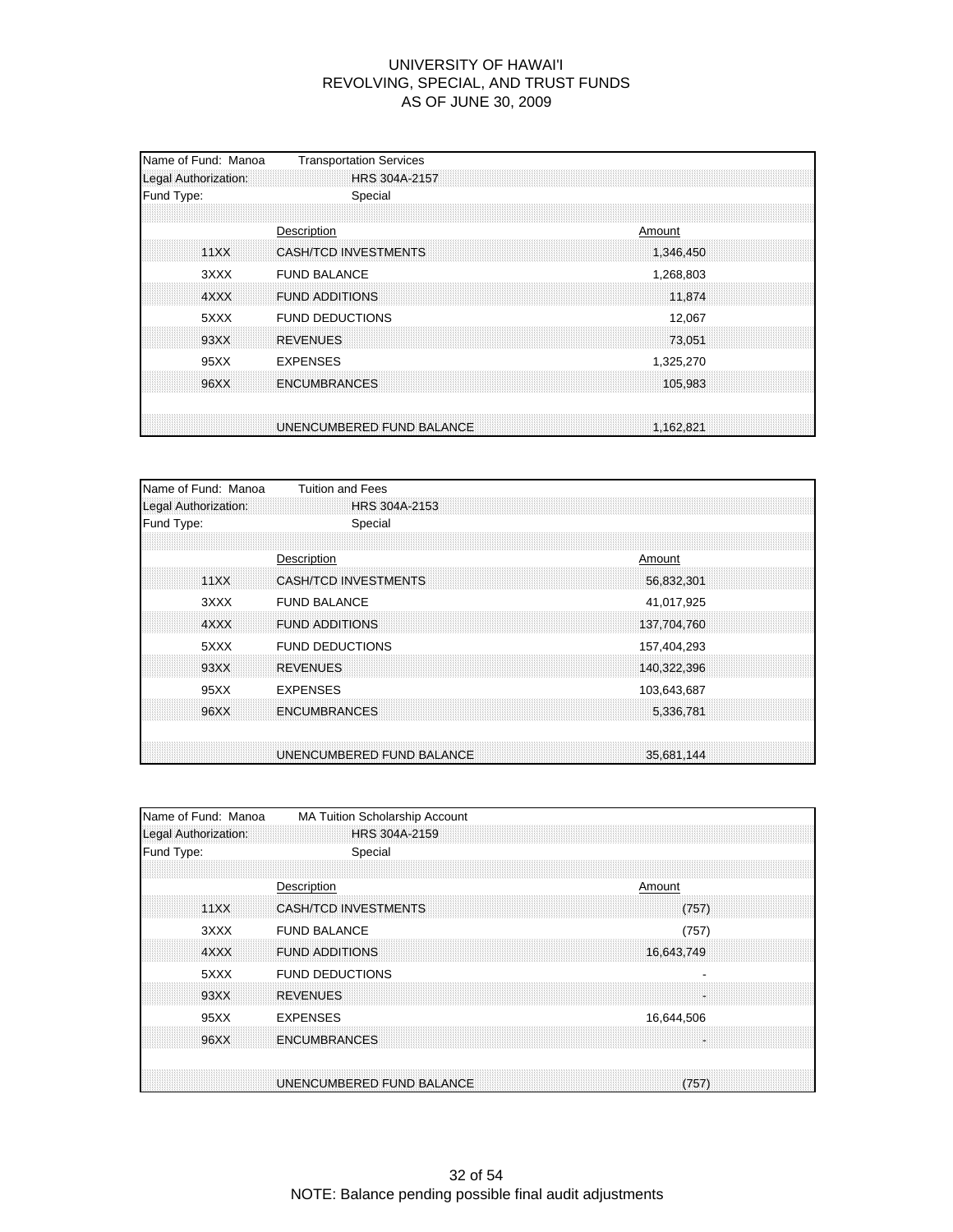| Name of Fund: Manoa<br>Legal Authorization: | Hawaii Cancer Research Special Fund<br>HRS 304A-2168                     |
|---------------------------------------------|--------------------------------------------------------------------------|
| Fund Type:                                  | Special                                                                  |
| 11XX                                        | Description<br>Amount<br><b>CASH/TCD INVESTMENTS</b><br>38,211,885       |
| 3XXX<br>4XXX                                | <b>FUND BALANCE</b><br>38,737,806<br><b>FUND ADDITIONS</b><br>19,117,230 |
| 5XXX<br>93XX                                | <b>FUND DEDUCTIONS</b><br><b>REVENUES</b>                                |
| 95XX                                        | 550.788<br><b>EXPENSES</b><br>2,800,346                                  |
| 96XX                                        | <b>ENCUMBRANCES</b><br>1,221,066                                         |
|                                             | UNENCUMBERED FUND BALANCE<br>37.516.740                                  |

| Name of Fund: Manoa  | B Plus Scholarship Program  |  |        |             |  |
|----------------------|-----------------------------|--|--------|-------------|--|
| Legal Authorization: | HRS 304A-2159               |  |        |             |  |
| Fund Type:           | Special                     |  |        |             |  |
|                      |                             |  |        |             |  |
|                      | Description                 |  | Amount |             |  |
| 11XX                 | <b>CASH/TCD INVESTMENTS</b> |  |        | (1,073,438) |  |
| 3XXX                 | <b>FUND BALANCE</b>         |  |        | (1,073,438) |  |
| 4XXX                 | <b>FUND ADDITIONS</b>       |  |        | ÷.          |  |
| 5XXX                 | <b>FUND DEDUCTIONS</b>      |  |        |             |  |
| 93XX                 | <b>REVENUES</b>             |  |        | ÷.          |  |
| 95XX                 | <b>EXPENSES</b>             |  |        | 514,200     |  |
| 96XX                 | <b>ENCUMBRANCES</b>         |  |        |             |  |
|                      | UNENCUMBERED FUND BALANCE   |  |        | (1,073,438) |  |

| Name of Fund: Manoa  | Wa'ahila Faculty Housing               |
|----------------------|----------------------------------------|
| Legal Authorization: | HRS 304A-2167.5                        |
| Fund Type:           | Special                                |
|                      |                                        |
|                      | Description<br>Amount                  |
| 11XX                 | <b>CASH/TCD INVESTMENTS</b><br>234,734 |
| 3XXX                 | <b>FUND BALANCE</b><br>169,011         |
| 4XXX                 | <b>FUND ADDITIONS</b><br>638,473       |
| 5XXX                 | <b>FUND DEDUCTIONS</b><br>240,000      |
| 93XX                 | <b>REVENUES</b><br>600.457             |
| 95XX                 | <b>EXPENSES</b><br>584,381             |
| 96XX                 | <b>ENCUMBRANCES</b>                    |
|                      |                                        |
|                      | UNENCUMBERED FUND BALANCE<br>169,011   |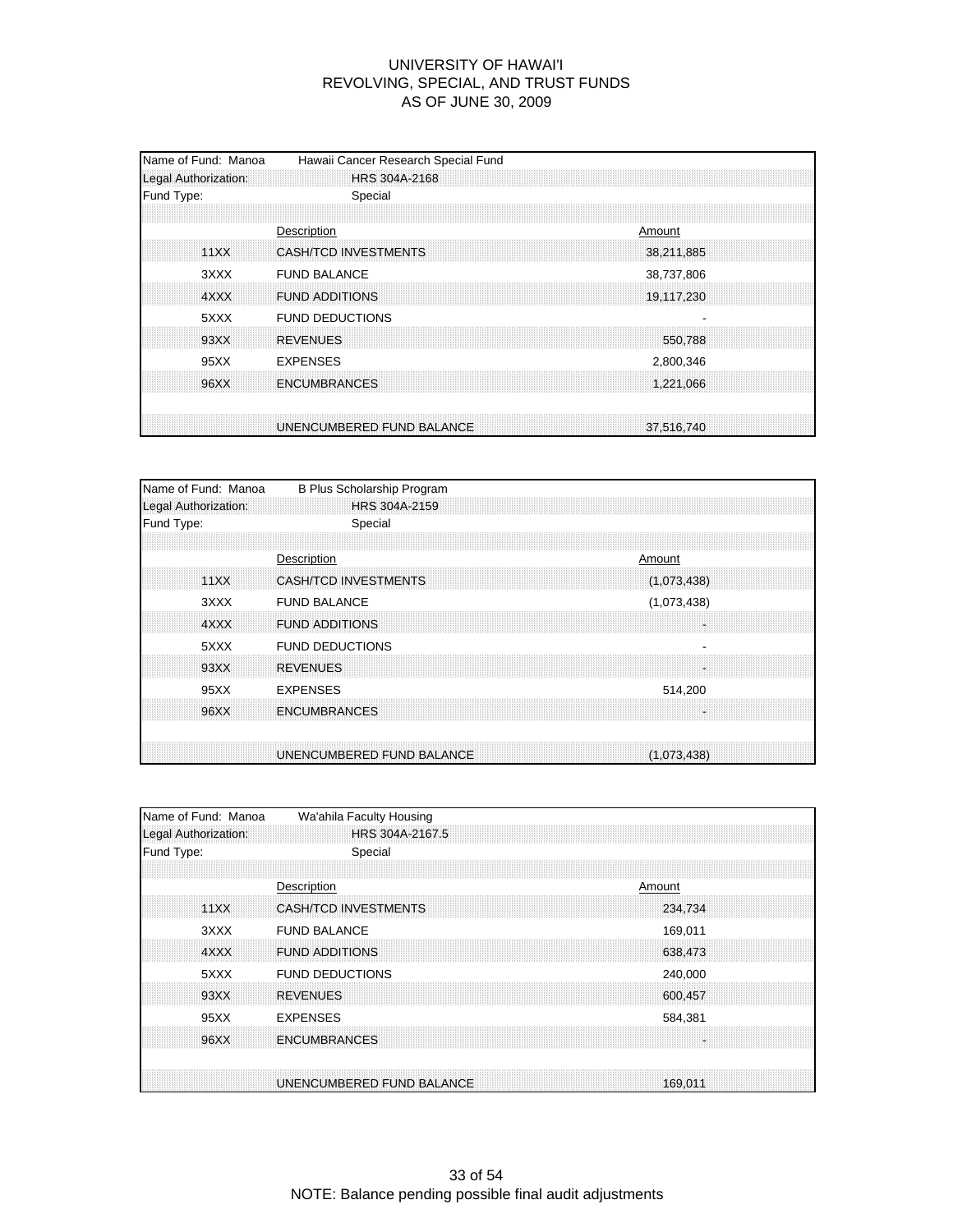| Name of Fund: Manoa<br>Legal Authorization: | <b>Bond System Food Services</b><br>HRS 304A-2167.5               |
|---------------------------------------------|-------------------------------------------------------------------|
| Fund Type:                                  | Special                                                           |
| 11XX                                        | Description<br>Amount<br>CASH/TCD INVESTMENTS<br>438,176          |
| 3XXX<br>4XXX                                | <b>FUND BALANCE</b><br>451,385<br><b>FUND ADDITIONS</b><br>68,554 |
| 5XXX<br>93XX                                | <b>FUND DEDUCTIONS</b><br>33,168<br><b>REVENUES</b><br>437,056    |
| 95XX<br>96XX                                | <b>EXPENSES</b><br>340,444<br><b>ENCUMBRANCES</b>                 |
|                                             | UNENCUMBERED FUND BALANCE<br>451,385                              |

| Name of Fund: Manoa  | Parking                     |                 |
|----------------------|-----------------------------|-----------------|
| Legal Authorization: |                             | HRS 304A-2167.5 |
| Fund Type:           | Special                     |                 |
|                      |                             |                 |
|                      | Description                 | Amount          |
| 11XX                 | <b>CASH/TCD INVESTMENTS</b> | (182, 912)      |
| 3XXX                 | <b>FUND BALANCE</b>         | (810, 042)      |
| 4XXX                 | <b>FUND ADDITIONS</b>       | 555.277         |
| 5XXX                 | <b>FUND DEDUCTIONS</b>      | 544,828         |
| 93XX                 | <b>REVENUES</b>             | 5,873,720       |
| 95XX                 | <b>EXPENSES</b>             | 5,175,808       |
| 96XX                 | <b>ENCUMBRANCES</b>         | 2,634,914       |
|                      |                             |                 |
|                      | UNENCUMBERED FUND BALANCE   | (3,444,955)     |

| Name of Fund: Manoa  | <b>Bond System Bookstores</b> |             |  |
|----------------------|-------------------------------|-------------|--|
| Legal Authorization: | HRS 304A-2167.5               |             |  |
| Fund Type:           | Special                       |             |  |
|                      |                               |             |  |
|                      | Description                   | Amount      |  |
| 11XX                 | CASH/TCD INVESTMENTS          | (8,890,110) |  |
| 3XXX                 | <b>FUND BALANCE</b>           | (8,537,272) |  |
| 4XXX                 | <b>FUND ADDITIONS</b>         | (80,000)    |  |
| 5XXX                 | <b>FUND DEDUCTIONS</b>        | 52,808      |  |
| 93XX                 | <b>REVENUES</b>               | 16,515,129  |  |
| 95XX                 | <b>EXPENSES</b>               | 19,809,486  |  |
| 96XX                 | <b>ENCUMBRANCES</b>           | 172,902     |  |
|                      |                               |             |  |
|                      | UNENCUMBERED FUND BALANCE     | (8,710,175) |  |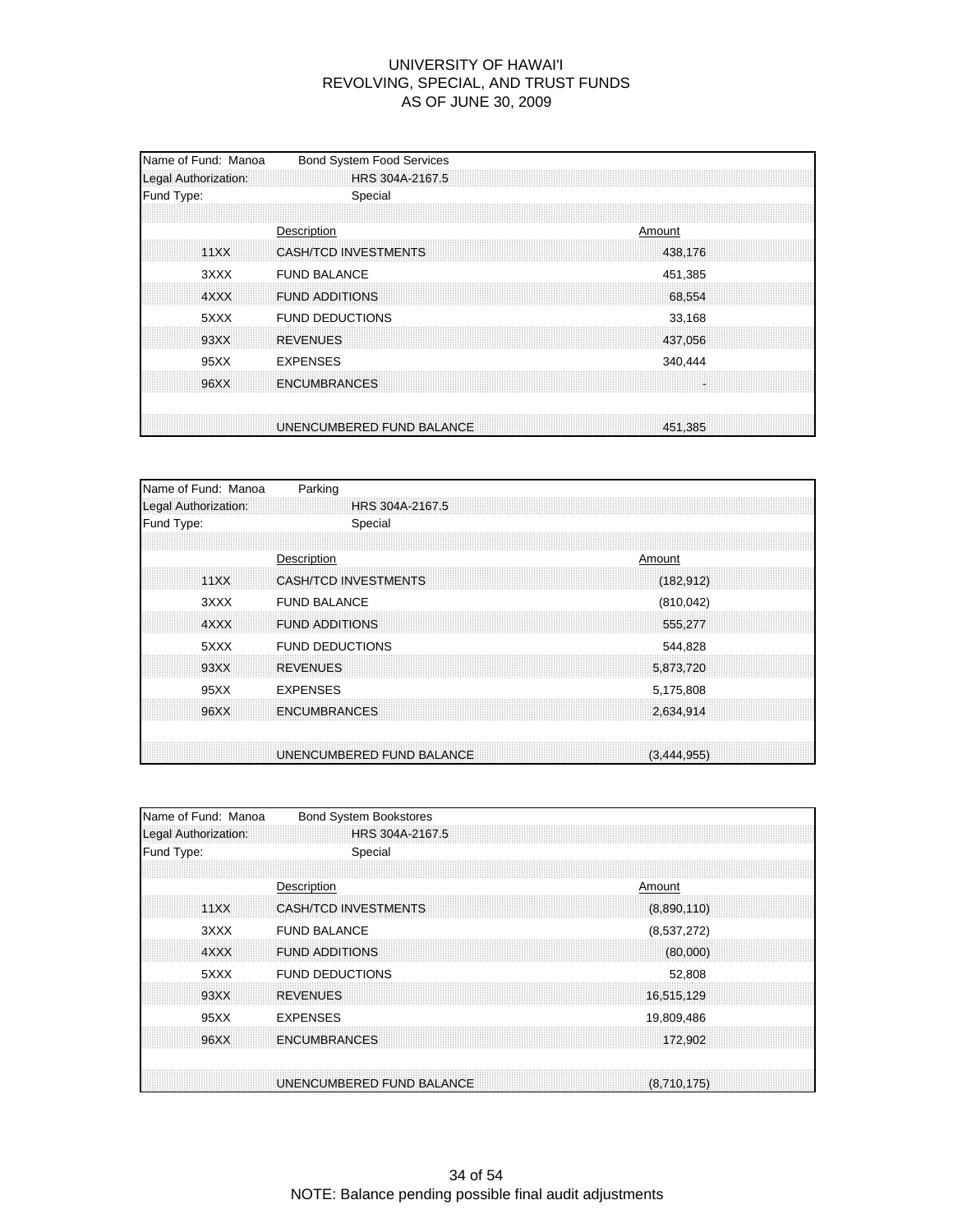| Name of Fund: Manoa<br>Legal Authorization: | Bond System Kau'iokahaloa Nui Faculty Housing<br>HRS 304A-2167.5 |
|---------------------------------------------|------------------------------------------------------------------|
| Fund Type:                                  | Special                                                          |
| 11XX                                        | Description<br>Amount<br>CASH/TCD INVESTMENTS<br>395,496         |
| 3XXX<br>4XXX                                | <b>FUND BALANCE</b><br>199,555<br><b>FUND ADDITIONS</b>          |
| 5XXX<br>93XX                                | <b>FUND DEDUCTIONS</b><br>1,430,681<br><b>REVENUES</b>           |
| 95XX                                        | 1,900,070<br><b>EXPENSES</b><br>727,528                          |
| 96XX                                        | <b>ENCUMBRANCES</b>                                              |
|                                             | UNENCUMBERED FUND BALANCE<br>199.555                             |

| Name of Fund: Manoa  | Bond System Campus Center   |  |            |  |
|----------------------|-----------------------------|--|------------|--|
| Legal Authorization: | HRS 304A-2167.5             |  |            |  |
| Fund Type:           | Special                     |  |            |  |
|                      |                             |  |            |  |
|                      | Description                 |  | Amount     |  |
| 11XX                 | <b>CASH/TCD INVESTMENTS</b> |  | 2,174,620  |  |
| 3XXX                 | <b>FUND BALANCE</b>         |  | 1,275,690  |  |
| 4XXX                 | <b>FUND ADDITIONS</b>       |  | (632, 115) |  |
| 5XXX                 | <b>FUND DEDUCTIONS</b>      |  | 1,798,809  |  |
| 93XX                 | <b>REVENUES</b>             |  | 5,113,636  |  |
| 95XX                 | <b>EXPENSES</b>             |  | 2,663,729  |  |
| 96XX                 | <b>ENCUMBRANCES</b>         |  | 34,952     |  |
|                      |                             |  |            |  |
|                      | UNENCUMBERED FUND BALANCE   |  | 1,240,738  |  |

| Name of Fund: Manoa  | Comptroller               |           |  |
|----------------------|---------------------------|-----------|--|
| Legal Authorization: | HRS 304A-2167.5           |           |  |
| Fund Type:           | Special                   |           |  |
|                      |                           |           |  |
|                      | Description               | Amount    |  |
| 11XX                 | CASH/TCD INVESTMENTS      | 1,501,225 |  |
| 3XXX                 | <b>FUND BALANCE</b>       | 1,451,194 |  |
| 4XXX                 | <b>FUND ADDITIONS</b>     | 1,711,929 |  |
| 5XXX                 | <b>FUND DEDUCTIONS</b>    | 1,561,408 |  |
| 93XX                 | <b>REVENUES</b>           | 54,447    |  |
| 95XX                 | <b>EXPENSES</b>           | 290,113   |  |
| 96XX                 | <b>ENCUMBRANCES</b>       | 94,474    |  |
|                      |                           |           |  |
|                      | UNENCUMBERED FUND BALANCE | 1.356.720 |  |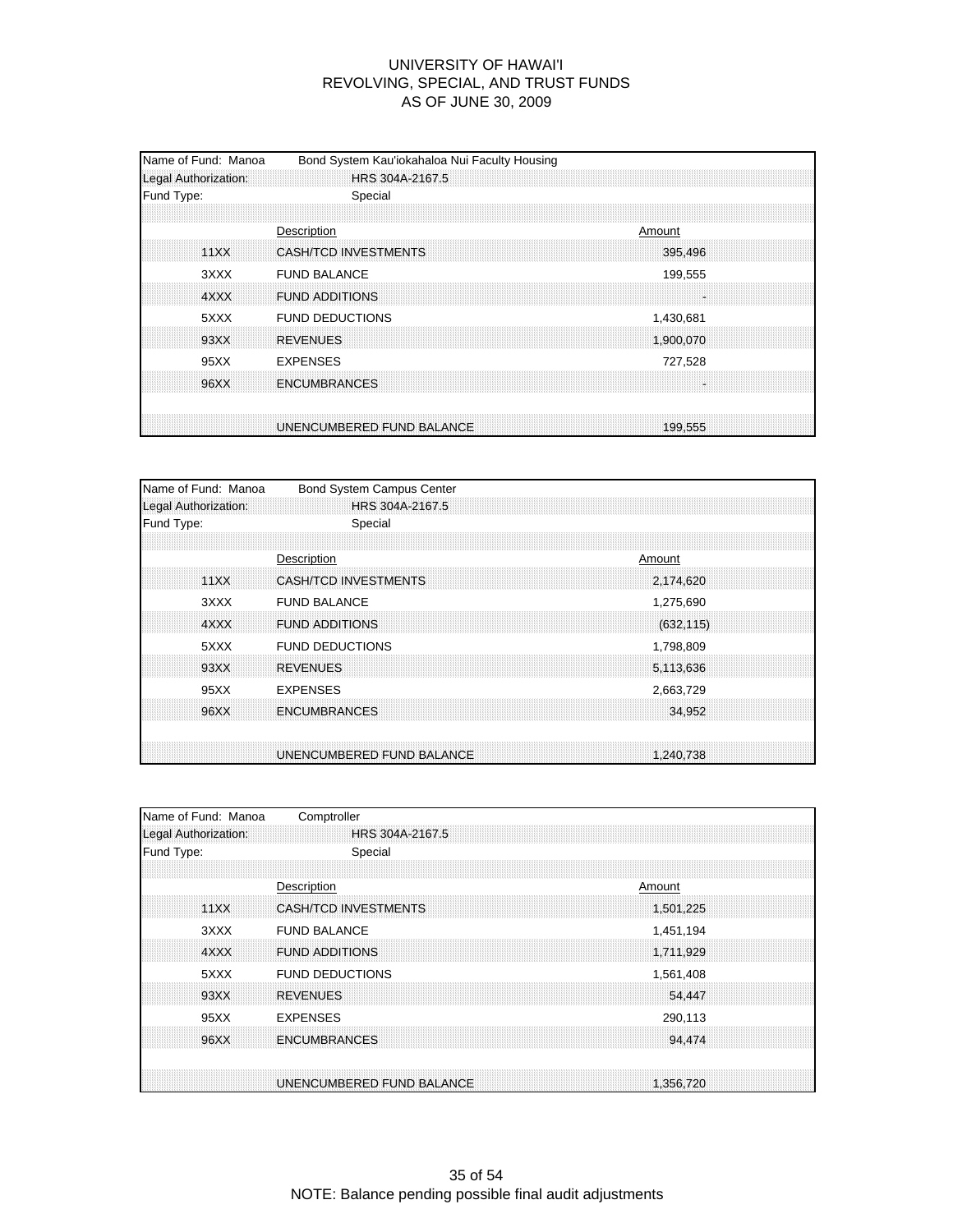| Name of Fund: Manoa<br>Legal Authorization: | <b>UH Wellness Center</b><br>HRS 304A-2167.5                            |
|---------------------------------------------|-------------------------------------------------------------------------|
| Fund Type:                                  | Special                                                                 |
| 11XX                                        | Description<br>Amount<br>CASH/TCD INVESTMENTS<br>9,983,544              |
| 3XXX<br>4XXX                                | <b>FUND BALANCE</b><br>6,995,686<br><b>FUND ADDITIONS</b><br>14,786,971 |
| 5XXX<br>93XX                                | <b>FUND DEDUCTIONS</b><br>9,944,995<br><b>REVENUES</b><br>57,888        |
| 95XX                                        | <b>EXPENSES</b><br>4,862,226                                            |
| 96XX                                        | <b>ENCUMBRANCES</b>                                                     |
|                                             | UNENCUMBERED FUND BALANCE<br>6.995.686                                  |

| Name of Fund: Manoa  | <b>Bond System Telecommunications</b> |           |
|----------------------|---------------------------------------|-----------|
| Legal Authorization: | HRS 304A-2167.5                       |           |
| Fund Type:           | Special                               |           |
|                      |                                       |           |
|                      | Description                           | Amount    |
| 11XX                 | <b>CASH/TCD INVESTMENTS</b>           | 224.798   |
| 3XXX                 | <b>FUND BALANCE</b>                   | 342,180   |
| 4XXX                 | <b>FUND ADDITIONS</b>                 | 3,968,004 |
| 5XXX                 | <b>FUND DEDUCTIONS</b>                | 4,005,381 |
| 93XX                 | <b>REVENUES</b>                       | 199,019   |
| 95XX                 | <b>EXPENSES</b>                       | 1,234,755 |
| 96XX                 | <b>ENCUMBRANCES</b>                   | 116.907   |
|                      |                                       |           |
|                      | UNENCUMBERED FUND BALANCE             | 225.273   |

| Name of Fund: Manoa  | <b>Bond System Student Housing</b> |            |  |
|----------------------|------------------------------------|------------|--|
| Legal Authorization: | HRS 304A-2167.5                    |            |  |
| Fund Type:           | Special                            |            |  |
|                      |                                    |            |  |
|                      | Description                        | Amount     |  |
| 11XX                 | CASH/TCD INVESTMENTS               | 7.069.153  |  |
| 3XXX                 | <b>FUND BALANCE</b>                | 5,654,197  |  |
| 4XXX                 | <b>FUND ADDITIONS</b>              | 25,003     |  |
| 5XXX                 | <b>FUND DEDUCTIONS</b>             | 6,018,123  |  |
| 93XX                 | <b>REVENUES</b>                    | 17,949,370 |  |
| 95XX                 | <b>EXPENSES</b>                    | 11,305,370 |  |
| 96XX                 | <b>ENCUMBRANCES</b>                | 3.733.455  |  |
|                      |                                    |            |  |
|                      | UNENCUMBERED FUND BALANCE          | 1,920,742  |  |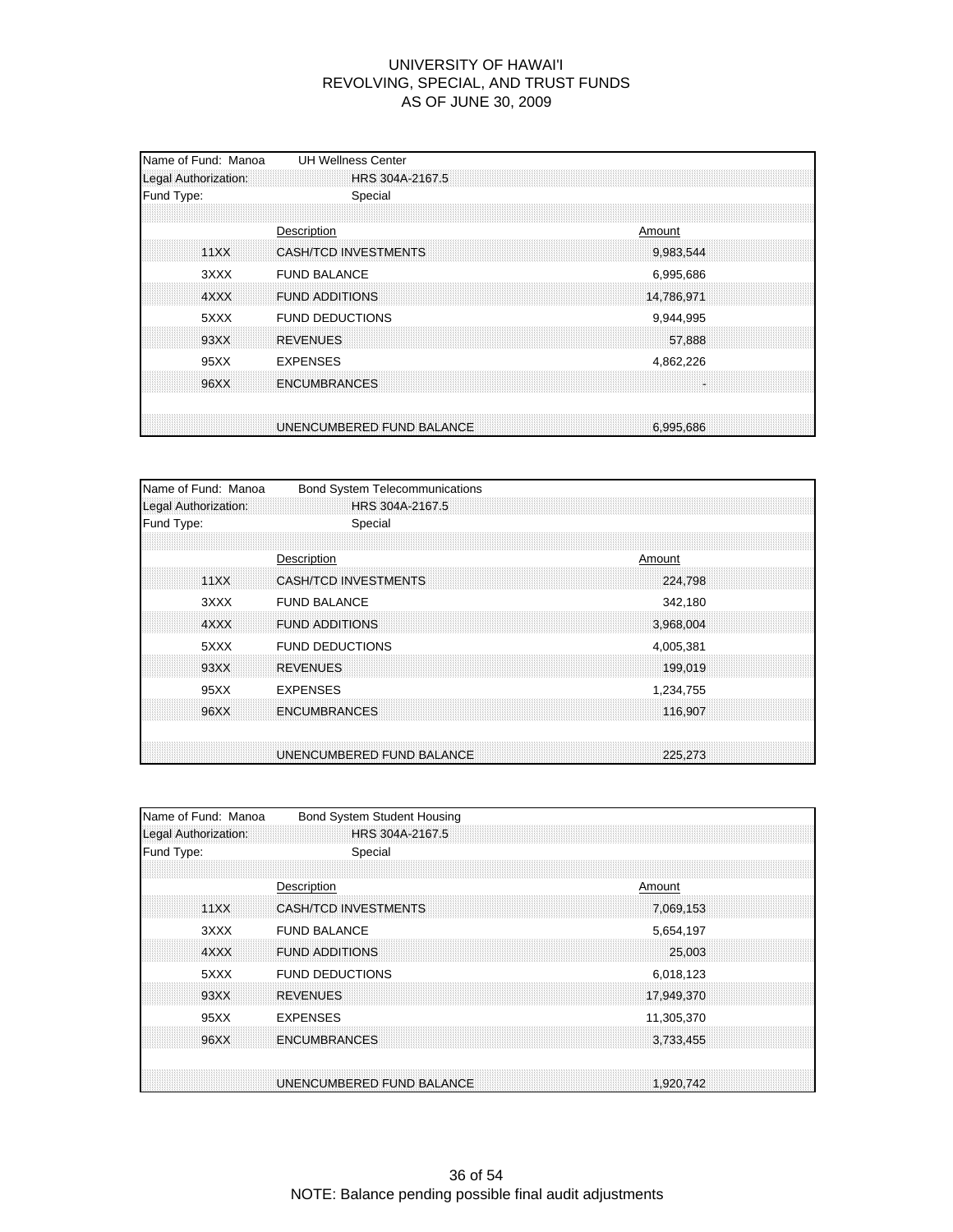| Name of Fund: Manoa<br>Bond System UHM Biomedical Science<br>HRS 304A-2167.5 |
|------------------------------------------------------------------------------|
| Special                                                                      |
| Description<br>Amount<br>CASH/TCD INVESTMENTS                                |
| <b>FUND BALANCE</b><br>(242, 599)<br><b>FUND ADDITIONS</b>                   |
| <b>FUND DEDUCTIONS</b><br>242,599<br><b>REVENUES</b>                         |
| <b>EXPENSES</b><br><b>ENCUMBRANCES</b>                                       |
| UNENCUMBERED FUND BALANCE<br>(242, 599)                                      |
|                                                                              |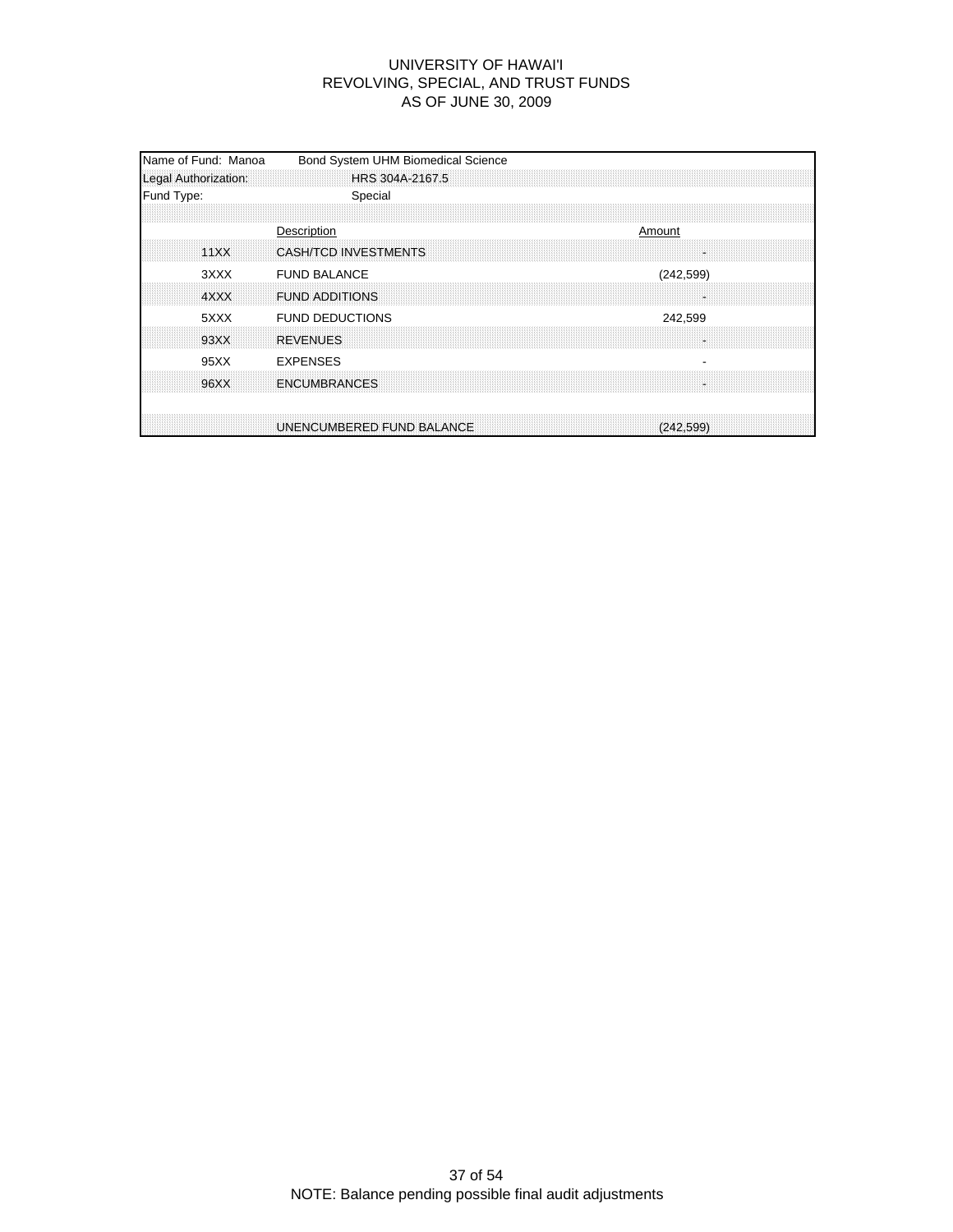| Name of Fund: Manoa<br>Legal Authorization: | <b>EWC - UH Services</b><br>HRS 304A-2003                           |
|---------------------------------------------|---------------------------------------------------------------------|
| Fund Type:                                  | Trust                                                               |
| 11XX                                        | Description<br>Amount<br>CASH/TCD INVESTMENTS<br>1,211,990          |
| 3XXX<br>4XXX                                | <b>FUND BALANCE</b><br>1,005,399<br><b>FUND ADDITIONS</b><br>79,708 |
| 5XXX<br>93XX                                | <b>FUND DEDUCTIONS</b><br><b>REVENUES</b><br>25,205                 |
| 95XX                                        | <b>EXPENSES</b><br>80,378                                           |
| 96XX                                        | <b>ENCUMBRANCES</b><br>1,800                                        |
|                                             | UNENCUMBERED FUND BALANCE<br>1.003.599                              |

| Name of Fund: Manoa  | <b>Financial Aid Scholarships</b>         |
|----------------------|-------------------------------------------|
| Legal Authorization: | HRS 304A-2003                             |
| Fund Type:           | Trust                                     |
|                      |                                           |
|                      | Description<br>Amount                     |
| 11XX                 | <b>CASH/TCD INVESTMENTS</b><br>(625, 802) |
| 3XXX                 | <b>FUND BALANCE</b><br>(789, 702)         |
| 4XXX                 | <b>FUND ADDITIONS</b><br>÷.               |
| 5XXX                 | <b>FUND DEDUCTIONS</b>                    |
| 93XX                 | <b>REVENUES</b><br>2,412,281              |
| 95XX                 | <b>EXPENSES</b><br>3,374,587              |
| 96XX                 | <b>ENCUMBRANCES</b><br>26.871             |
|                      |                                           |
|                      | UNENCUMBERED FUND BALANCE<br>(816, 573)   |

| Name of Fund: Manoa  | Manoa Flood                            |
|----------------------|----------------------------------------|
| Legal Authorization: | HRS 304A-2003                          |
| Fund Type:           | Trust                                  |
|                      |                                        |
|                      | Description<br>Amount                  |
| 11XX                 | <b>CASH/TCD INVESTMENTS</b><br>487.396 |
| 3XXX                 | <b>FUND BALANCE</b><br>487,396         |
| 4XXX                 | <b>FUND ADDITIONS</b>                  |
| 5XXX                 | <b>FUND DEDUCTIONS</b><br>۰            |
| 93XX                 | <b>REVENUES</b>                        |
| 95XX                 | <b>EXPENSES</b>                        |
| 96XX                 | <b>ENCUMBRANCES</b>                    |
|                      |                                        |
|                      | UNENCUMBERED FUND BALANCE<br>487,396   |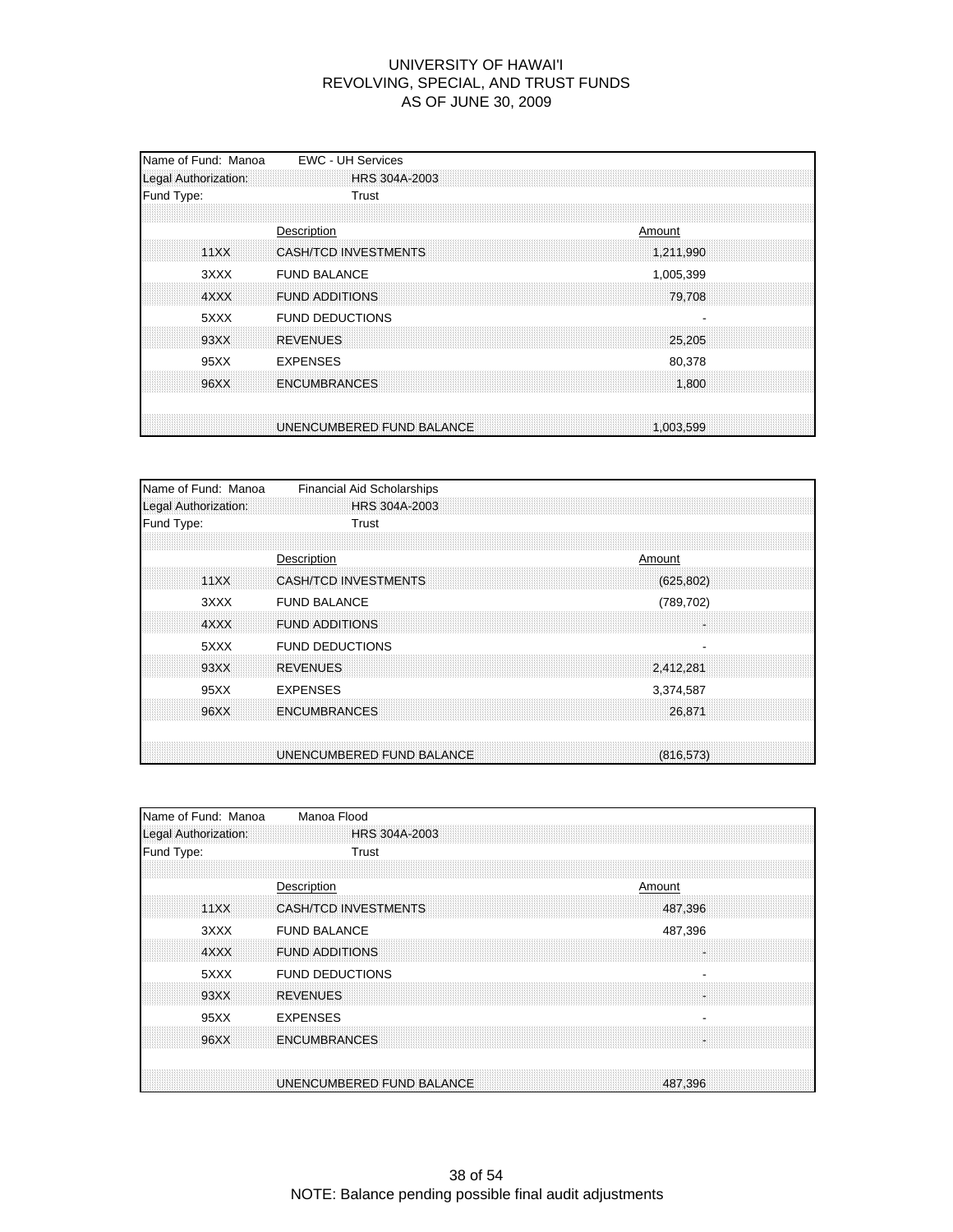| Name of Fund: Manoa<br>Legal Authorization: | Gifts and Donations<br>HRS 304A-106                         |
|---------------------------------------------|-------------------------------------------------------------|
| Fund Type:                                  | Trust                                                       |
| 11XX                                        | Description<br>Amount<br>CASH/TCD INVESTMENTS<br>1,459,331  |
| 3XXX                                        | <b>FUND BALANCE</b><br>1,459,306                            |
| 4XXX<br>5XXX                                | <b>FUND ADDITIONS</b><br>×.<br><b>FUND DEDUCTIONS</b>       |
| 93XX                                        | <b>REVENUES</b><br>38.922                                   |
| 95XX<br>96XX                                | <b>EXPENSES</b><br>212,018<br><b>ENCUMBRANCES</b><br>20,987 |
|                                             | UNENCUMBERED FUND BALANCE<br>1,438,319                      |

| Name of Fund: Manoa  | <b>Private Contracts and Grants</b> |  |             |  |
|----------------------|-------------------------------------|--|-------------|--|
| Legal Authorization: | HRS 304A-2003                       |  |             |  |
| Fund Type:           | Trust                               |  |             |  |
|                      |                                     |  |             |  |
|                      | Description                         |  | Amount      |  |
| 11XX                 | <b>CASH/TCD INVESTMENTS</b>         |  | 7,852,131   |  |
| 3XXX                 | <b>FUND BALANCE</b>                 |  | 668,698     |  |
| 4XXX                 | <b>FUND ADDITIONS</b>               |  | 31,116,172  |  |
| 5XXX                 | <b>FUND DEDUCTIONS</b>              |  | (15,000)    |  |
| 93XX                 | <b>REVENUES</b>                     |  | 44,626      |  |
| 95XX                 | <b>EXPENSES</b>                     |  | 31,193,393  |  |
| 96XX                 | <b>ENCUMBRANCES</b>                 |  | 2,556,716   |  |
|                      |                                     |  |             |  |
|                      | UNENCUMBERED FUND BALANCE           |  | (1,888,018) |  |

| Name of Fund: Manoa  | State/Local Contracts and Grants |            |
|----------------------|----------------------------------|------------|
| Legal Authorization: | HRS 304A-2003                    |            |
| Fund Type:           | Trust                            |            |
|                      |                                  |            |
|                      | Description                      | Amount     |
| 11XX                 | CASH/TCD INVESTMENTS             | 786,824    |
| 3XXX                 | <b>FUND BALANCE</b>              | 1,015      |
| 4XXX                 | <b>FUND ADDITIONS</b>            | 22,211,451 |
| 5XXX                 | <b>FUND DEDUCTIONS</b>           |            |
| 93XX                 | <b>REVENUES</b>                  |            |
| 95XX                 | <b>EXPENSES</b>                  | 22,214,613 |
| 96XX                 | <b>ENCUMBRANCES</b>              | 640.199    |
|                      |                                  |            |
|                      | UNENCUMBERED FUND BALANCE        | (639.184)  |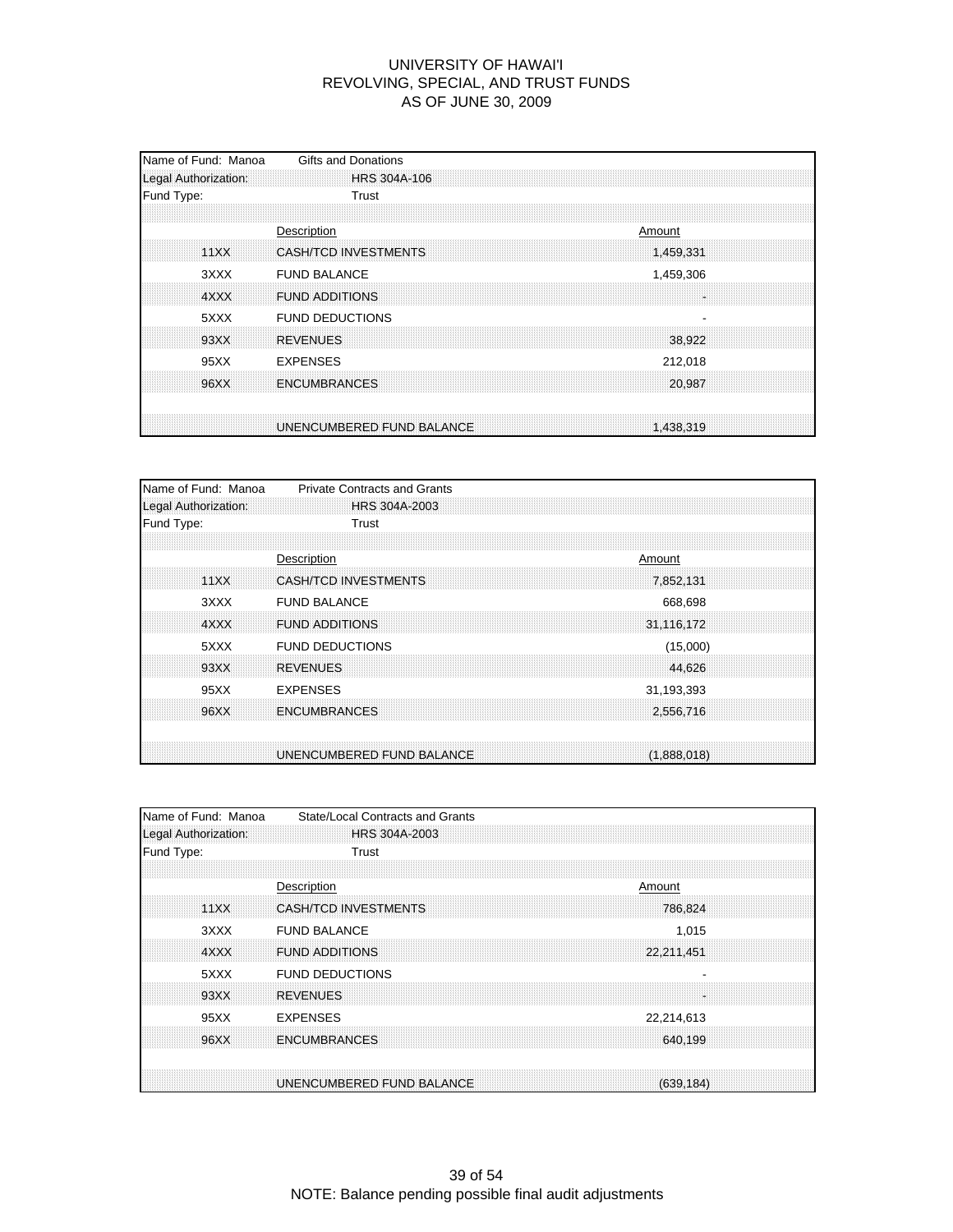| Name of Fund: Manoa<br>Legal Authorization: | Medical School State/Local Contracts and Grants<br>HRS 304A-2003   |
|---------------------------------------------|--------------------------------------------------------------------|
| Fund Type:                                  | Trust                                                              |
| 11XX                                        | Description<br>Amount<br>CASH/TCD INVESTMENTS<br>(499, 984)        |
| 3XXX<br>4XXX                                | <b>FUND BALANCE</b><br>3,045<br><b>FUND ADDITIONS</b><br>3,150,137 |
| 5XXX                                        | <b>FUND DEDUCTIONS</b>                                             |
| 93XX<br>95XX                                | <b>REVENUES</b><br>61<br><b>EXPENSES</b><br>3,150,197              |
| 96XX                                        | <b>ENCUMBRANCES</b><br>431,989                                     |
|                                             | UNENCUMBERED FUND BALANCE<br>(428.943)                             |

| Name of Fund: Manoa  | Short Term Loans                       |
|----------------------|----------------------------------------|
| Legal Authorization: | HRS 304A-2003                          |
| Fund Type:           | Trust                                  |
|                      |                                        |
|                      | Description<br>Amount                  |
| 11XX                 | <b>CASH/TCD INVESTMENTS</b><br>227.652 |
| 3XXX                 | <b>FUND BALANCE</b><br>228,230         |
| 4XXX                 | <b>FUND ADDITIONS</b><br>H.            |
| 5XXX                 | <b>FUND DEDUCTIONS</b>                 |
| 93XX                 | <b>REVENUES</b><br>5,222               |
| 95XX                 | <b>EXPENSES</b><br>(2,690)             |
| 96XX                 | <b>ENCUMBRANCES</b><br>÷               |
|                      |                                        |
|                      | UNENCUMBERED FUND BALANCE<br>228.230   |

| Name of Fund: Manoa  | <b>UH Foundation</b>                   |
|----------------------|----------------------------------------|
| Legal Authorization: | HRS 304A-2003                          |
| Fund Type:           | Trust                                  |
|                      |                                        |
|                      | Description<br>Amount                  |
| 11XX                 | CASH/TCD INVESTMENTS<br>(443, 726)     |
| 3XXX                 | <b>FUND BALANCE</b><br>23,930          |
| 4XXX                 | <b>FUND ADDITIONS</b><br>3,287,232     |
| 5XXX                 | <b>FUND DEDUCTIONS</b>                 |
| 93XX                 | <b>REVENUES</b><br>24,139              |
| 95XX                 | <b>EXPENSES</b><br>3,381,870           |
| 96XX                 | <b>ENCUMBRANCES</b><br>255,778         |
|                      |                                        |
|                      | UNENCUMBERED FUND BALANCE<br>(231.848) |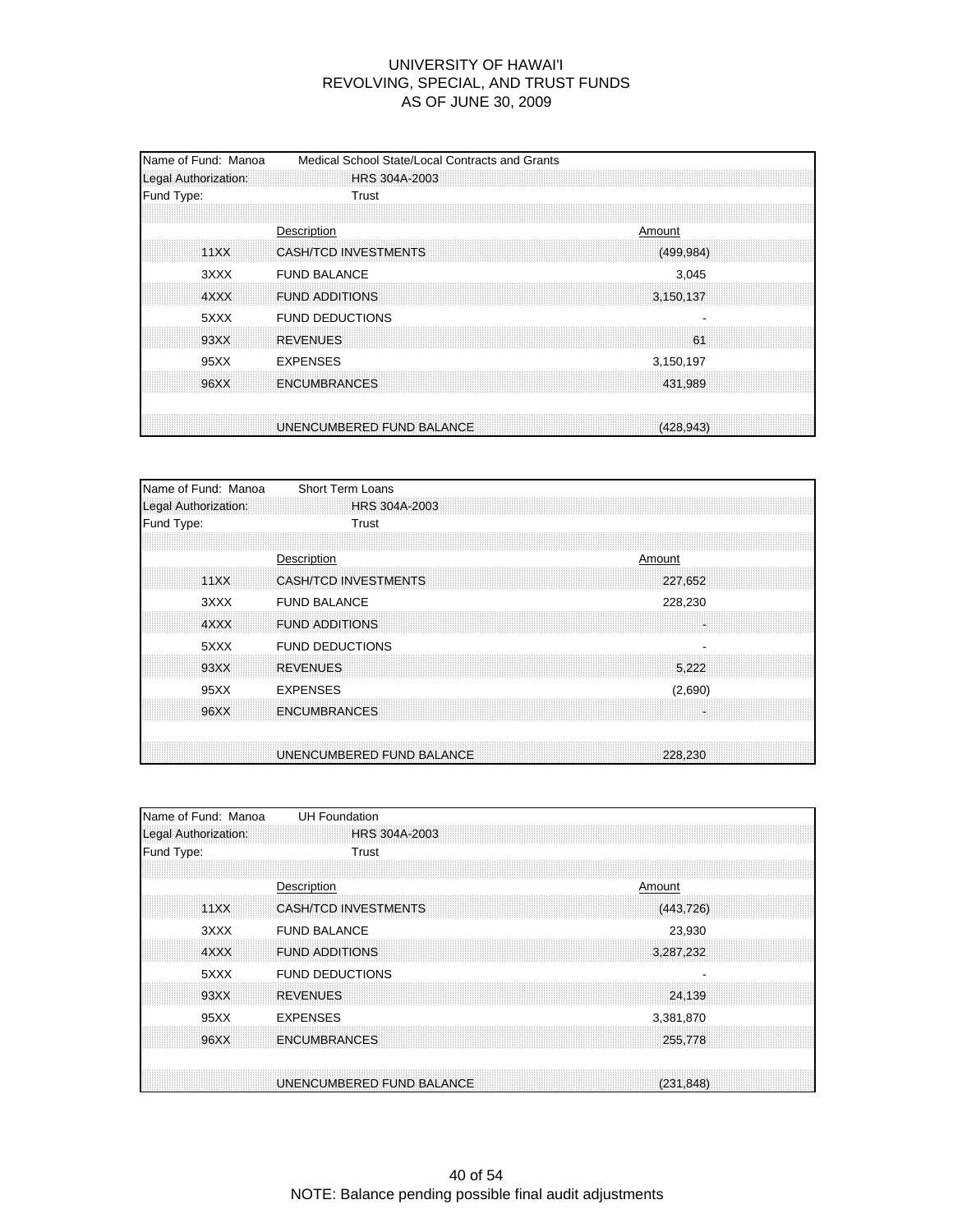| Name of Fund: Manoa<br>Legal Authorization: | UH Lab School Fire<br><b>HRS 304A-2003</b>               |  |
|---------------------------------------------|----------------------------------------------------------|--|
| Fund Type:                                  | Trust                                                    |  |
| 11XX                                        | Description<br>Amount<br>CASH/TCD INVESTMENTS<br>295,339 |  |
| 3XXX<br>4XXX                                | <b>FUND BALANCE</b><br>295,339<br><b>FUND ADDITIONS</b>  |  |
| 5XXX<br>93XX                                | <b>FUND DEDUCTIONS</b><br><b>REVENUES</b>                |  |
| 95XX                                        | <b>EXPENSES</b><br>5,968                                 |  |
| 96XX                                        | <b>ENCUMBRANCES</b><br>11.945                            |  |
|                                             | UNENCUMBERED FUND BALANCE<br>283,393                     |  |

| Name of Fund: Manoa<br>Legal Authorization: | <b>Edmondson Hall Fire Expenditures</b><br><b>HRS 304A-2003</b> |
|---------------------------------------------|-----------------------------------------------------------------|
| Fund Type:                                  | Trust                                                           |
|                                             |                                                                 |
|                                             | Description<br>Amount                                           |
| 11XX                                        | <b>CASH/TCD INVESTMENTS</b><br>33                               |
| 3XXX                                        | 33<br><b>FUND BALANCE</b>                                       |
| 4XXX                                        | <b>FUND ADDITIONS</b><br>÷                                      |
| 5XXX                                        | <b>FUND DEDUCTIONS</b>                                          |
| 93XX                                        | <b>REVENUES</b>                                                 |
| 95XX                                        | <b>EXPENSES</b>                                                 |
| 96XX                                        | <b>ENCUMBRANCES</b>                                             |
|                                             |                                                                 |
|                                             | UNENCUMBERED FUND BALANCE<br>33                                 |

| Name of Fund: Manoa  | UHM Earthquake Damage Expenditures     |
|----------------------|----------------------------------------|
| Legal Authorization: | HRS 304A-2003                          |
| Fund Type:           | Trust                                  |
|                      |                                        |
|                      | Description<br>Amount                  |
| 11XX                 | <b>CASH/TCD INVESTMENTS</b><br>195,888 |
| 3XXX                 | <b>FUND BALANCE</b><br>78,324          |
| 4XXX                 | <b>FUND ADDITIONS</b>                  |
| 5XXX                 | <b>FUND DEDUCTIONS</b>                 |
| 93XX                 | <b>REVENUES</b>                        |
| 95XX                 | <b>EXPENSES</b><br>7,391               |
| 96XX                 | <b>ENCUMBRANCES</b>                    |
|                      |                                        |
|                      | UNENCUMBERED FUND BALANCE<br>78,324    |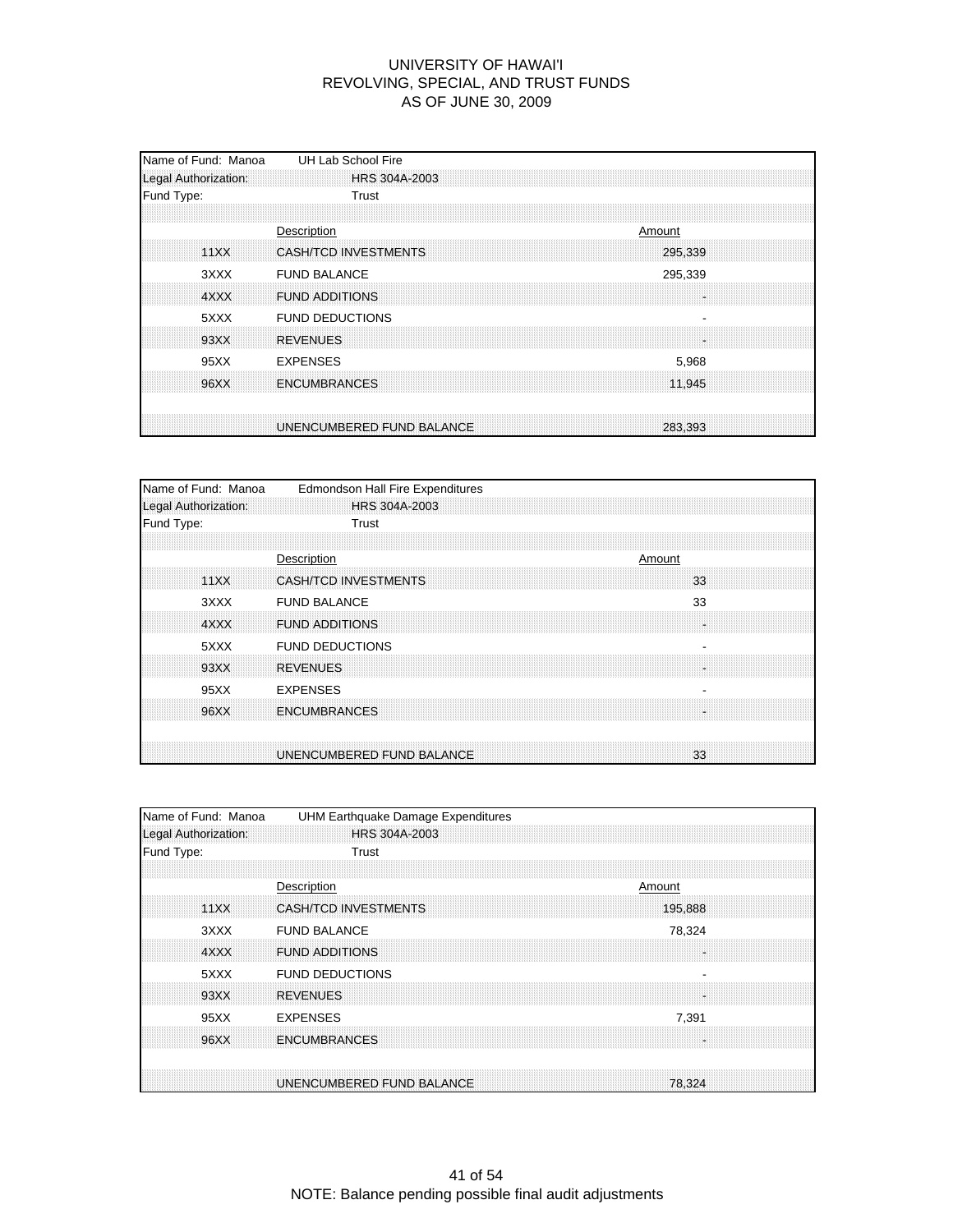| Name of Fund: Manoa<br>Legal Authorization: | Overhead Income-Fixed Price Contracts ORS<br>HRS 304A-2003 |
|---------------------------------------------|------------------------------------------------------------|
| Fund Type:                                  | Trust                                                      |
| 11XX                                        | Description<br>Amount<br>CASH/TCD INVESTMENTS<br>662,643   |
| 3XXX<br>4XXX                                | <b>FUND BALANCE</b><br>668,534<br><b>FUND ADDITIONS</b>    |
| 5XXX<br>93XX                                | <b>FUND DEDUCTIONS</b><br><b>REVENUES</b>                  |
| 95XX                                        | <b>EXPENSES</b><br>(668, 534)                              |
| 96XX                                        | <b>ENCUMBRANCES</b><br>263                                 |
|                                             | UNENCUMBERED FUND BALANCE<br>668,272                       |

| Name of Fund: Manoa                | Risk Mgmt - Fire & Casualty Losses |  |           |  |
|------------------------------------|------------------------------------|--|-----------|--|
| Legal Authorization:<br>Fund Type: | HRS 304A-2003<br>Trust             |  |           |  |
|                                    |                                    |  |           |  |
|                                    | Description                        |  | Amount    |  |
| 11XX                               | <b>CASH/TCD INVESTMENTS</b>        |  | 1,984,596 |  |
| 3XXX                               | <b>FUND BALANCE</b>                |  | 1,984,779 |  |
| 4XXX                               | <b>FUND ADDITIONS</b>              |  |           |  |
| 5XXX                               | <b>FUND DEDUCTIONS</b>             |  | -         |  |
| 93XX                               | <b>REVENUES</b>                    |  | 1,984,779 |  |
| 95XX                               | <b>EXPENSES</b>                    |  |           |  |
| 96XX                               | <b>ENCUMBRANCES</b>                |  |           |  |
|                                    | UNENCUMBERED FUND BALANCE          |  | 1,984,779 |  |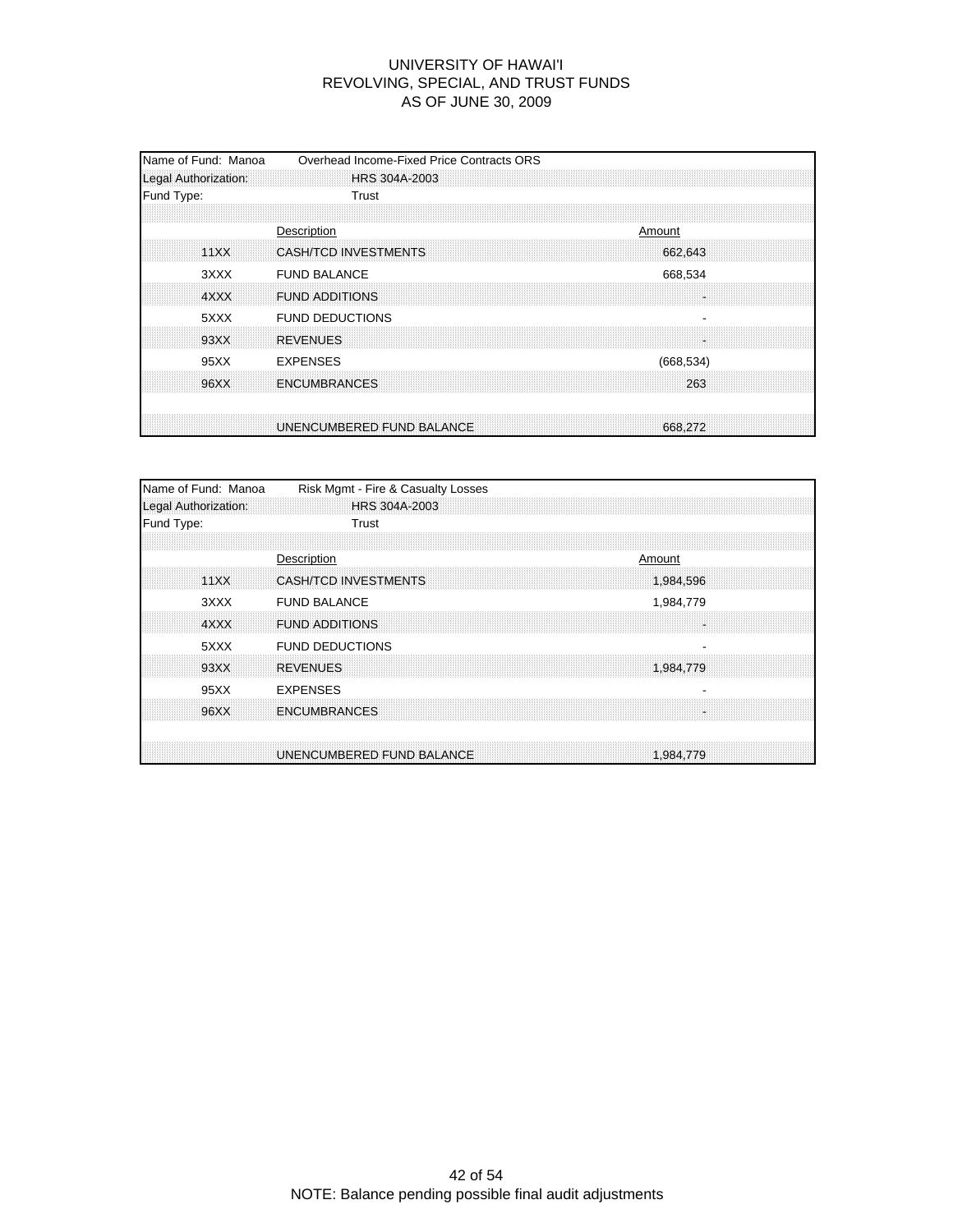| Name of Fund: Systemwide<br>Legal Authorization: | Alumni<br><b>HRS 304A-2259</b>                         |  |
|--------------------------------------------------|--------------------------------------------------------|--|
| Fund Type:                                       | Revolving                                              |  |
| 11XX                                             | Description<br>Amount<br>CASH/TCD INVESTMENTS<br>1,663 |  |
| 3XXX<br>4XXX                                     | <b>FUND BALANCE</b><br>1,485<br><b>FUND ADDITIONS</b>  |  |
| 5XXX<br>93XX                                     | <b>FUND DEDUCTIONS</b><br><b>REVENUES</b><br>13.912    |  |
| 95XX                                             | <b>EXPENSES</b><br>45,440                              |  |
| 96XX                                             | <b>ENCUMBRANCES</b><br>150                             |  |
|                                                  | UNENCUMBERED FUND BALANCE<br>1.335                     |  |

| Name of Fund: Systemwide |                             | UH Commercial Enterprises Revolving Fund |        |           |  |
|--------------------------|-----------------------------|------------------------------------------|--------|-----------|--|
| Legal Authorization:     | HRS 304A-2251               |                                          |        |           |  |
| Fund Type:               | Revolving                   |                                          |        |           |  |
|                          |                             |                                          |        |           |  |
|                          | Description                 |                                          | Amount |           |  |
| 11XX                     | <b>CASH/TCD INVESTMENTS</b> |                                          |        | 2,187,383 |  |
| 3XXX                     | <b>FUND BALANCE</b>         |                                          |        | 1,858,010 |  |
| 4XXX                     | <b>FUND ADDITIONS</b>       |                                          |        | 83.545    |  |
| 5XXX                     | <b>FUND DEDUCTIONS</b>      |                                          |        | 594,312   |  |
| 93XX                     | <b>REVENUES</b>             |                                          |        | 1,832,252 |  |
| 95XX                     | <b>EXPENSES</b>             |                                          |        | 1,794,128 |  |
| 96XX                     | <b>ENCUMBRANCES</b>         |                                          |        | 95.295    |  |
|                          |                             |                                          |        |           |  |
|                          | UNENCUMBERED FUND BALANCE   |                                          |        | 1,762,715 |  |

| Name of Fund: Systemwide | Discoveries and Inventions           |  |
|--------------------------|--------------------------------------|--|
| Legal Authorization:     | HRS 304A-2254                        |  |
| Fund Type:               | Revolving                            |  |
|                          |                                      |  |
|                          | Description<br>Amount                |  |
| 11XX                     | CASH/TCD INVESTMENTS<br>84,095       |  |
| 3XXX                     | <b>FUND BALANCE</b><br>216,656       |  |
| 4XXX                     | <b>FUND ADDITIONS</b>                |  |
| 5XXX                     | <b>FUND DEDUCTIONS</b>               |  |
| 93XX                     | <b>REVENUES</b><br>1,217,402         |  |
| 95XX                     | <b>EXPENSES</b><br>1,082,651         |  |
| 96XX                     | <b>ENCUMBRANCES</b><br>3.894         |  |
|                          |                                      |  |
|                          | UNENCUMBERED FUND BALANCE<br>212,762 |  |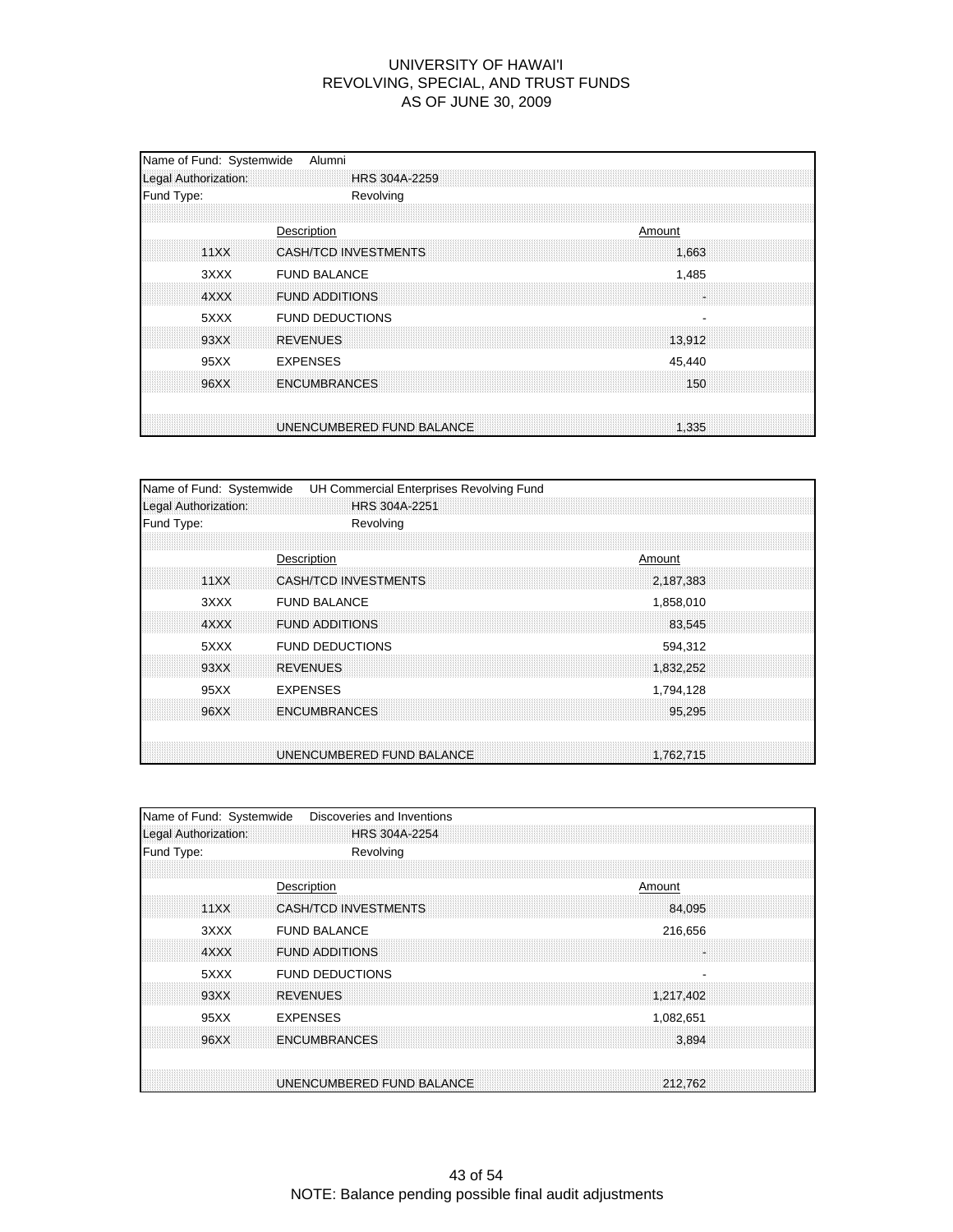| Name of Fund: Systemwide<br>Legal Authorization: | Research and Training<br>HRS 304A-2253                               |
|--------------------------------------------------|----------------------------------------------------------------------|
| Fund Type:                                       | Revolving                                                            |
| 11XX                                             | Description<br>Amount<br>CASH/TCD INVESTMENTS<br>3,249,931           |
| 3XXX<br>4XXX                                     | <b>FUND BALANCE</b><br>13,815,455<br><b>FUND ADDITIONS</b>           |
| 5XXX<br>93XX                                     | <b>FUND DEDUCTIONS</b><br>5,100,000<br><b>REVENUES</b><br>10,201,377 |
| 95XX                                             | <b>EXPENSES</b><br>13,538,444                                        |
| 96XX                                             | <b>ENCUMBRANCES</b><br>1,464,700                                     |
|                                                  | UNENCUMBERED FUND BALANCE<br>12,350,754                              |

| Name of Fund: Systemwide | State Higher Education Loan |  |           |  |
|--------------------------|-----------------------------|--|-----------|--|
| Legal Authorization:     | HRS 304A-2160               |  |           |  |
| Fund Type:               | Revolving                   |  |           |  |
|                          |                             |  |           |  |
|                          | Description                 |  | Amount    |  |
| 11XX                     | <b>CASH/TCD INVESTMENTS</b> |  | 3,623,191 |  |
| 3XXX                     | <b>FUND BALANCE</b>         |  | 8,164,796 |  |
| 4XXX                     | <b>FUND ADDITIONS</b>       |  |           |  |
| 5XXX                     | <b>FUND DEDUCTIONS</b>      |  |           |  |
| 93XX                     | <b>REVENUES</b>             |  | 186,765   |  |
| 95XX                     | <b>EXPENSES</b>             |  | 342,285   |  |
| 96XX                     | <b>ENCUMBRANCES</b>         |  |           |  |
|                          |                             |  |           |  |
|                          | UNENCUMBERED FUND BALANCE   |  | 8.164.796 |  |

| Name of Fund: Systemwide | Workers' Compensation and Unemployment Insurance   |
|--------------------------|----------------------------------------------------|
| Legal Authorization:     | HRS 304A-2352                                      |
| Fund Type:               | Revolving                                          |
|                          |                                                    |
|                          | Description<br>Amount                              |
| 11XX                     | <b>CASH/TCD INVESTMENTS</b><br>2.160               |
| 3XXX                     | <b>FUND BALANCE</b><br>2,160                       |
| 4XXX                     | <b>FUND ADDITIONS</b>                              |
| 5XXX                     | <b>FUND DEDUCTIONS</b><br>$\overline{\phantom{a}}$ |
| 93XX                     | <b>REVENUES</b><br>43                              |
| 95XX                     | <b>EXPENSES</b>                                    |
| 96XX                     | <b>ENCUMBRANCES</b>                                |
|                          |                                                    |
|                          | UNENCUMBERED FUND BALANCE<br>2.160                 |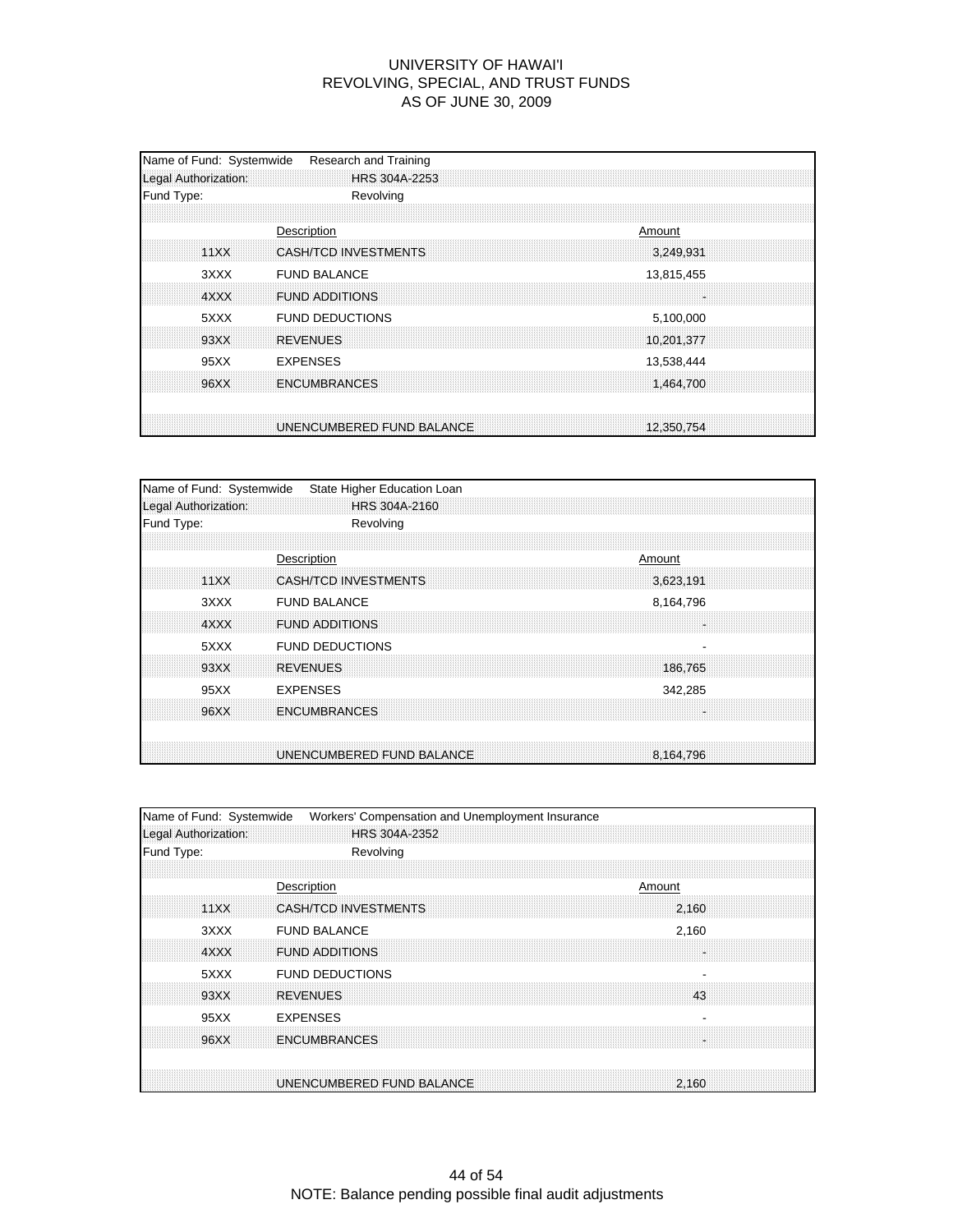| Name of Fund: Systemwide<br>Legal Authorization: | <b>Information Technology Services</b><br>HRS 304A-2154    |
|--------------------------------------------------|------------------------------------------------------------|
| Fund Type:                                       | Special                                                    |
| 11XX                                             | Description<br>Amount<br>CASH/TCD INVESTMENTS<br>1,323,758 |
| 3XXX<br>4XXX                                     | <b>FUND BALANCE</b><br>1,379,438<br><b>FUND ADDITIONS</b>  |
| 5XXX<br>93XX                                     | <b>FUND DEDUCTIONS</b><br><b>REVENUES</b><br>667.829       |
| 95XX                                             | <b>EXPENSES</b><br>927,765                                 |
| 96XX                                             | <b>ENCUMBRANCES</b><br>107.109                             |
|                                                  | UNENCUMBERED FUND BALANCE<br>1.272.329                     |

| Name of Fund: Systemwide | <b>Tuition and Fees</b>     |           |
|--------------------------|-----------------------------|-----------|
| Legal Authorization:     | HRS 304A-2153               |           |
| Fund Type:               | Special                     |           |
|                          |                             |           |
|                          | Description                 | Amount    |
| 11XX                     | <b>CASH/TCD INVESTMENTS</b> | 1,152,443 |
| 3XXX                     | <b>FUND BALANCE</b>         | 1,303,283 |
| 4XXX                     | <b>FUND ADDITIONS</b>       | 3,307,291 |
| 5XXX                     | <b>FUND DEDUCTIONS</b>      | 500,000   |
| 93XX                     | <b>REVENUES</b>             | 672,503   |
| 95XX                     | <b>EXPENSES</b>             | 2,954,546 |
| 96XX                     | <b>ENCUMBRANCES</b>         | 12.871    |
|                          | UNENCUMBERED FUND BALANCE   | 1.290.412 |

| Name of Fund: Systemwide | <b>B Plus Scholarship</b>                |
|--------------------------|------------------------------------------|
| Legal Authorization:     | HRS 304A-2159                            |
| Fund Type:               | Special                                  |
|                          |                                          |
|                          | Description<br>Amount                    |
| 11XX                     | <b>CASH/TCD INVESTMENTS</b><br>7,000,000 |
| 3XXX                     | <b>FUND BALANCE</b><br>7,000,000         |
| 4XXX                     | <b>FUND ADDITIONS</b><br>3,000,000       |
| 5XXX                     | <b>FUND DEDUCTIONS</b>                   |
| 93XX                     | <b>REVENUES</b>                          |
| 95XX                     | <b>EXPENSES</b>                          |
| 96XX                     | <b>ENCUMBRANCES</b>                      |
|                          |                                          |
|                          | UNENCUMBERED FUND BALANCE<br>7.000.000   |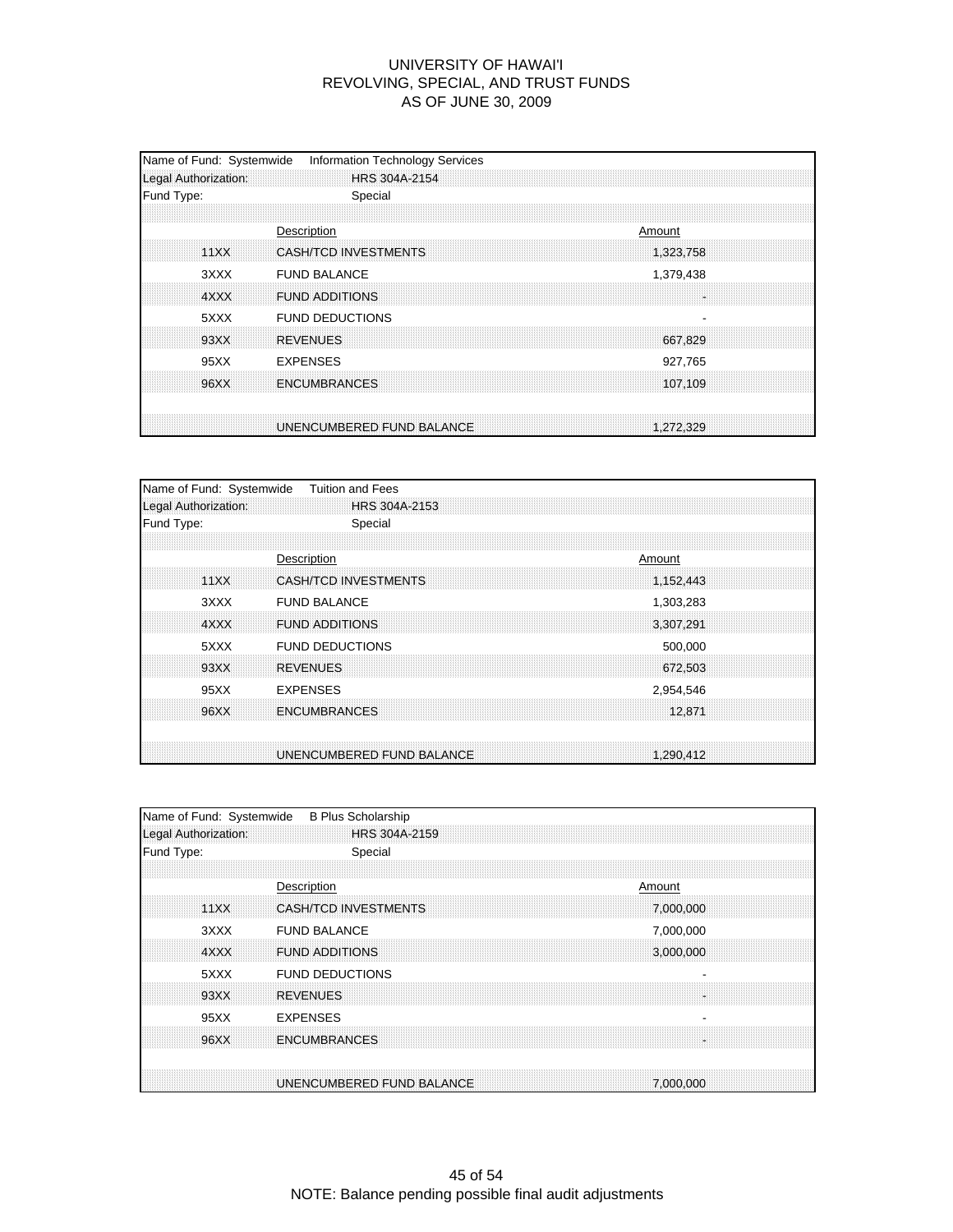| Name of Fund: Systemwide<br>Legal Authorization: | UH Risk Management Special Fund<br>HRS 304A-2151 |        |                        |  |
|--------------------------------------------------|--------------------------------------------------|--------|------------------------|--|
| Fund Type:                                       | Special                                          |        |                        |  |
| 11XX                                             | Description<br>CASH/TCD INVESTMENTS              | Amount | 3,511,072              |  |
| 3XXX<br>4XXX                                     | <b>FUND BALANCE</b><br><b>FUND ADDITIONS</b>     |        | 3,918,669<br>1,984,991 |  |
| 5XXX<br>93XX                                     | <b>FUND DEDUCTIONS</b><br><b>REVENUES</b>        |        | 3.420                  |  |
| 95XX                                             | <b>EXPENSES</b>                                  |        | 1,648,193              |  |
| 96XX                                             | <b>ENCUMBRANCES</b>                              |        | 450,002                |  |
|                                                  | UNENCUMBERED FUND BALANCE                        |        | 3.468.667              |  |

| Name of Fund: Systemwide | Workers' Compensation and Unemployment Insurance |  |                                |  |
|--------------------------|--------------------------------------------------|--|--------------------------------|--|
| Legal Authorization:     | HRS 304A-2352                                    |  |                                |  |
| Fund Type:               | Special                                          |  |                                |  |
| 11XX                     | Description<br><b>CASH/TCD INVESTMENTS</b>       |  | Amount<br>2,561                |  |
| 3XXX                     | <b>FUND BALANCE</b>                              |  | 2,561                          |  |
| 4XXX                     | <b>FUND ADDITIONS</b>                            |  |                                |  |
| 5XXX<br>93XX             | <b>FUND DEDUCTIONS</b><br><b>REVENUES</b>        |  | $\overline{\phantom{a}}$<br>51 |  |
| 95XX<br>96XX             | <b>EXPENSES</b><br><b>ENCUMBRANCES</b>           |  |                                |  |
|                          | UNENCUMBERED FUND BALANCE                        |  | 2.561                          |  |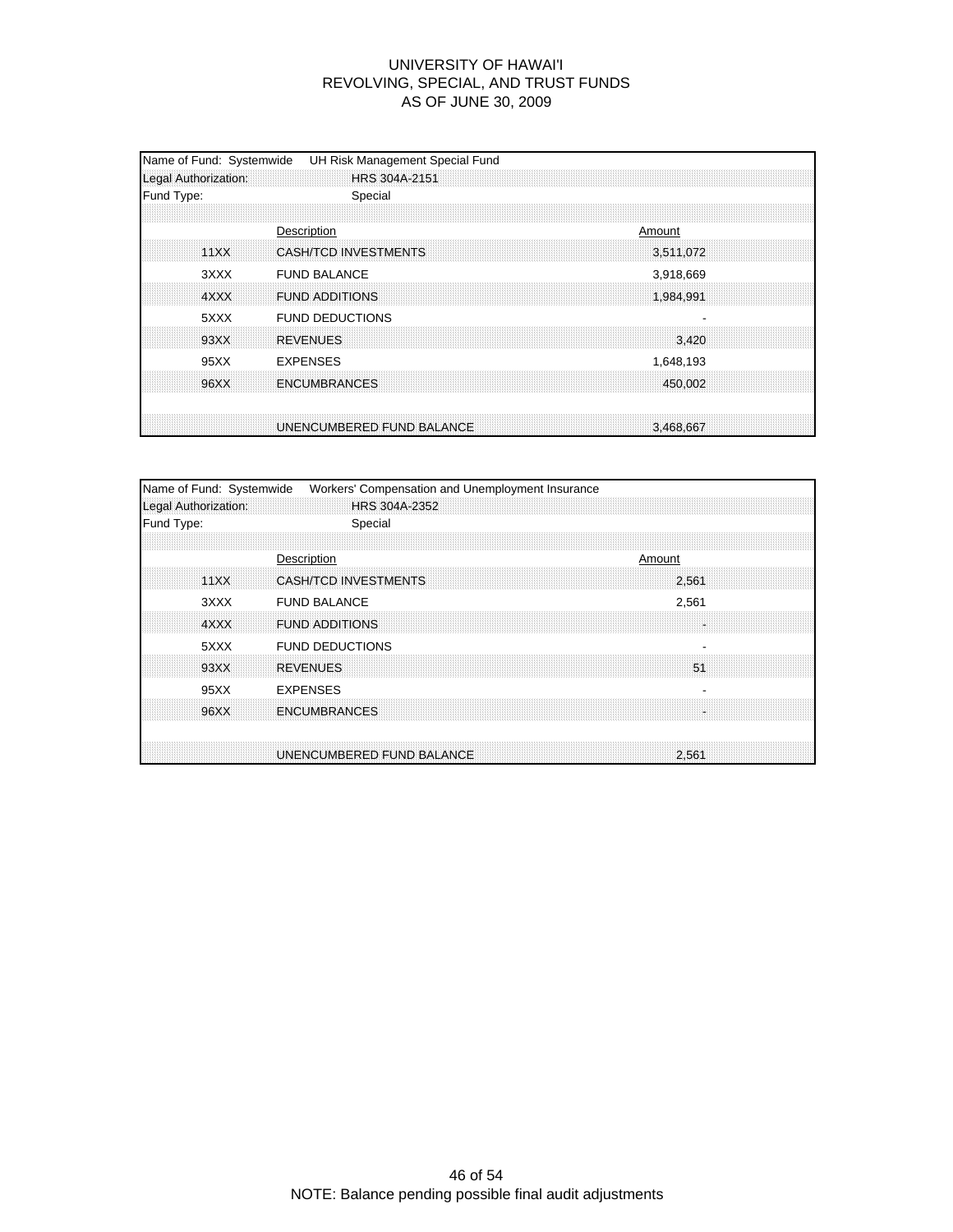| Name of Fund: Systemwide<br>Legal Authorization: | <b>Gifts and Donations</b><br>HRS 304A-106                 |
|--------------------------------------------------|------------------------------------------------------------|
| Fund Type:                                       | Trust                                                      |
| 11XX                                             | Description<br>Amount<br>CASH/TCD INVESTMENTS<br>1,571     |
| 3XXX<br>4XXX                                     | <b>FUND BALANCE</b><br>1,572<br><b>FUND ADDITIONS</b><br>× |
| 5XXX<br>93XX                                     | <b>FUND DEDUCTIONS</b><br><b>REVENUES</b><br>31            |
| 95XX                                             | <b>EXPENSES</b>                                            |
| 96XX                                             | <b>ENCUMBRANCES</b>                                        |
|                                                  | UNENCUMBERED FUND BALANCE<br>1.572                         |

| Name of Fund: Systemwide | Hawaii ED NET CONS                       |
|--------------------------|------------------------------------------|
| Legal Authorization:     | HRS 304A-2003                            |
| Fund Type:               | Trust                                    |
|                          |                                          |
|                          | Description<br>Amount                    |
| 11XX                     | <b>CASH/TCD INVESTMENTS</b><br>3,918,153 |
| 3XXX                     | <b>FUND BALANCE</b>                      |
| 4XXX                     | <b>FUND ADDITIONS</b><br>1,109,533       |
| 5XXX                     | <b>FUND DEDUCTIONS</b>                   |
| 93XX                     | <b>REVENUES</b><br>l.                    |
| 95XX                     | <b>EXPENSES</b><br>1,109,533             |
| 96XX                     | <b>ENCUMBRANCES</b><br>32.861            |
|                          |                                          |
|                          | UNENCUMBERED FUND BALANCE<br>(32, 861)   |

| Name of Fund: Systemwide | <b>Private Contracts and Grants</b>      |
|--------------------------|------------------------------------------|
| Legal Authorization:     | HRS 304A-2003                            |
| Fund Type:               | Trust                                    |
|                          |                                          |
|                          | Description<br>Amount                    |
| 11XX                     | <b>CASH/TCD INVESTMENTS</b><br>2,444,333 |
| 3XXX                     | <b>FUND BALANCE</b><br>799,511           |
| 4XXX                     | <b>FUND ADDITIONS</b><br>245,809         |
| 5XXX                     | <b>FUND DEDUCTIONS</b>                   |
| 93XX                     | <b>REVENUES</b><br>50,450                |
| 95XX                     | <b>EXPENSES</b><br>241,998               |
| 96XX                     | <b>ENCUMBRANCES</b><br>33.841            |
|                          |                                          |
|                          | UNENCUMBERED FUND BALANCE<br>765,670     |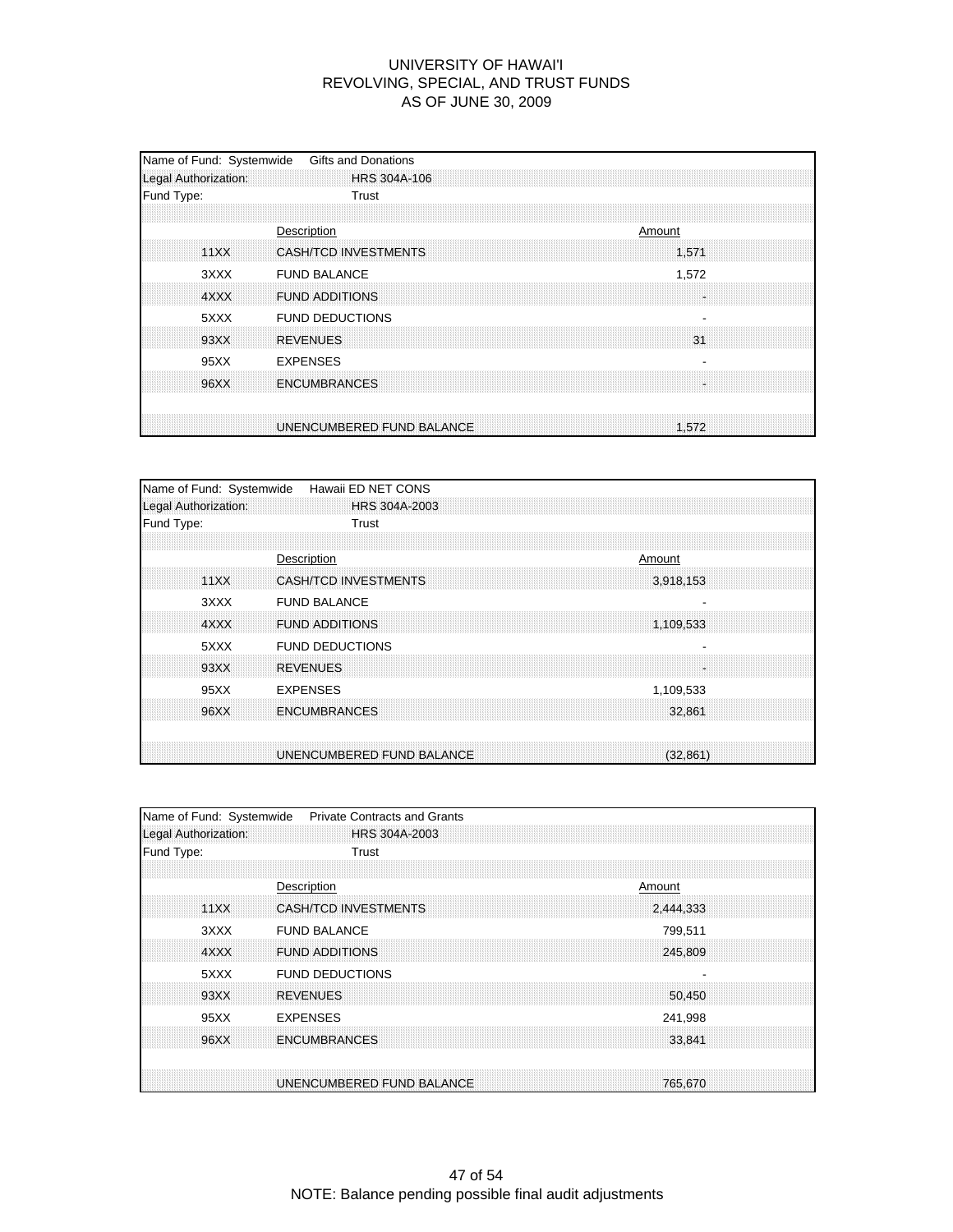| Legal Authorization: | Name of Fund: Systemwide UH Workers' Compensation and Unemployment Insurance Comp Trust Fund<br>HRS 304A-2352 |
|----------------------|---------------------------------------------------------------------------------------------------------------|
| Fund Type:           | Trust                                                                                                         |
| 11XX                 | Description<br>Amount<br>CASH/TCD INVESTMENTS<br>5,171,710                                                    |
| 3XXX<br>4XXX         | <b>FUND BALANCE</b><br>(6, 547, 401)<br><b>FUND ADDITIONS</b>                                                 |
| 5XXX<br>93XX         | <b>FUND DEDUCTIONS</b><br><b>REVENUES</b><br>89.823                                                           |
| 95XX                 | <b>EXPENSES</b><br>(4,688,446)                                                                                |
| 96XX                 | <b>ENCUMBRANCES</b><br>638.637                                                                                |
|                      | UNENCUMBERED FUND BALANCE<br>(7.186.039)                                                                      |

| Name of Fund: Systemwide<br>Legal Authorization: | <b>UH Foundation</b><br>HRS 304A-2003 |
|--------------------------------------------------|---------------------------------------|
| Fund Type:                                       | Trust                                 |
|                                                  |                                       |
|                                                  | Description<br>Amount                 |
| 11XX                                             | <b>CASH/TCD INVESTMENTS</b><br>5.101  |
| 3XXX                                             | <b>FUND BALANCE</b><br>5,101          |
| 4XXX                                             | <b>FUND ADDITIONS</b><br>۰.           |
| 5XXX                                             | <b>FUND DEDUCTIONS</b><br>٠           |
| 93XX                                             | <b>REVENUES</b>                       |
| 95XX                                             | <b>EXPENSES</b>                       |
| 96XX                                             | <b>ENCUMBRANCES</b>                   |
|                                                  |                                       |
|                                                  | UNENCUMBERED FUND BALANCE<br>5.101    |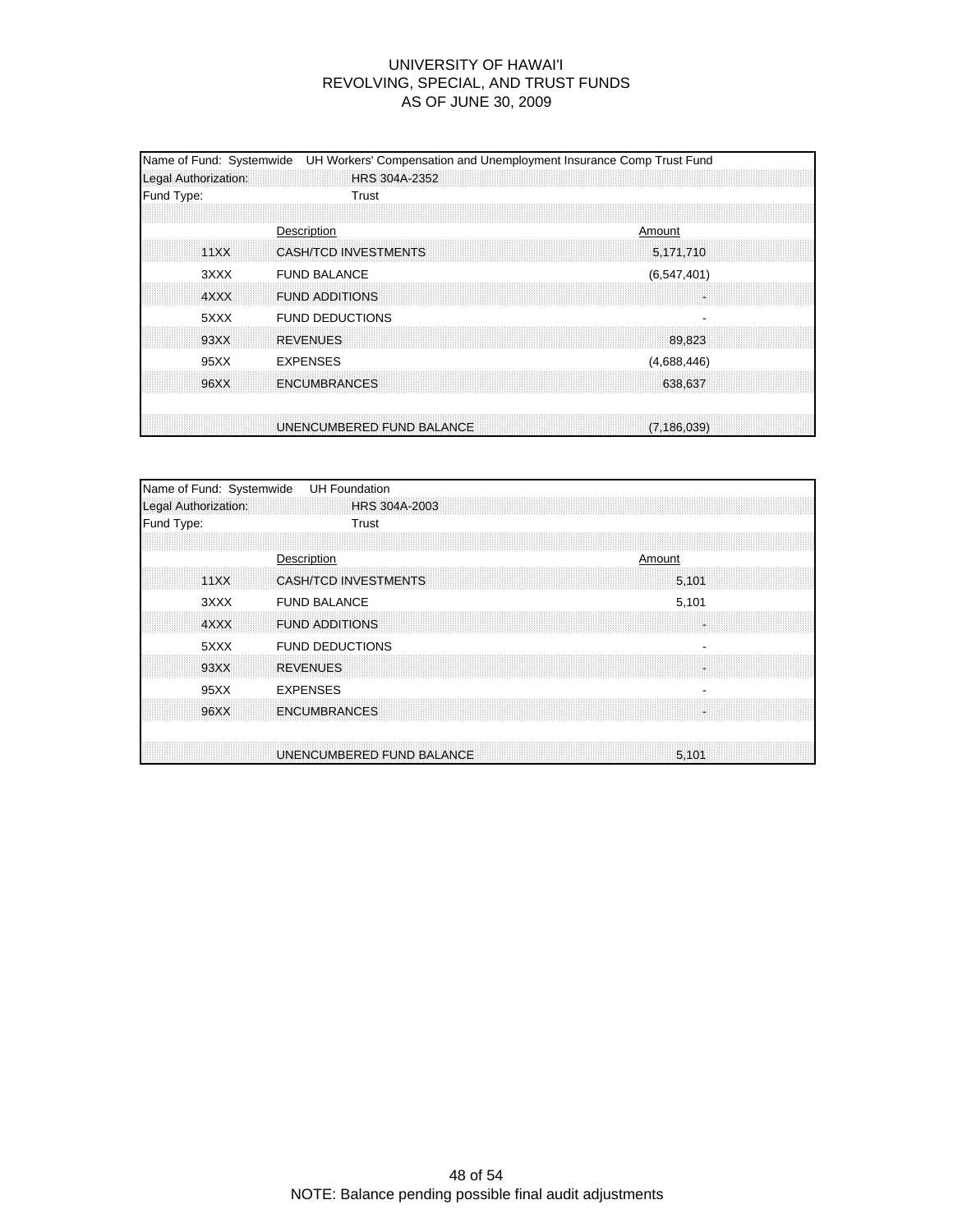| Name of Fund: West Oahu<br>Legal Authorization: | Ctr. Lab Education & Research<br><b>HRS 304A-2267</b>   |
|-------------------------------------------------|---------------------------------------------------------|
| Fund Type:                                      | Revolving                                               |
| 11XX                                            | Description<br>Amount<br>CASH/TCD INVESTMENTS<br>20,308 |
| 3XXX<br>4XXX                                    | <b>FUND BALANCE</b><br>21,514<br><b>FUND ADDITIONS</b>  |
| 5XXX<br>93XX                                    | <b>FUND DEDUCTIONS</b><br><b>REVENUES</b><br>15,068     |
| 95XX<br>96XX                                    | <b>EXPENSES</b><br>14,418<br><b>ENCUMBRANCES</b><br>470 |
|                                                 | UNENCUMBERED FUND BALANCE<br>21,044                     |

| Name of Fund: West Oahu | Diploma & Transcript                  |
|-------------------------|---------------------------------------|
| Legal Authorization:    | HRS 304A-2256                         |
| Fund Type:              | Revolving                             |
|                         |                                       |
|                         | Description<br>Amount                 |
| 11XX                    | <b>CASH/TCD INVESTMENTS</b><br>59.429 |
| 3XXX                    | <b>FUND BALANCE</b><br>59,491         |
| 4XXX                    | <b>FUND ADDITIONS</b><br>÷.           |
| 5XXX                    | <b>FUND DEDUCTIONS</b>                |
| 93XX                    | <b>REVENUES</b><br>15,399             |
| 95XX                    | <b>EXPENSES</b><br>1,089              |
| 96XX                    | <b>ENCUMBRANCES</b><br>381            |
|                         | UNENCUMBERED FUND BALANCE<br>59,110   |
|                         |                                       |

| Name of Fund: West Oahu | Research & Training                      |
|-------------------------|------------------------------------------|
| Legal Authorization:    | HRS 304A-2253                            |
| Fund Type:              | Revolving                                |
|                         |                                          |
|                         | Description<br>Amount                    |
| 11XX                    | <b>CASH/TCD INVESTMENTS</b><br>8.042     |
| 3XXX                    | <b>FUND BALANCE</b><br>8,042             |
| 4XXX                    | <b>FUND ADDITIONS</b>                    |
| 5XXX                    | <b>FUND DEDUCTIONS</b><br>$\blacksquare$ |
| 93XX                    | <b>REVENUES</b><br>48,394                |
| 95XX                    | <b>EXPENSES</b><br>45,082                |
| 96XX                    | <b>ENCUMBRANCES</b><br>500               |
|                         |                                          |
|                         | UNENCUMBERED FUND BALANCE<br>7.542       |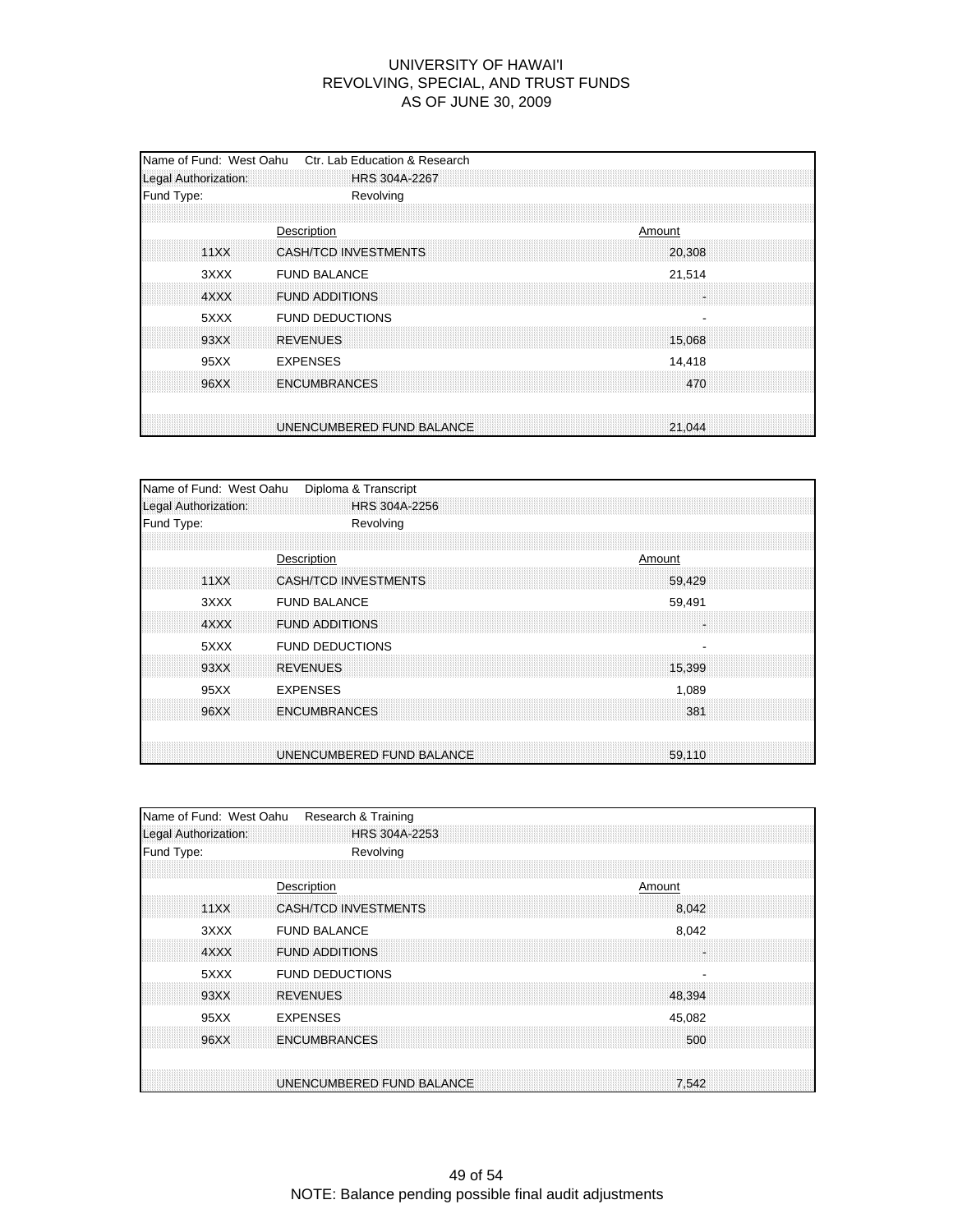| Name of Fund: West Oahu<br>Legal Authorization: | <b>Student Activities</b><br>HRS 304A-2257              |
|-------------------------------------------------|---------------------------------------------------------|
| Fund Type:                                      | Revolving                                               |
| 11XX                                            | Description<br>Amount<br>CASH/TCD INVESTMENTS<br>44,842 |
| 3XXX<br>4XXX                                    | <b>FUND BALANCE</b><br>44,514<br><b>FUND ADDITIONS</b>  |
| 5XXX<br>93XX                                    | <b>FUND DEDUCTIONS</b><br><b>REVENUES</b><br>9,210      |
| 95XX<br>96XX                                    | <b>EXPENSES</b><br>5,870<br>2<br><b>ENCUMBRANCES</b>    |
|                                                 | UNENCUMBERED FUND BALANCE<br>44.512                     |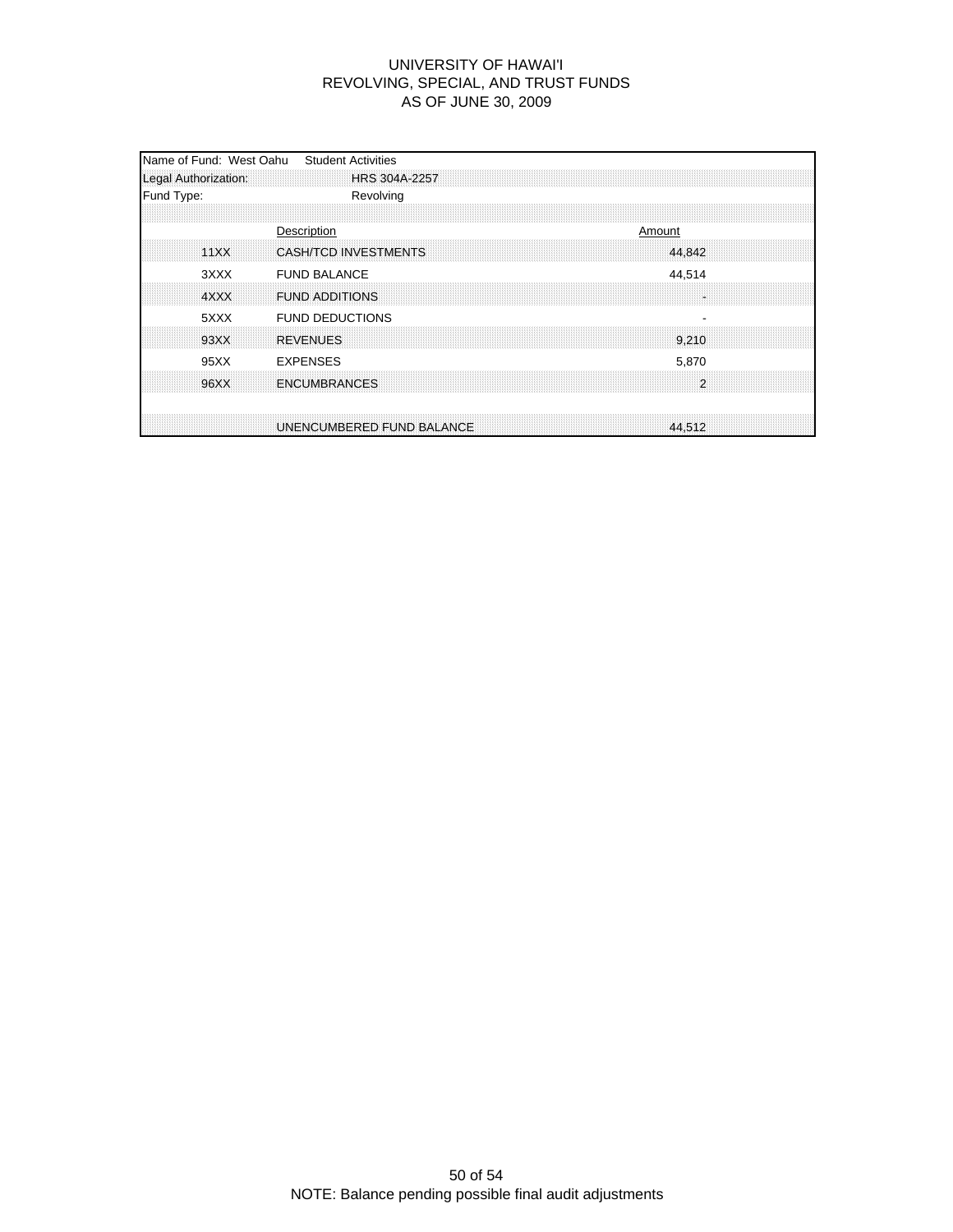| Name of Fund: West Oahu<br>Legal Authorization: | <b>Library Services</b><br>HRS 304A-2155               |
|-------------------------------------------------|--------------------------------------------------------|
| Fund Type:                                      | Special                                                |
| 11XX                                            | Description<br>Amount<br>CASH/TCD INVESTMENTS<br>3.731 |
| 3XXX<br>4XXX                                    | <b>FUND BALANCE</b><br>3,814<br><b>FUND ADDITIONS</b>  |
| 5XXX<br>93XX                                    | <b>FUND DEDUCTIONS</b><br><b>REVENUES</b><br>1,392     |
| 95XX                                            | <b>EXPENSES</b><br>1,029                               |
| 96XX                                            | <b>ENCUMBRANCES</b>                                    |
|                                                 | UNENCUMBERED FUND BALANCE<br>3.814                     |

| Name of Fund: West Oahu | <b>Summer Session</b>                  |
|-------------------------|----------------------------------------|
| Legal Authorization:    | HRS 304A-2156                          |
| Fund Type:              | Special                                |
|                         |                                        |
|                         | Description<br>Amount                  |
| 11XX                    | <b>CASH/TCD INVESTMENTS</b><br>913,183 |
| 3XXX                    | <b>FUND BALANCE</b><br>733,194         |
| 4XXX                    | <b>FUND ADDITIONS</b><br>÷.            |
| 5XXX                    | <b>FUND DEDUCTIONS</b><br>667          |
| 93XX                    | <b>REVENUES</b><br>354,237             |
| 95XX                    | <b>EXPENSES</b><br>186,697             |
| 96XX                    | <b>ENCUMBRANCES</b><br>2,522           |
|                         |                                        |
|                         | UNENCUMBERED FUND BALANCE<br>730,672   |

| Name of Fund: West Oahu | <b>Tuition and Fees</b>   |           |
|-------------------------|---------------------------|-----------|
| Legal Authorization:    | HRS 304A-2153             |           |
| Fund Type:              | Special                   |           |
|                         |                           |           |
|                         | Description               | Amount    |
| 11XX                    | CASH/TCD INVESTMENTS      | 1,927,367 |
| 3XXX                    | <b>FUND BALANCE</b>       | 1,739,961 |
| 4XXX                    | <b>FUND ADDITIONS</b>     | 1,488,379 |
| 5XXX                    | <b>FUND DEDUCTIONS</b>    | 1,378,889 |
| 93XX                    | <b>REVENUES</b>           | 2,988,189 |
| 95XX                    | <b>EXPENSES</b>           | 2,357,977 |
| 96XX                    | <b>ENCUMBRANCES</b>       | 132,927   |
|                         |                           |           |
|                         | UNENCUMBERED FUND BALANCE | 1.607.034 |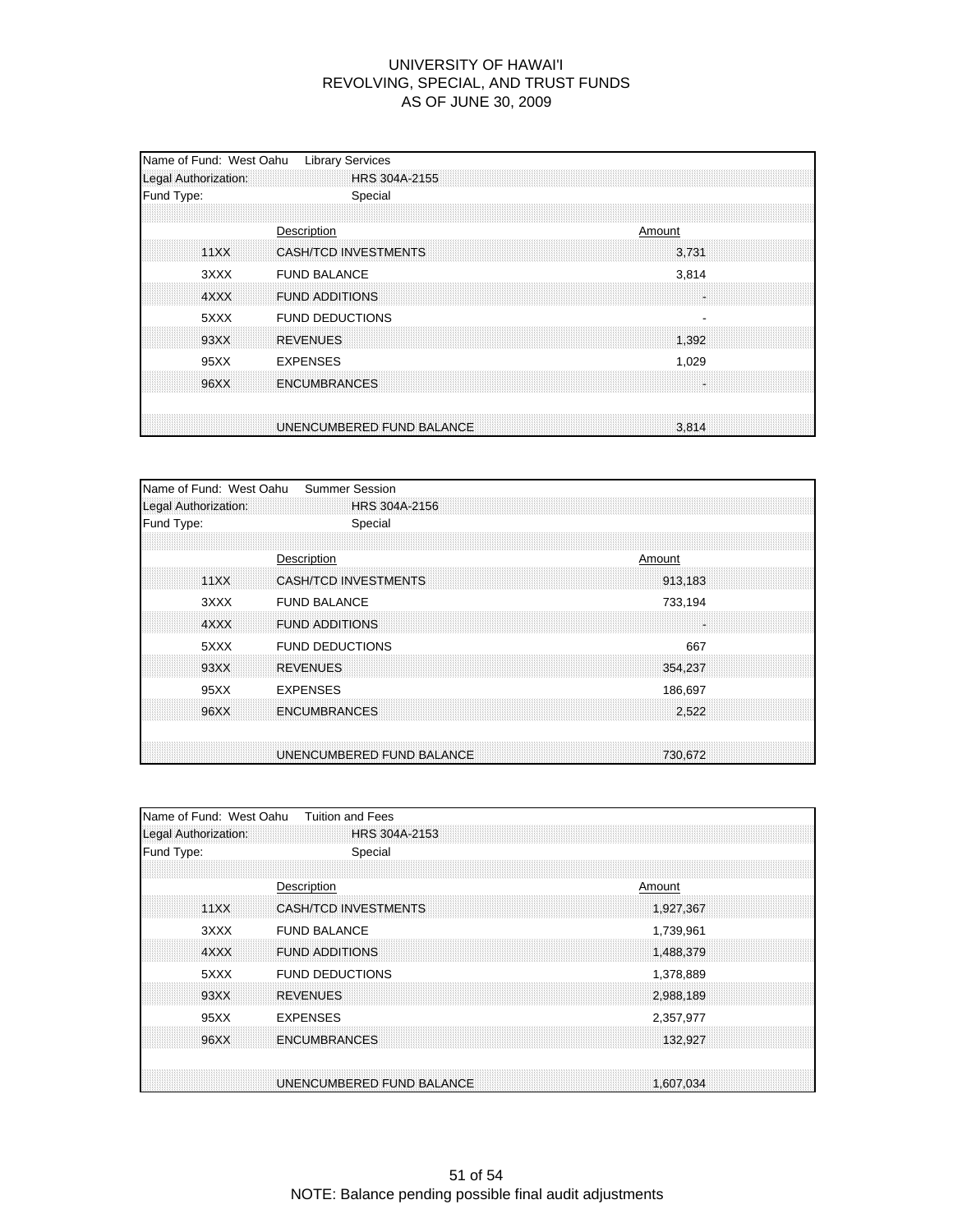| Name of Fund: West Oahu<br>Legal Authorization: | B Plus Scholarship Program<br>HRS 304A-2159                 |
|-------------------------------------------------|-------------------------------------------------------------|
| Fund Type:                                      | Special                                                     |
| 11XX                                            | Description<br>Amount<br>CASH/TCD INVESTMENTS<br>(283, 033) |
| 3XXX<br>4XXX                                    | <b>FUND BALANCE</b><br>(283, 033)<br><b>FUND ADDITIONS</b>  |
| 5XXX<br>93XX                                    | <b>FUND DEDUCTIONS</b><br><b>REVENUES</b>                   |
| 95XX                                            | <b>EXPENSES</b><br>289,331                                  |
| 96XX                                            | <b>ENCUMBRANCES</b>                                         |
|                                                 | UNENCUMBERED FUND BALANCE<br>(283.033)                      |

| Name of Fund: West Oahu | WO Special Development Fund |  |        |         |  |
|-------------------------|-----------------------------|--|--------|---------|--|
| Legal Authorization:    | HRS 304A-2166               |  |        |         |  |
| Fund Type:              | Special                     |  |        |         |  |
|                         |                             |  |        |         |  |
|                         | Description                 |  | Amount |         |  |
| 11XX                    | <b>CASH/TCD INVESTMENTS</b> |  |        | 422,158 |  |
| 3XXX                    | <b>FUND BALANCE</b>         |  |        | 422,204 |  |
| 4XXX                    | <b>FUND ADDITIONS</b>       |  |        |         |  |
| 5XXX                    | <b>FUND DEDUCTIONS</b>      |  |        |         |  |
| 93XX                    | <b>REVENUES</b>             |  |        | 318,970 |  |
| 95XX                    | <b>EXPENSES</b>             |  |        | 268     |  |
| 96XX                    | <b>ENCUMBRANCES</b>         |  |        |         |  |
|                         |                             |  |        |         |  |
|                         | UNENCUMBERED FUND BALANCE   |  |        | 422.204 |  |

| Name of Fund: West Oahu |                       | Bond System WO Special Development Fund |  |        |            |  |
|-------------------------|-----------------------|-----------------------------------------|--|--------|------------|--|
| Legal Authorization:    |                       | HRS 304A-2167.5                         |  |        |            |  |
| Fund Type:              |                       | Special                                 |  |        |            |  |
|                         |                       |                                         |  |        |            |  |
|                         | Description           |                                         |  | Amount |            |  |
| 11XX                    |                       | <b>CASH/TCD INVESTMENTS</b>             |  |        |            |  |
| 3XXX                    | <b>FUND BALANCE</b>   |                                         |  |        | (215, 644) |  |
| 4XXX                    | <b>FUND ADDITIONS</b> |                                         |  |        |            |  |
| 5XXX                    |                       | <b>FUND DEDUCTIONS</b>                  |  |        | 215,644    |  |
| 93XX                    | <b>REVENUES</b>       |                                         |  |        |            |  |
| 95XX                    | <b>EXPENSES</b>       |                                         |  |        |            |  |
| 96XX                    | <b>ENCUMBRANCES</b>   |                                         |  |        |            |  |
|                         |                       |                                         |  |        |            |  |
|                         |                       | UNENCUMBERED FUND BALANCE               |  |        | (215.644)  |  |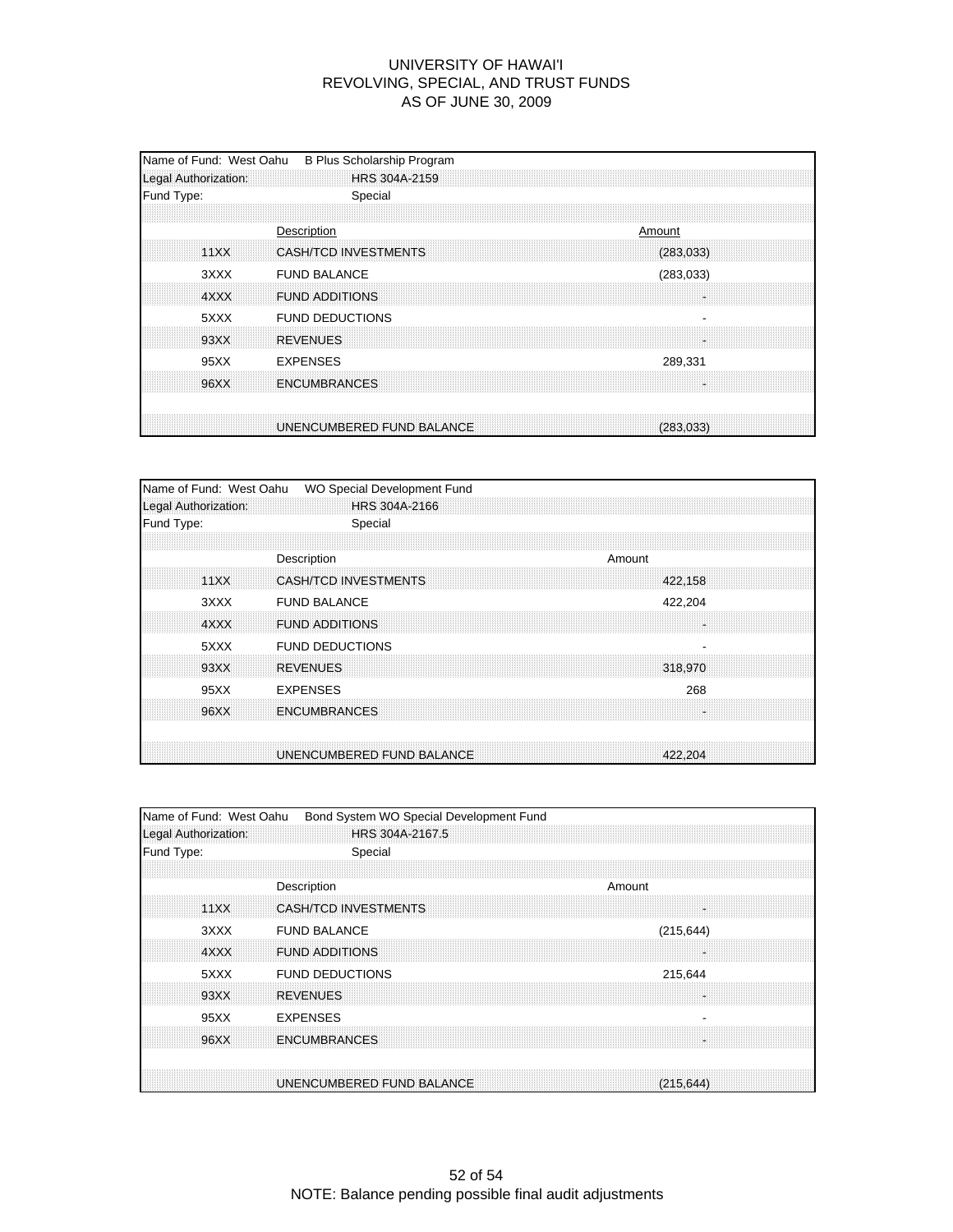| Fund Type:<br>Trust<br>Description<br>Amount<br>11XX<br>CASH/TCD INVESTMENTS<br>1.639<br>3XXX<br><b>FUND BALANCE</b><br>1,639<br><b>FUND ADDITIONS</b><br>4XXX |  |
|----------------------------------------------------------------------------------------------------------------------------------------------------------------|--|
|                                                                                                                                                                |  |
|                                                                                                                                                                |  |
|                                                                                                                                                                |  |
| <b>FUND DEDUCTIONS</b><br>5XXX<br>93XX<br><b>REVENUES</b><br>59                                                                                                |  |
| <b>EXPENSES</b><br>95XX<br>2,651<br><b>ENCUMBRANCES</b><br>96XX                                                                                                |  |
| UNENCUMBERED FUND BALANCE<br>1.639                                                                                                                             |  |

| Name of Fund: West Oahu | Gifts & Donations                               |
|-------------------------|-------------------------------------------------|
| Legal Authorization:    | <b>HRS 304A-106</b>                             |
| Fund Type:              | Trust                                           |
|                         |                                                 |
|                         | Description<br>Amount                           |
| 11XX                    | <b>CASH/TCD INVESTMENTS</b>                     |
| 3XXX                    | <b>FUND BALANCE</b><br>$\overline{\phantom{a}}$ |
| 4XXX                    | <b>FUND ADDITIONS</b><br>÷                      |
| 5XXX                    | <b>FUND DEDUCTIONS</b>                          |
| 93XX                    | <b>REVENUES</b><br>÷.                           |
| 95XX                    | <b>EXPENSES</b>                                 |
| 96XX                    | <b>ENCUMBRANCES</b>                             |
|                         | UNENCUMBERED FUND BALANCE<br>×                  |

| Name of Fund: West Oahu | <b>Short Term Student Loans</b>      |
|-------------------------|--------------------------------------|
| Legal Authorization:    | HRS 304A-2003                        |
| Fund Type:              | Trust                                |
|                         |                                      |
|                         | Description<br>Amount                |
| 11XX                    | <b>CASH/TCD INVESTMENTS</b><br>7.221 |
| 3XXX                    | <b>FUND BALANCE</b><br>7,625         |
| 4XXX                    | <b>FUND ADDITIONS</b>                |
| 5XXX                    | <b>FUND DEDUCTIONS</b>               |
| 93XX                    | <b>REVENUES</b><br>143               |
| 95XX                    | <b>EXPENSES</b>                      |
| 96XX                    | <b>ENCUMBRANCES</b>                  |
|                         |                                      |
|                         | UNENCUMBERED FUND BALANCE<br>7.625   |